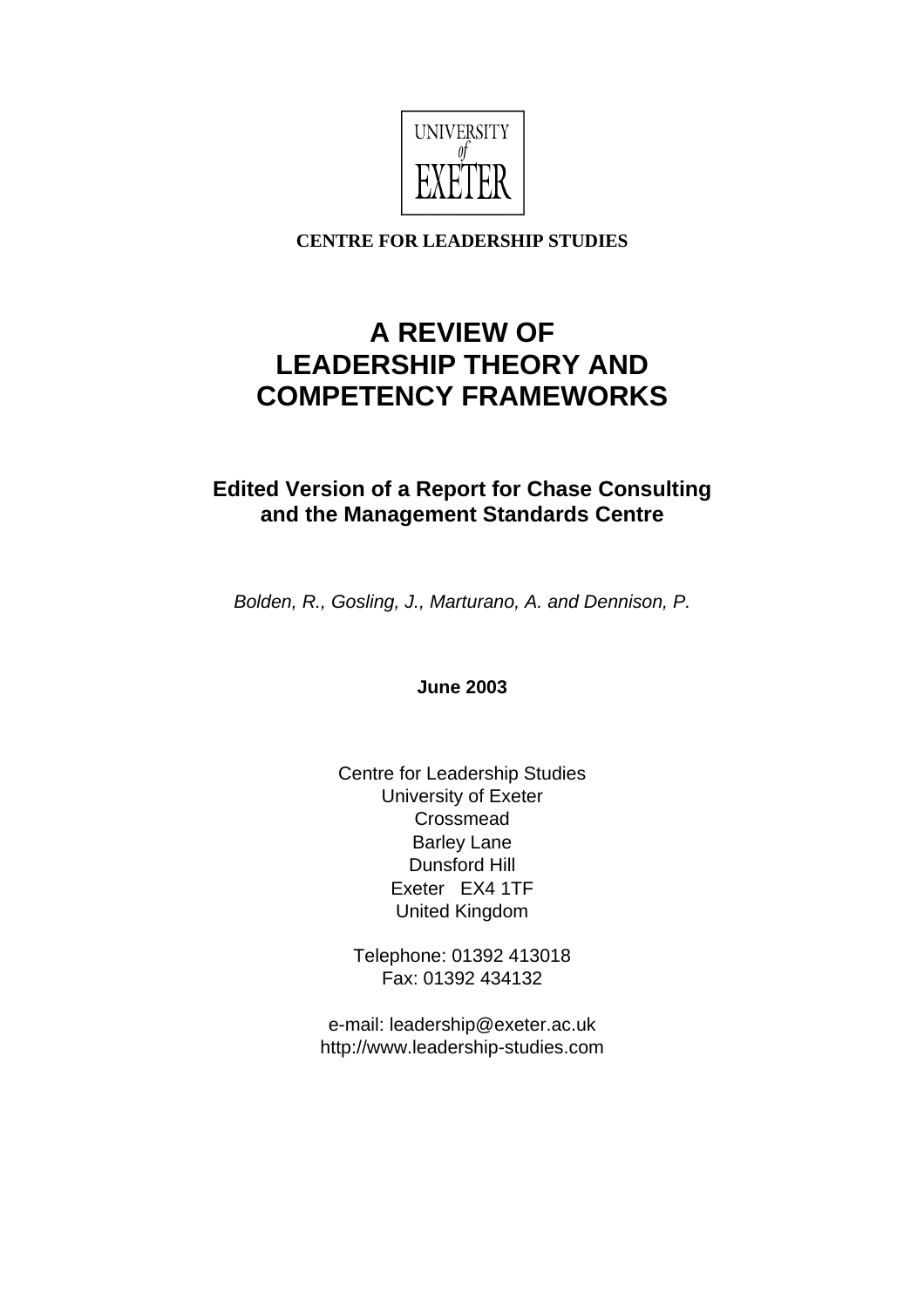# <span id="page-1-0"></span>**1 Executive Summary**

- ♦ This report presents a review of leadership theory and competency frameworks that was commissioned to assist the development of the new National Occupational Standards in Management and Leadership.
- ♦ The report begins with a review of leadership theories and tracks their evolution over the past 70 years from the "great man" notion of heroic leaders, through trait theories, behaviourist theories, situational leadership, contingency theory and on to transactional and transformational leadership. Each of these offers some insights into the qualities of successful leaders, but there has been a shift in focus from the generic characteristics and behaviours of the individual to a recognition of the importance of responding to different situations and contexts and the leaders' role in relation to followers. The review concludes with an introduction to the notion of "dispersed leadership" and a distinction between the process of "leadership" and the socially-constructed role of "leader".
- ♦ The next section, on Leadership Models and Competency Frameworks, presents a range of leadership and management frameworks currently being used in organisations. These define the qualities required of people in leadership positions and help to inform the leadership development process. Seven private-sector, nine public sector and eight generic frameworks are discussed and web links to the full models included where available.
- ♦ The following section gives a brief overview of a selection of leadership development initiatives both associated with, and as alternatives to, a leadership competencies framework. The aim of this is to give an indication of how different techniques can be used to develop leadership capability within individuals and organisations and how this relates to the underlying philosophy of the programme.
- ♦ The section on Providing Governance, describes the key legal and ethical responsibilities of Directors and an indication of the kinds of skills, behaviours and values required to achieve these.
- ♦ The report concludes with a discussion of the competency framework approach to leadership and leadership development and a proposal as to alternative ways of addressing these issues. It is concluded that whilst this approach has its strengths, it leads to a particularly individualistic notion of leadership and a relatively prescribed approach to leadership development. The changing nature of work and society, it is argued, may demand new approaches that encourage a more collective and emergent view of leadership and leadership development and of sharing the role of "leader" more widely within organisations.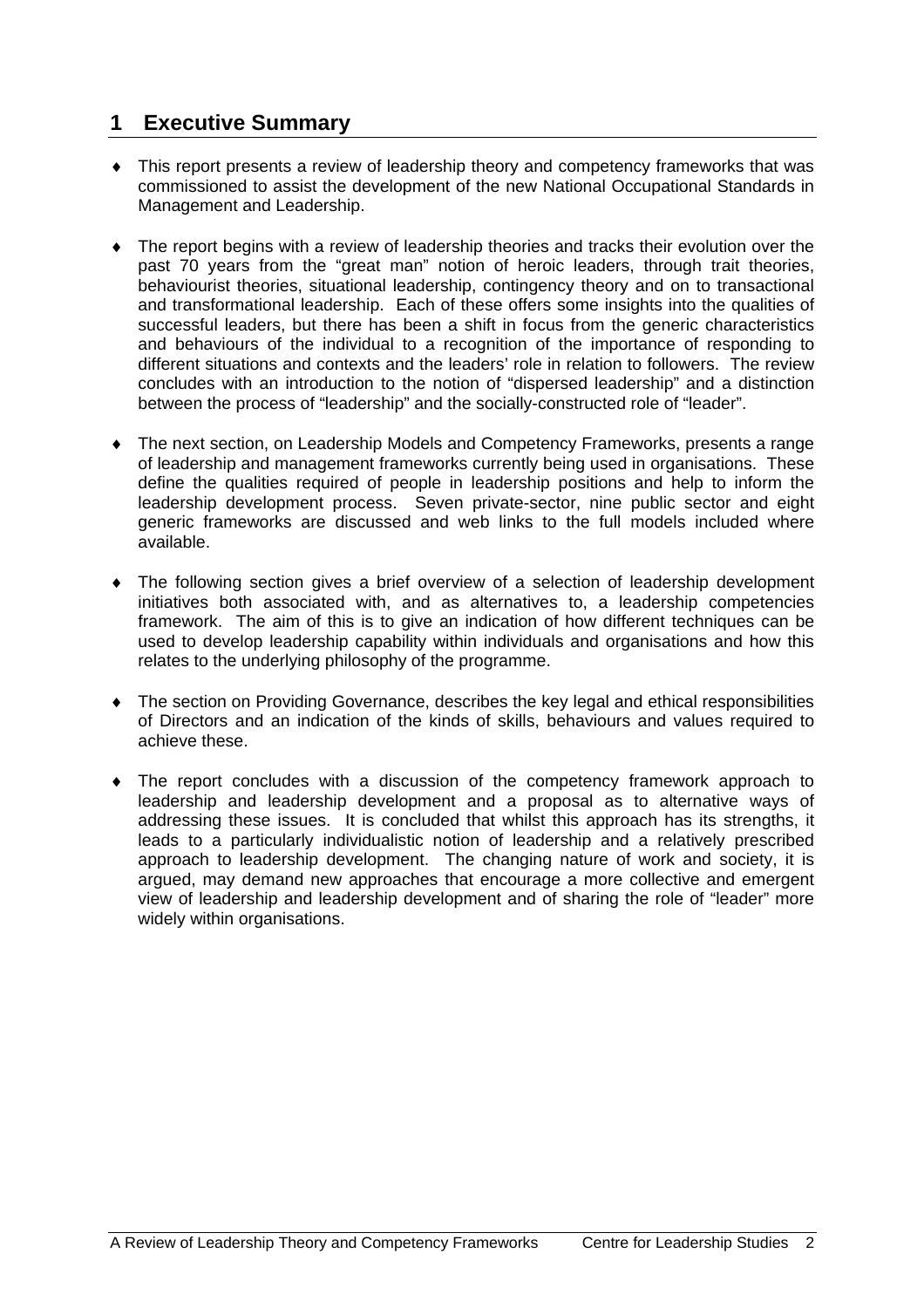# <span id="page-2-0"></span>**2 Table of contents**

| 1            |                |                                                                      |  |
|--------------|----------------|----------------------------------------------------------------------|--|
| $\mathbf{2}$ |                |                                                                      |  |
| 3            |                |                                                                      |  |
| 4            |                |                                                                      |  |
|              | 4.1            |                                                                      |  |
|              | 4.2            |                                                                      |  |
|              | 4.2.1          |                                                                      |  |
|              | 4.2.2          |                                                                      |  |
|              |                |                                                                      |  |
|              | 4.3.1          |                                                                      |  |
|              | 4.3.2          |                                                                      |  |
|              | 4.3.3<br>4.3.4 |                                                                      |  |
|              |                |                                                                      |  |
|              | 4.4.1          |                                                                      |  |
|              | 4.4.2          |                                                                      |  |
|              | 4.4.3          |                                                                      |  |
|              | 4.4.4          |                                                                      |  |
|              |                |                                                                      |  |
| 5            |                |                                                                      |  |
|              | 5.1            |                                                                      |  |
|              | 5.1.1          |                                                                      |  |
|              | 5.1.2          |                                                                      |  |
|              | 5.1.3          |                                                                      |  |
|              | 5.1.4          |                                                                      |  |
|              | 5.1.5          |                                                                      |  |
|              | 5.1.6          |                                                                      |  |
|              | 5.1.7          |                                                                      |  |
|              |                |                                                                      |  |
|              | 5.2.1          |                                                                      |  |
|              | 5.2.2<br>5.2.3 |                                                                      |  |
|              | 5.2.4          |                                                                      |  |
|              | 5.2.5          |                                                                      |  |
|              | 5.2.6          |                                                                      |  |
|              | 5.2.7          |                                                                      |  |
|              | 5.2.8          |                                                                      |  |
|              | 5.2.9          |                                                                      |  |
|              |                |                                                                      |  |
|              | 5.3.1          |                                                                      |  |
|              | 5.3.2          |                                                                      |  |
|              | 5.3.3          |                                                                      |  |
|              | 5.3.4<br>5.3.5 | Institute of Chartered Management - Chartered Management Skills  25  |  |
|              | 5.3.6          |                                                                      |  |
|              | 5.3.7          | Hamlin's Generic Model of Managerial and Leadership Effectiveness 26 |  |
|              | 5.3.8          |                                                                      |  |
| 6            |                |                                                                      |  |
|              |                |                                                                      |  |
|              | 6.1<br>6.2     |                                                                      |  |
|              | 6.3            |                                                                      |  |
|              |                |                                                                      |  |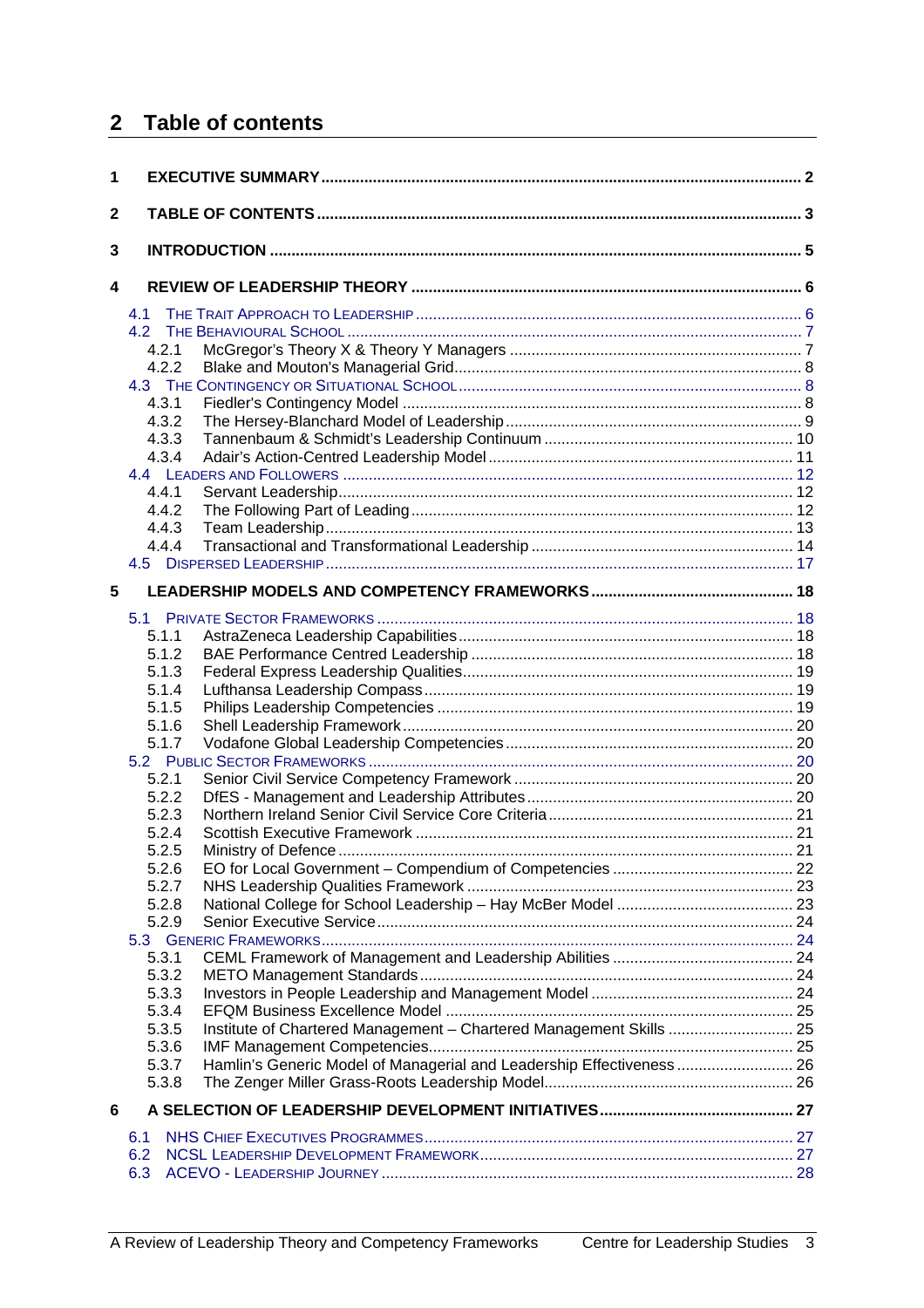|                | 6.4 |                                                                              |  |
|----------------|-----|------------------------------------------------------------------------------|--|
|                | 6.5 |                                                                              |  |
|                | 6.6 |                                                                              |  |
| $\overline{7}$ |     |                                                                              |  |
|                |     |                                                                              |  |
|                |     | 7.1.1                                                                        |  |
|                |     | 7.1.2                                                                        |  |
|                |     |                                                                              |  |
|                |     | Summary of First World Report on Corporate Social Responsibility 34<br>7.2.1 |  |
|                |     | 7.2.2                                                                        |  |
|                |     |                                                                              |  |
| 8              |     |                                                                              |  |
|                | 8.1 |                                                                              |  |
|                | 8.2 |                                                                              |  |
|                | 8.3 |                                                                              |  |
|                | 8.4 |                                                                              |  |
|                | 8.5 |                                                                              |  |
| 9              |     |                                                                              |  |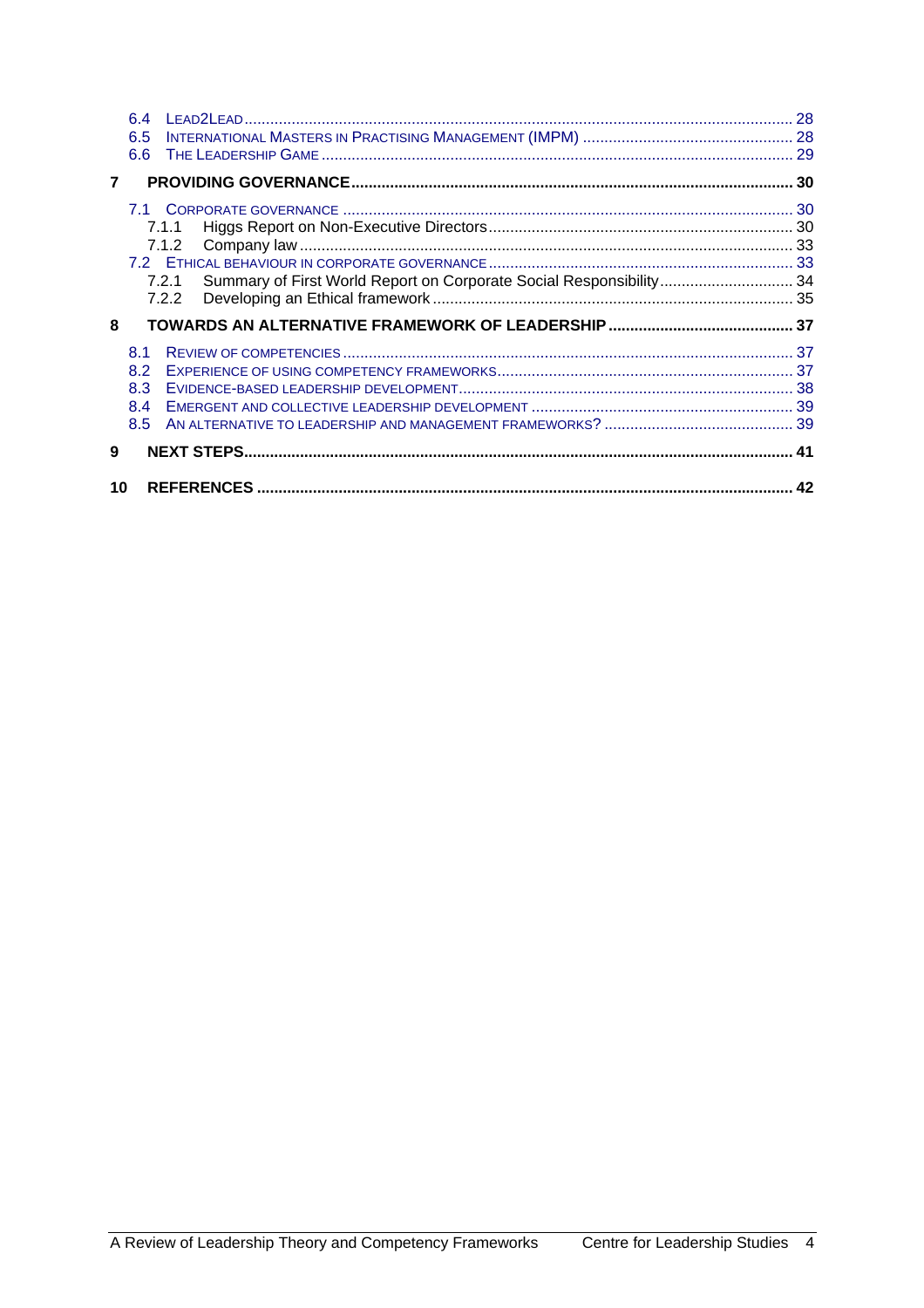# <span id="page-4-0"></span>**3 INTRODUCTION**

Welcome to this report which was commissioned to assist development of the new National Occupational Standards in Management and Leadership.

It draws together a range of materials detailing approaches to leadership, leadership development and leadership/management competency frameworks in a wide range of organisations. Much of this material is sensitive in nature so we request that it is treated with care and not copied or distributed without our permission.

The purpose of the report is not to propose a framework of standards for providing direction in organisations, but to draw together a diverse yet comprehensive set of information to act as a reference for those charged with this task.

The material provided is intended to contribute towards the "Providing direction" part of the framework, including "Developing a vision for the future", "Gaining commitment and providing leadership" and "Providing governance" and as such, some other core activities and responsibilities of leaders and managers may be omitted.

This report acts very much as a "first step" towards the development of a new set of occupational standards and it is intended that its results should lead directly into further fieldwork, discussion and consultation.

Leadership is a complex process and we have serious reservations over the extent to which a set of standards, qualities or competencies can ever fully capture the nature of what makes some leaders/organisations successful and others unsuccessful. These concerns are voiced in Section 8.

Finally, we would like to thank all those who helped contribute towards the development of this report, particularly Geoff Carroll of Chase Consulting who initiated the project and Alan Hooper, Peter Wilkinson and Martin Wood for their comments. Special thanks also goes to those representatives from the organisations who were kind enough to contribute their frameworks to this report.

> *Centre for Leadership Studies, May 2003.*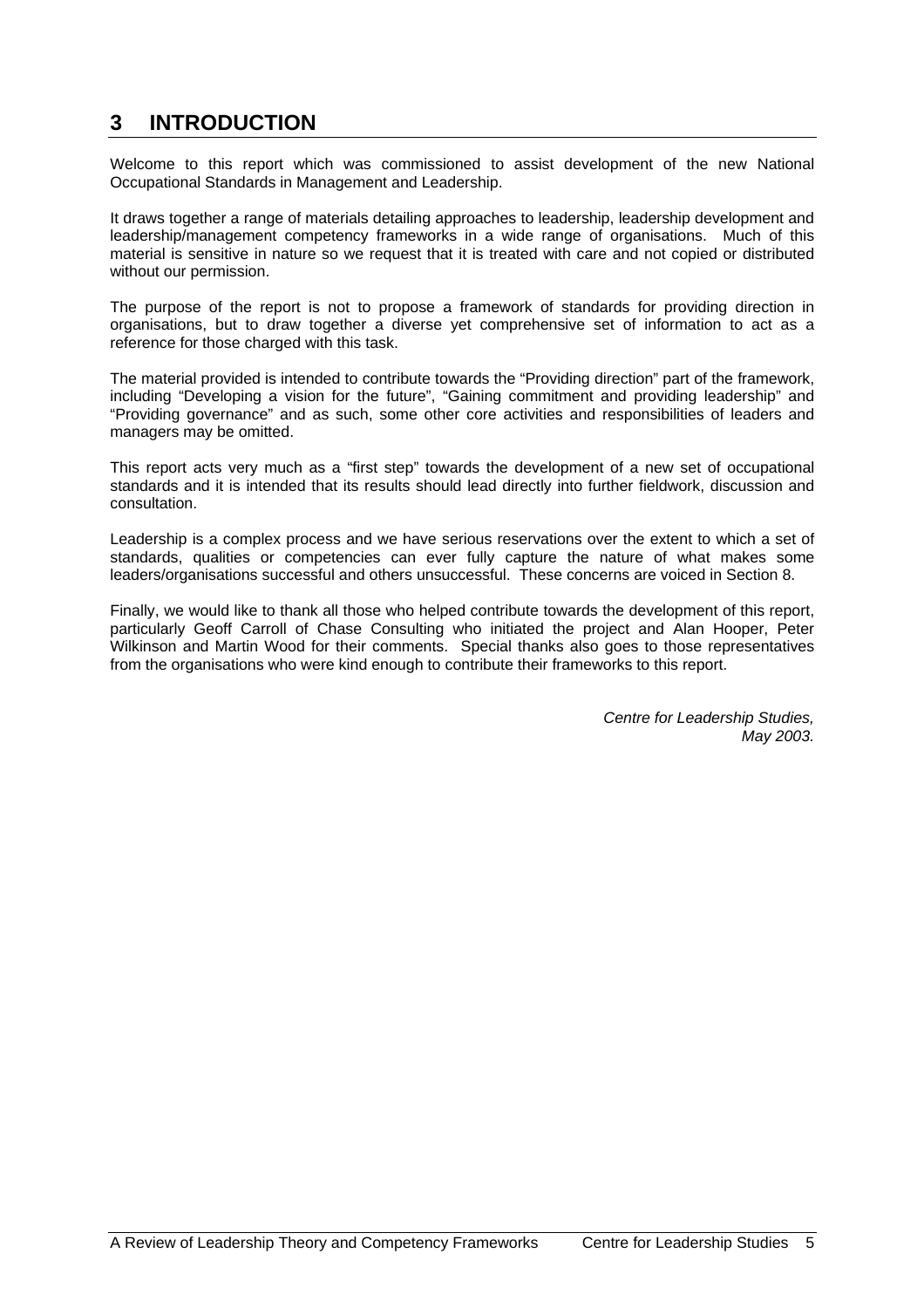# <span id="page-5-0"></span>**4 REVIEW OF LEADERSHIP THEORY**

A review of the leadership literature reveals an evolving series of 'schools of thought' from "Great Man" and "Trait" theories to "Transformational" leadership (see table). Whilst early theories tend to focus upon the characteristics and behaviours of successful leaders, later theories begin to consider the role of followers and the contextual nature of leadership.

| The lists of traits or qualities associated with leadership exist in abundance and                                                                                                                                                                                                                                                                                                       |
|------------------------------------------------------------------------------------------------------------------------------------------------------------------------------------------------------------------------------------------------------------------------------------------------------------------------------------------------------------------------------------------|
| continue to be produced. They draw on virtually all the adjectives in the<br><b>Trait Theories</b><br>dictionary which describe some positive or virtuous human attribute, from<br>ambition to zest for life                                                                                                                                                                             |
| These concentrate on what leaders actually do rather than on their qualities.<br>Different patterns of behaviour are observed and categorised as 'styles of<br><b>Behaviourist</b><br>leadership'. This area has probably attracted most attention from practising<br><b>Theories</b><br>managers                                                                                        |
| This approach sees leadership as specific to the situation in which it is being<br>exercised. For example, whilst some situations may require an autocratic style,<br><b>Situational</b><br>others may need a more participative approach. It also proposes that there<br>Leadership<br>may be differences in required leadership styles at different levels in the same<br>organisation |
| This is a refinement of the situational viewpoint and focuses on identifying the<br><b>Contingency</b><br>situational variables which best predict the most appropriate or effective<br><b>Theory</b><br>leadership style to fit the particular circumstances                                                                                                                            |
| This approach emphasises the importance of the relationship between leader<br>and followers, focusing on the mutual benefits derived from a form of 'contract'<br><b>Transactional</b><br>through which the leader delivers such things as rewards or recognition in<br><b>Theory</b><br>return for the commitment or loyalty of the followers                                           |
| <b>Transformational</b><br>The central concept here is change and the role of leadership in envisioning<br>and implementing the transformation of organisational performance<br>Theory<br>From 'Great Man' to 'Transformational' Leadership                                                                                                                                              |

Each of these theories takes a rather individualistic perspective of the leader, although a school of thought gaining increasing recognition is that of "dispersed" leadership. This approach, with its foundations in sociology, psychology and politics rather than management science, views leadership as a process that is diffuse throughout an organisation rather than lying solely with the formally designated 'leader'. The emphasis thus shifts from developing 'leaders' to developing 'leaderful' organisations with a collective responsibility for leadership.

In the current section we will focus primarily on the more traditional, individualistic views of the leader as we feel these have greatest relevance to the development of management and leadership standards. We will finish, however, with an introduction to "dispersed leadership" – a concept which will be explored further in Section 8.

## **4.1 The Trait Approach to Leadership**

The Trait Approach arose from the "Great Man" theory as a way of identifying the key characteristics of successful leaders. It was believed that through this approach critical leadership traits could be isolated and that people with such traits could then be recruited, selected, and installed into leadership positions. This approach was common in the military and is still used as a set of criteria to select candidates for commissions.

The problem with the trait approach lies in the fact that almost as many traits as studies undertaken were identified. After several years of such research, it became apparent that no consistent traits could be identified. Although some traits were found in a considerable number of studies, the results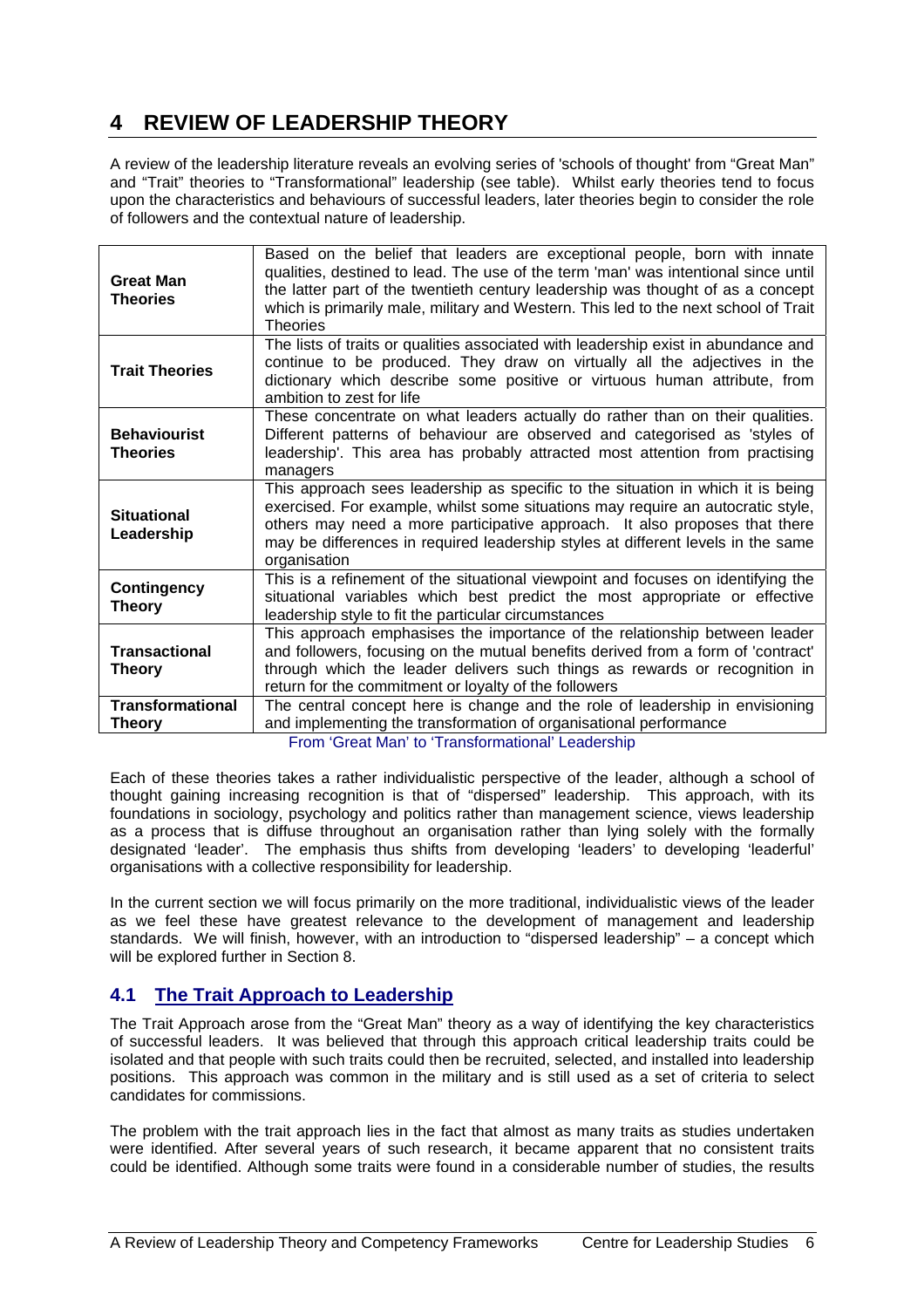<span id="page-6-0"></span>were generally inconclusive. Some leaders might have possessed certain traits but the absence of them did not necessarily mean that the person was not a leader.

Although there was little consistency in the results of the various trait studies, however, some traits did appear more frequently than others, including: technical skill, friendliness, task motivation, application to task, group task supportiveness, social skill, emotional control, administrative skill, general charisma, and intelligence. Of these, the most widely explored has tended to be "charisma".

The table below lists the main leadership traits and skills identified by Stogdill in 1974.

| <b>Traits</b>                                 |                                                                                                                                                                                                                                                                                                                            | <b>Skills</b>                                     |                                                                                                                                                                                                                    |
|-----------------------------------------------|----------------------------------------------------------------------------------------------------------------------------------------------------------------------------------------------------------------------------------------------------------------------------------------------------------------------------|---------------------------------------------------|--------------------------------------------------------------------------------------------------------------------------------------------------------------------------------------------------------------------|
|                                               | Adaptable to situations<br>Alert to social environment<br>Ambitious and achievement-orientated<br>Assertive<br>Cooperative<br>Decisive<br>Dependable<br>Dominant (desire to influence others)<br>Energetic (high activity level)<br>Persistent<br>Self-confident<br>Tolerant of stress<br>Willing to assume responsibility | ٠<br>٠<br>٠<br>۰<br>$\overline{\phantom{0}}$<br>٠ | Clever (intelligent)<br>Conceptually skilled<br>Creative<br>Diplomatic and tactful<br>Fluent in speaking<br>Knowledgeable about group task<br>Organised (administrative ability)<br>Persuasive<br>Socially skilled |
| Leadership Skills and Traits (Stogdill, 1974) |                                                                                                                                                                                                                                                                                                                            |                                                   |                                                                                                                                                                                                                    |

# **4.2 The Behavioural School**

The results of the trait studies were inconclusive. Traits, amongst other things, were hard to measure. How, for example, do we measure traits such as honesty, integrity, loyalty, or diligence? Another approach in the study of leadership had to be found.

After the publication of the late Douglas McGregor's classic book The Human Side of Enterprise in 1960, attention shifted to 'behavioural theories'. McGregor was a teacher, researcher, and consultant whose work was considered to be "on the cutting edge" of managing people. He influenced all the behavioural theories, which emphasize focusing on human relationships, along with output and performance.

## *4.2.1 McGregor's Theory X & Theory Y Managers*

Although not strictly speaking a theory of leadership, the leadership strategy of effectively-used participative management proposed in Douglas McGregor's book has had a tremendous impact on managers. The most publicized concept is McGregor's thesis that leadership strategies are influenced by a leader's assumptions about human nature. As a result of his experience as a consultant, McGregor summarised two contrasting sets of assumptions made by managers in industry.

| Theory X managers believe that:                                                                 | Theory Y managers believe that:                                                                                                                                         |  |  |
|-------------------------------------------------------------------------------------------------|-------------------------------------------------------------------------------------------------------------------------------------------------------------------------|--|--|
| The average human being has an<br>inherent dislike of work and will avoid it if<br>possible.    | The expenditure of physical and mental effort in<br>٠<br>work is as natural as play or rest, and the average<br>human being, under proper conditions, learns not        |  |  |
| Because of this human characteristic,                                                           | only to accept but to seek responsibility.                                                                                                                              |  |  |
| most people must be<br>coerced. I<br>controlled, directed, or threatened with                   | People will exercise self-direction and self-control<br>$\bullet$<br>to achieve objectives to which they are committed.                                                 |  |  |
| punishment to get them to put forth<br>adequate effort to achieve organizational<br>objectives. | The capacity to exercise a relatively high level of<br>$\bullet$<br>imagination, ingenuity, and creativity in the<br>solution of organizational problems is widely, not |  |  |
| The average human being prefers to be                                                           | narrowly, distributed in the population, and the                                                                                                                        |  |  |
| directed, wishes to avoid responsibility,                                                       | intellectual potentialities of the average human                                                                                                                        |  |  |
| has relatively little ambition, and wants<br>security above all else.                           | being are only partially utilized under the<br>conditions of modern industrial life.                                                                                    |  |  |
|                                                                                                 |                                                                                                                                                                         |  |  |

Theory X and Y Managers (McGregor, 1960)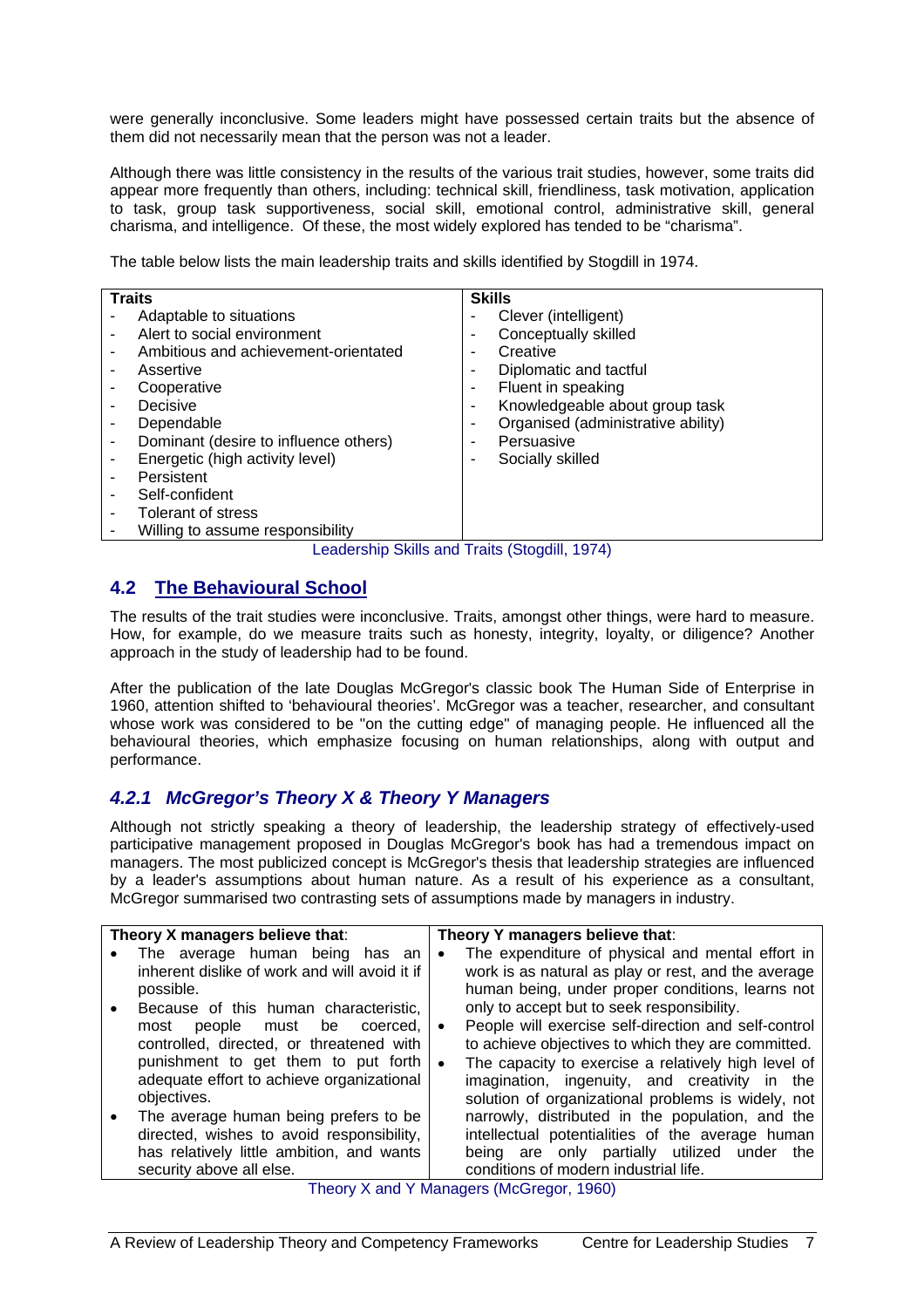<span id="page-7-0"></span>It can therefore be seen that a leader holding Theory X assumptions would prefer an autocratic style, whereas one holding Theory Y assumptions would prefer a more participative style.

# *4.2.2 Blake and Mouton's Managerial Grid*

The Managerial Grid developed by Robert Blake and Jane Mouton focuses on task (production) and employee (people) orientations of managers, as well as combinations of concerns between the two extremes. A grid with concern for production on the horizontal axis and concern for people on the vertical axis and plots five basic leadership styles. The first number refers to a leader's production or task orientation; the second, to people or employee orientation.



Blake and Mouton propose that "Team Management" - a high concern for both employees and production - is the most effective type of leadership behaviour.

# **4.3 The Contingency or Situational School**

Whilst behavioural theories may help managers develop particular leadership behaviours they give little guidance as to what constitutes effective leadership in different situations. Indeed, most researchers today conclude that no one leadership style is right for every manager under all circumstances. Instead, contingency-situational theories were developed to indicate that the style to be used is contingent upon such factors as the situation, the people, the task, the organisation, and other environmental variables. The major theories contributing towards this school of thought are described below.

## *4.3.1 Fiedler's Contingency Model*

Fiedler's contingency theory postulates that there is no single best way for managers to lead. Situations will create different leadership style requirements for a manager. The solution to a managerial situation is contingent on the factors that impinge on the situation. For example, in a highly routine (mechanistic) environment where repetitive tasks are the norm, a relatively directive leadership style may result in the best performance, however, in a dynamic environment a more flexible, participative style may be required.

Fiedler looked at three situations that could define the condition of a managerial task:

- 1. **Leader member relations**: How well do the manager and the employees get along?
- 2. **Task structure**: Is the job highly structured, fairly unstructured, or somewhere in between?
- 3. **Position power**: How much authority does the manager possess?

Managers were rated as to whether they were relationship oriented or task oriented. Task oriented managers tend to do better in situations that have good leader-member relationships, structured tasks, and either weak or strong position power. They do well when the task is unstructured but position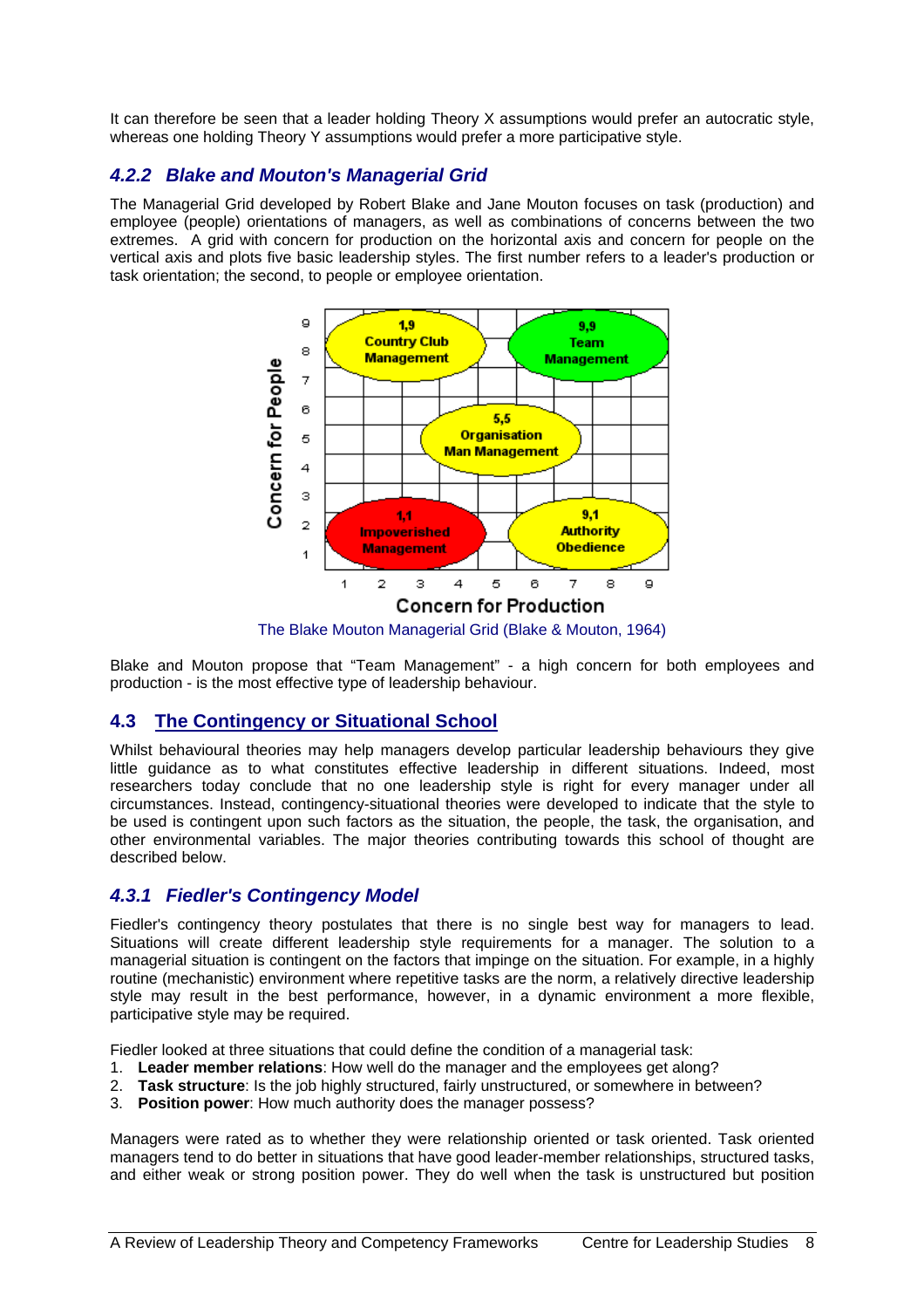<span id="page-8-0"></span>power is strong. Also, they did well at the other end of the spectrum when the leader member relations were moderate to poor and the task was unstructured. Relationship oriented managers do better in all other situations. Thus, a given situation might call for a manager with a different style or a manager who could take on a different style for a different situation.

These environmental variables are combined in a weighted sum that is termed "favourable" at one end and "unfavourable" at the other. Task oriented style is preferable at the clearly defined extremes of "favourable" and "unfavourable" environments, but relationship orientation excels in the middle ground. Managers could attempt to reshape the environment variables to match their style.

Another aspect of the contingency model theory is that the leader-member relations, task structure, and position power dictate a leader's situational control. Leader-member relations are the amount of loyalty, dependability, and support that the leader receives from employees. It is a measure of how the manager perceives he or she and the group of employees is getting along together. In a favourable relationship the manager has a high task structure and is able to reward and or punish employees without any problems. In an unfavourable relationship the task is usually unstructured and the leader possesses limited authority. The spelling out in detail (favourable) of what is required of subordinates affects task structure.

Positioning power measures the amount of power or authority the manager perceives the organization has given him or her for the purpose of directing, rewarding, and punishing subordinates. Positioning power of managers depends on the taking away (favourable) or increasing (unfavourable) the decision-making power of employees.

The task-motivated style leader experiences pride and satisfaction in the task accomplishment for the organization, while the relationship-motivated style seeks to build interpersonal relations and extend extra help for the team development in the organization. There is no good or bad leadership style. Each person has his or her own preferences for leadership. Task-motivated leaders are at their best when the group performs successfully such as achieving a new sales record or outperforming the major competitor. Relationship-oriented leaders are at their best when greater customer satisfaction is gained and a positive company image is established.

## *4.3.2 The Hersey-Blanchard Model of Leadership*

The Hersey-Blanchard Leadership Model also takes a situational perspective of leadership. This model posits that the developmental levels of a leader's subordinates play the greatest role in determining which leadership styles (leader behaviours) are most appropriate. Their theory is based on the amount of direction (task behaviour) and socio-emotional support (relationship behaviour) a leader must provide given the situation and the "level of maturity" of the followers.

- **Task behaviour** is the extent to which the leader engages in spelling out the duties and responsibilities to an individual or group. This behaviour includes telling people what to do, how to do it, when to do it, where to do it, and who's to do it. In task behaviour the leader engages in oneway communication.
- **Relationship behaviour** is the extent to which the leader engages in two-way or multi-way communications. This includes listening, facilitating, and supportive behaviours. In relationship behaviour the leader engages in two-way communication by providing socio-emotional support.
- **Maturity** is the willingness and ability of a person to take responsibility for directing his or her own behaviour. People tend to have varying degrees of maturity, depending on the specific task, function, or objective that a leader is attempting to accomplish through their efforts.

In summary therefore leader behaviours fall along two continua:

| <b>Directive Behaviour</b> |                                              | <b>Supportive Behaviour</b> |                                            |
|----------------------------|----------------------------------------------|-----------------------------|--------------------------------------------|
|                            | One-Way Communication                        |                             | <b>Two-Way Communication</b>               |
|                            | <b>Followers' Roles Clearly Communicated</b> |                             | Listening, providing support and           |
|                            | <b>Close Supervision of Performance</b>      |                             | encouragement                              |
|                            |                                              |                             | Facilitate interaction Involve follower in |
|                            |                                              |                             | decision-making                            |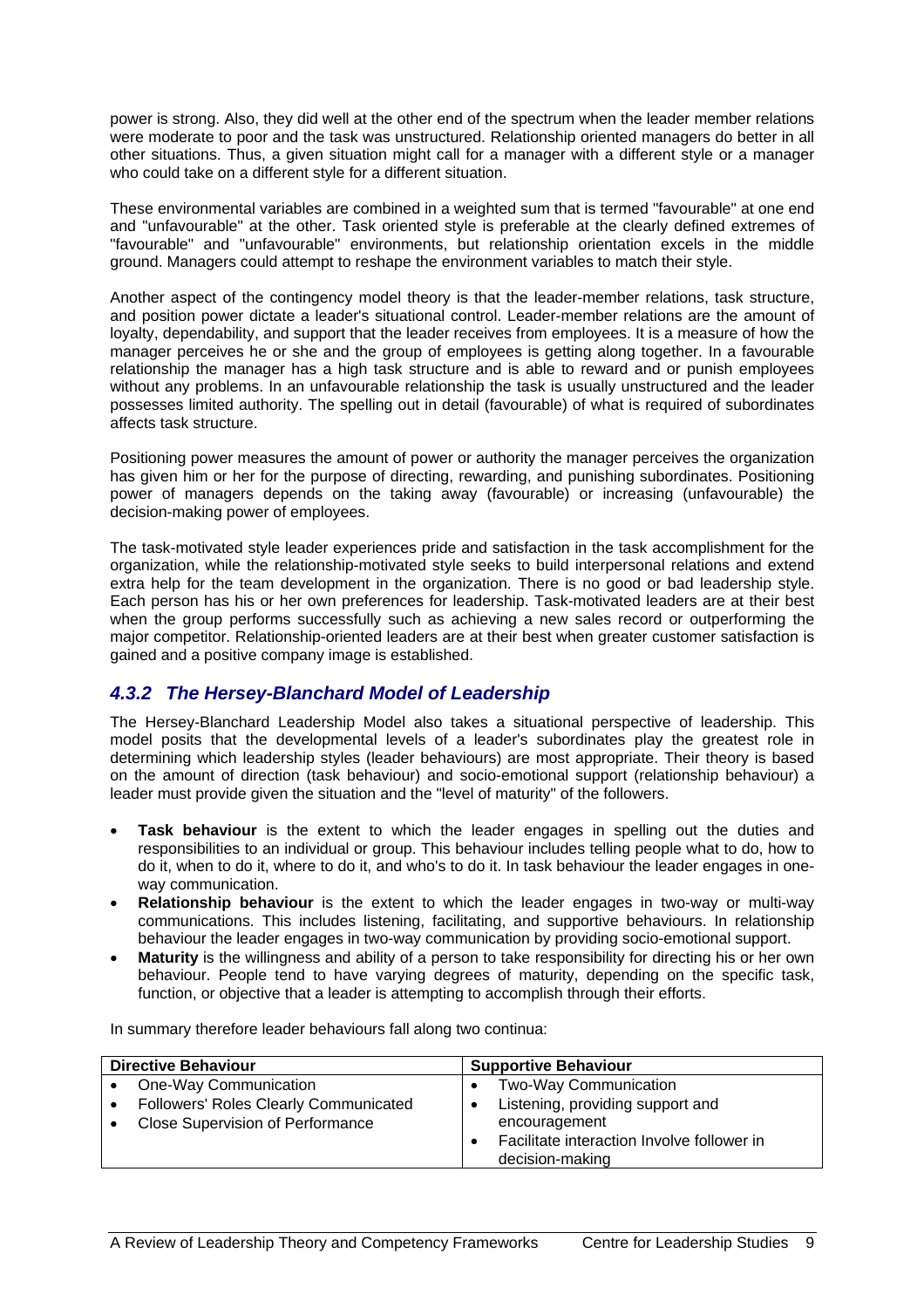<span id="page-9-0"></span>For Blanchard the key situational variable, when determining the appropriate leadership style, is the readiness or developmental level of the subordinate(s). As a result, four leadership styles result:

- **Directing**: The leader provides clear instructions and specific direction. This style is best matched with a low follower readiness level.
- **Coaching**: The leader encourages two-way communication and helps build confidence and motivation on the part of the employee, although the leader still has responsibility and controls decision making. Selling style is best matched with a moderate follower readiness level.
- **Supporting:** With this style, the leader and followers share decision making and no longer need or expect the relationship to be directive. Participating style is best matched with a moderate follower readiness level.
- **Delegating**: This style is appropriate for leaders whose followers are ready to accomplish a particular task and are both competent and motivated to take full responsibility. Delegating style is best matched with a high follower readiness level.

To determine the appropriate leadership style to use in a given situation, the leader must first determine the maturity level of the followers in relation to the specific task that the leader is attempting to accomplish through the effort of the followers. As the level of followers' maturity increases, the leader should begin to reduce his or her task behaviour and increase relationship behaviour until the followers reach a moderate level of maturity. As the followers begin to move into an above average level of maturity, the leader should decrease not only task behaviour but also relationship behaviour. Once the maturity level is identified, the appropriate leadership style can be determined.

## *4.3.3 Tannenbaum & Schmidt's Leadership Continuum*

One criticism of early work on leadership styles is that they looked at styles too much in black and white terms. The autocratic and democratic styles or task-oriented and relationship-oriented styles which they described are extremes, whereas in practice the behaviour of many, perhaps most, leaders in business will be somewhere between the two. Contingency theorists Tannenbaum and Schmidt suggested the idea that leadership behaviour varies along a continuum and that as one moves away from the autocratic extreme the amount of subordinate participation and involvement in decision taking increases. They also suggested that the kind of leadership represented by the democratic extreme of the continuum will be rarely encountered in formal organisations.

Four main leadership styles can be located at points along such a continuum:

- **Autocratic:** The leader takes the decisions and announces them, expecting subordinates to carry them out without question (the *Telling* style).
- **Persuasive:** At this point on the scale the leader also takes all the decisions for the group without discussion or consultation but believes that people will be better motivated if they are persuaded that the decisions are good ones. He or she does a lot of explaining and 'selling' in order to overcome any possible resistance to what he or she wants to do. The leader also puts a lot of energy into creating enthusiasm for the goals he or she has set for the group (the **S***elling* style).
- **Consultative:** In this style the leader confers with the group members before taking decisions and, in fact, considers their advice and their feelings when framing decisions. He or she may, of course, not always accept the subordinates' advice but they are likely to feel that they can have some influence. Under this leadership style the decision and the full responsibility for it remain with the leader but the degree of involvement by subordinates in decision taking is very much greater than telling or selling styles (the *Consulting* style).
- **Democratic:** Using this style the leader would characteristically lay the problem before his or her subordinates and invite discussion. The leader's role is that of conference leader, or chair, rather than that of decision taker. He or she will allow the decision to emerge out of the process of group discussion, instead of imposing it on the group as its boss (the *Joining* style).

What distinguishes this approach from previous discussions of leadership style is that there will be some situations in which each of the above styles is likely to be more appropriate than the others.

- **Telling:** In an emergency, a telling style may be most appropriate and would normally be considered justified by the group (as long as the general climate of that group is supportive and mature).
- **Selling:** The selling style would tend to fit situations in which the group leader, and he or she alone, possesses all the information on which the decision must be based and which at the same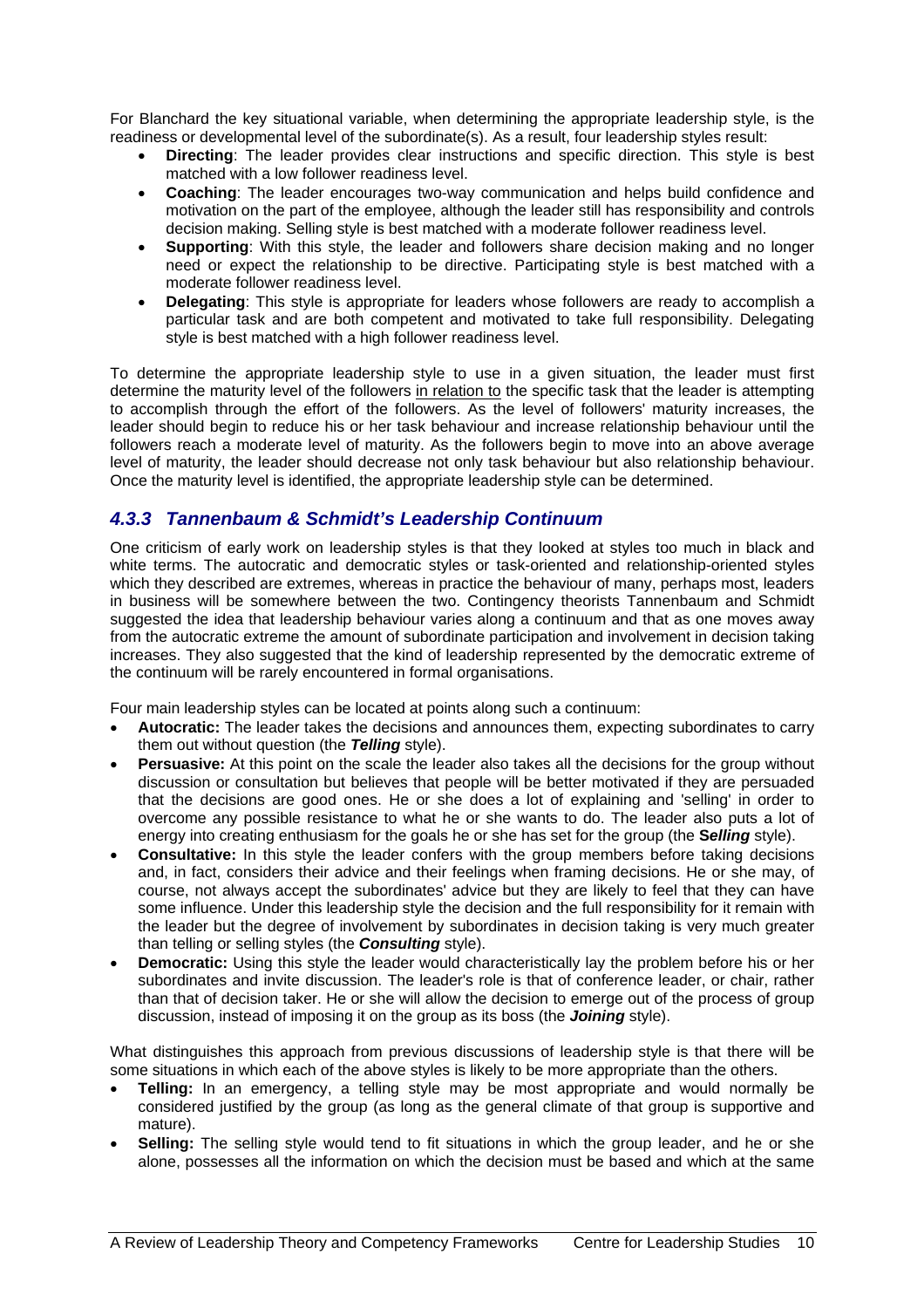<span id="page-10-0"></span>time calls for a very high level of commitment and enthusiasm on the part of group members if the task is to be carried through successfully.

- **Consulting:** The consulting style is likely to be most appropriate when there is time in which to reach a considered decision and when the information on which the decision needs to be based lies among the members of the group.
- **Joining:** The joining style is appropriate under similar conditions, with the important exception that this is likely to be appropriate only in those instances where the nature of the responsibility associated with the decision is such that group members are willing to share it with their leader, or alternatively the leader is willing to accept responsibility for decisions which he or she has not made personally.

### *4.3.4 Adair's Action-Centred Leadership Model*

John Adair has a long pedigree in the world of leadership. The Adair model is that the action-centred leader gets the job done through the work team and relationships with fellow managers and staff. According to Adair's explanation an action-centred leader must:

- direct the job to be done (**task** structuring)
- support and review the **individual** people doing it
- co-ordinate and foster the work **team** as a whole



Action-Centred Leadership Model (Adair, 1973)

His famous three circle diagram is a simplification of the variability of human interaction, but is a useful tool for thinking about what constitutes an effective leader/manager in relation to the job he/she has to do. The effective leader/manager carries out the functions and exhibits the behaviours depicted by the three circles. Situational and contingent elements call for different responses by the leader. Hence imagine that the various circles may be bigger or smaller as the situation varies i.e. the leader will give more or less emphasis to the functionally-oriented behaviours according to what the actual situation involves. The challenge for the leader is to manage all sectors of the diagram:

| <b>Task</b>       | define the task                              |  |  |
|-------------------|----------------------------------------------|--|--|
|                   | make the plan                                |  |  |
|                   | allocate work and resources                  |  |  |
|                   | control quality and rate of work             |  |  |
|                   | check performance against plan               |  |  |
|                   | adjust the plan                              |  |  |
| Team              | maintain discipline<br>٠                     |  |  |
|                   | build team spirit<br>$\bullet$               |  |  |
|                   | encourage, motivate, give a sense of purpose |  |  |
|                   | appoint sub-leaders                          |  |  |
|                   | ensure communication within group            |  |  |
|                   | develop the group<br>٠                       |  |  |
| <b>Individual</b> | attend to personal problems<br>$\bullet$     |  |  |
|                   | praise individuals<br>٠                      |  |  |
|                   | give status                                  |  |  |
|                   | recognise and use individual abilities       |  |  |
|                   | develop the individual                       |  |  |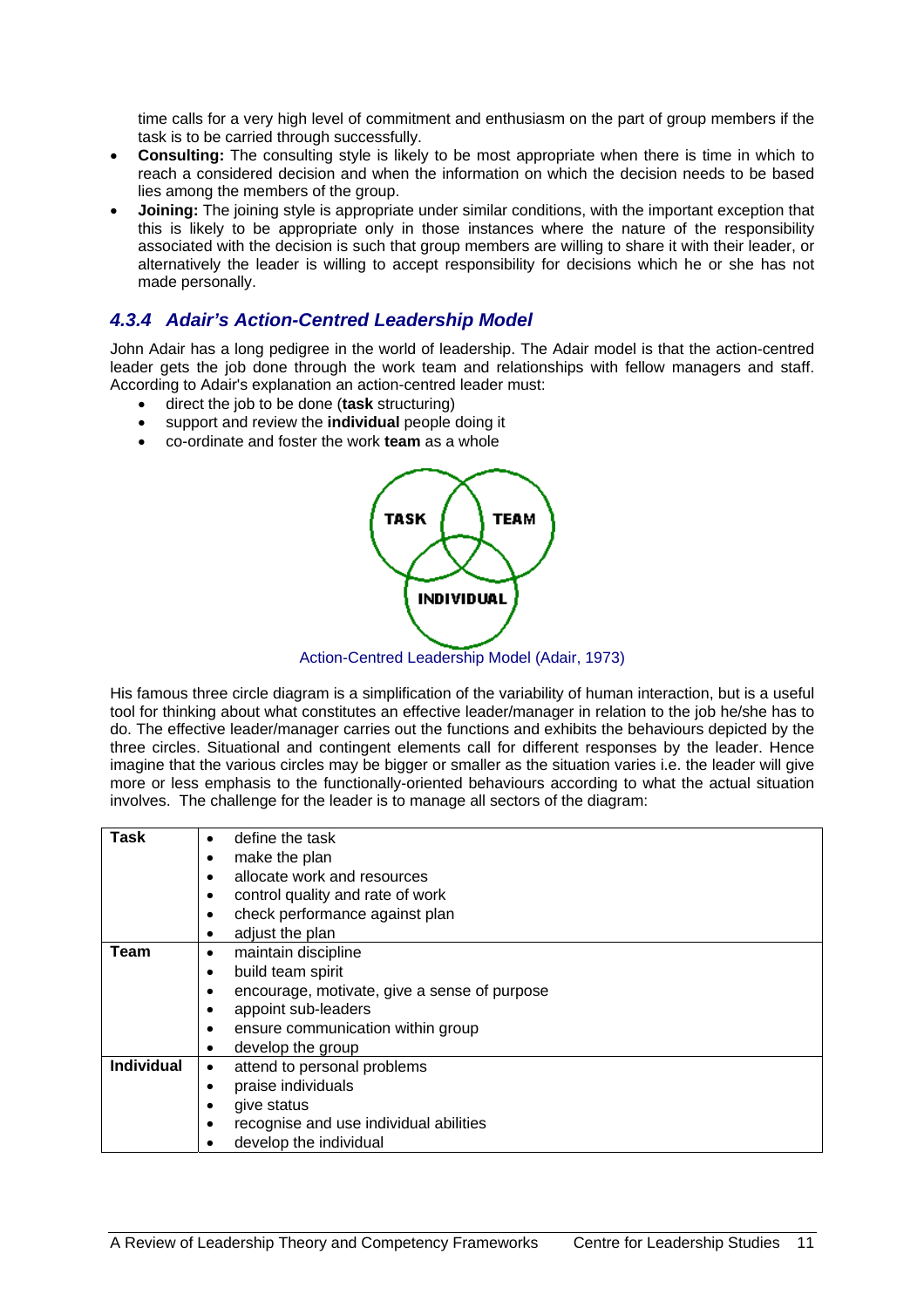## <span id="page-11-0"></span>**4.4 Leaders and Followers**

The models discussed so far have dwelt on the leader as some frontal figure who stands out from the rest as being somehow different and "leading" the rest of the people. The discussion now moves to recognition of the importance of the leaders' relationship with his/her followers and an interdependency of roles. No longer the hero or solo leader but the team leader. Not the leader always out in front but the leader who has the capacity to follow. Not the master, but the servant.

## *4.4.1 Servant Leadership*

The notion of "Servant Leadership" emphasises the leaders' duty to serve his/her followers leadership thus arises out of a desire to serve rather than a desire to lead

Robert Greenleaf, founder of the Center for Servant Leadership describes it as follows:

*"The servant-leader is servant first… It begins with the natural feeling that one wants to serve, to serve first. Then conscious choice brings one to aspire to lead. He or she is sharply different from the person who is leader first, perhaps because of the need to assuage an unusual power drive or to acquire material possessions. For such it will be a later choice to serve – after leadership is established. The leader-first and the servant-first are two extreme types. Between them there are shadings and blends that are part of the infinite variety of human nature.* 

*The difference manifest itself in the care taken by the servant-first to make sure that other people's highest priority needs are being served. The best test, and difficult to administer , is: do those served grow as persons; do they, while being served, become healthier, wiser, freer, more autonomous, more likely themselves to become servants? And, what is the effect on the least privileged in society; will they benefit, or, at least, will they not be further deprived?"* Taken from the Servant as Leader published by Robert Greenleaf in 1970.

Characteristics of Servant Leaders are as follows:

*"Servant-Leadership is a practical philosophy which supports people who choose to serve first, and then lead as a way of expanding service to individuals and institutions. Servantleaders may or may not hold formal leadership positions. Servant-leadership encourages collaboration, trust, foresight, listening, and the ethical use of power and empowerment."* Taken from the Center for Servant Leadership web site, April 2003.

The emphasis on serving a higher purpose has made this model popular within the Church and other religious institutions.

# *4.4.2 The Following Part of Leading*

Katzenbach and Smith, authors of 'The Wisdom of Teams' talk of the "following part of leading", saying that the critical behaviours of leaders are:

| <b>Asking questions</b>                                     | By asking such questions such as "What do you think we should do?" or                                                                                                                                                                                       |
|-------------------------------------------------------------|-------------------------------------------------------------------------------------------------------------------------------------------------------------------------------------------------------------------------------------------------------------|
| instead of giving                                           | "How do you suggest we proceed?" you take a step behind another person.                                                                                                                                                                                     |
| answers                                                     | Whether you stay behind, of course, depends on your intention to actually                                                                                                                                                                                   |
|                                                             | follow the suggestion or answer of that other person.                                                                                                                                                                                                       |
| <b>Providing</b><br>opportunities for<br>others to lead you | This goes beyond the traditional notion of looking for growth opportunities<br>for other people. Unless the opportunity in question bears a real risk for<br>your personal performance outcome, you are not actually positioning<br>yourself as a follower. |
| Doing real work in                                          | Rolling up your sleeves and contributing "sweat equity" to the efforts and                                                                                                                                                                                  |
| support of others                                           | outcomes of other people earns you their appreciation as someone upon                                                                                                                                                                                       |
| instead of only the                                         | whom they can depend, regardless of the relative hierarchical or functional                                                                                                                                                                                 |
| reverse                                                     | position each of you holds.                                                                                                                                                                                                                                 |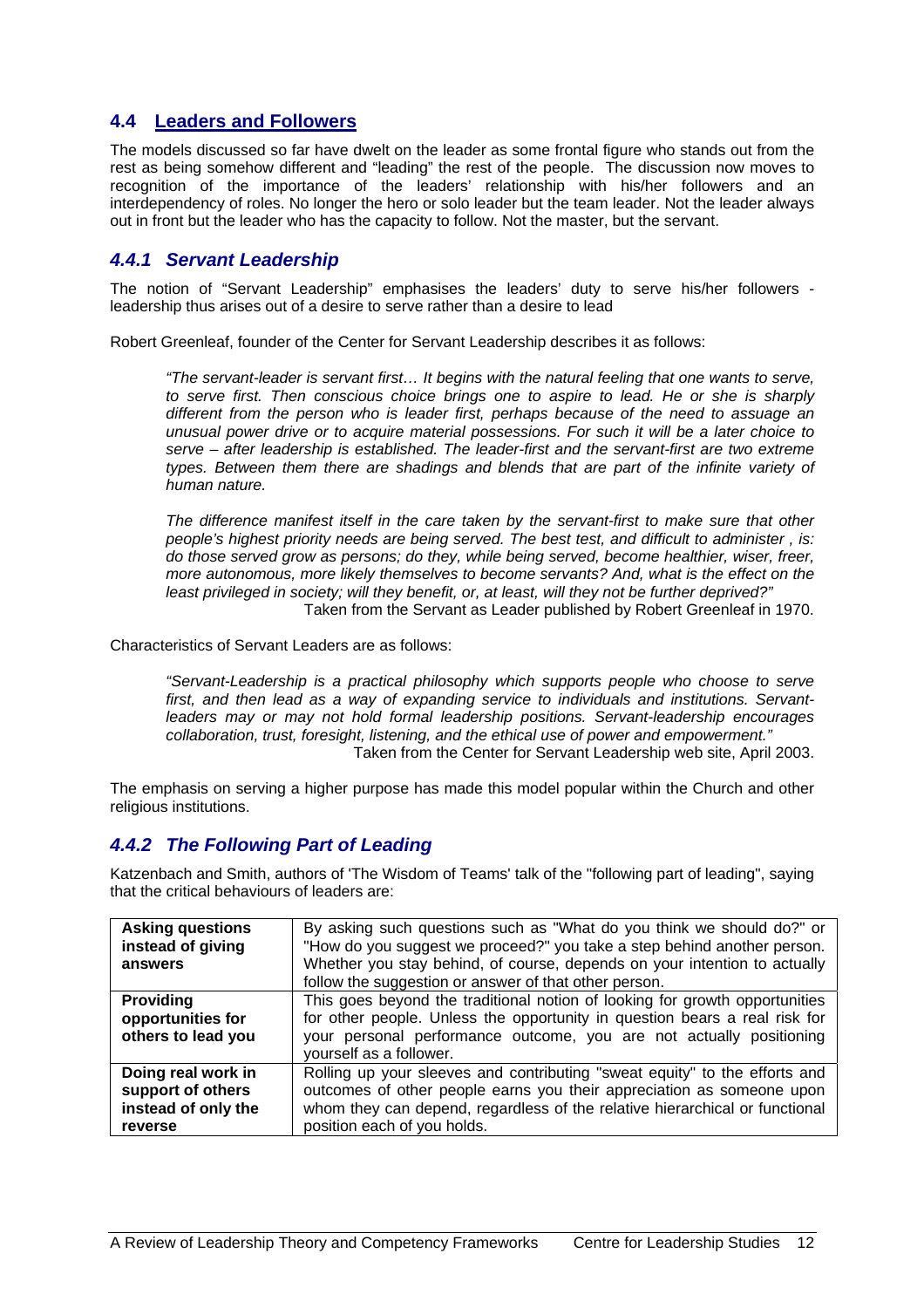<span id="page-12-0"></span>

| Becoming a<br>matchmaker instead<br>of a "central switch"         | In addition to following other people yourself, you must learn to help them<br>follow each other. This requires you to get beyond considering yourself the<br>"central switch" through which all decisions flow. Instead, you need to look<br>for every possible chance to help people find their best collaborators. "Have<br>you asked Sally or Rasheed what they think?" is often the only input<br>required to facilitate the effort at hand, although you then must submit your<br>effort and support to whatever the people in question suggest.                                                                                                                                                             |
|-------------------------------------------------------------------|--------------------------------------------------------------------------------------------------------------------------------------------------------------------------------------------------------------------------------------------------------------------------------------------------------------------------------------------------------------------------------------------------------------------------------------------------------------------------------------------------------------------------------------------------------------------------------------------------------------------------------------------------------------------------------------------------------------------|
| <b>Seeking common</b><br>understanding<br>instead of<br>consensus | The pejorative meaning associated with consensus management has<br>nothing to do with either effective leading or effective following. Leaders<br>who know when and how to follow build deep common understanding, not<br>superficial consensus, around the purpose, goals, and approach at hand.<br>They submit themselves and others to the discipline of ensuring that all<br>sides to any disagreement are fully understood by everyone, recognizing<br>that mutual understanding is far more powerful than any particular decision<br>to choose path A over path B. All people will follow strong, commonly<br>understood purposes and goals more easily than the "put-up jobs"<br>associated with consensus. |

Key Behaviours of Leaders (Katzenbach and Smith, 1994)

They go on to say that the indicators of when a leader must follow are:

| Individual<br>performance | As a leader, you must follow another individual, regardless of hierarchy, if:<br>That individual, through experience, skill, and judgement, knows best.<br>$\bullet$<br>That individual's growth demands that you invest more in his or her skill<br>$\bullet$<br>and self-confidence than in your own.<br>Only that individual, not you, has the capacity (the time and opportunity) to<br>$\bullet$<br>"get it done" |  |  |
|---------------------------|------------------------------------------------------------------------------------------------------------------------------------------------------------------------------------------------------------------------------------------------------------------------------------------------------------------------------------------------------------------------------------------------------------------------|--|--|
| Team                      | As a leader, you must follow the team if:                                                                                                                                                                                                                                                                                                                                                                              |  |  |
| performance               | The team's purpose and performance goals demand it                                                                                                                                                                                                                                                                                                                                                                     |  |  |
|                           | The team, not you, must develop skills and self-confidence<br>$\bullet$                                                                                                                                                                                                                                                                                                                                                |  |  |
|                           | The team's agreed-upon working approach requires you, like all the others,<br>$\bullet$<br>to do real work                                                                                                                                                                                                                                                                                                             |  |  |
| Organizational            | As a leader, you must follow others, regardless of hierarchy, if:                                                                                                                                                                                                                                                                                                                                                      |  |  |
| performance               | The organization's purpose and performance goals demand it                                                                                                                                                                                                                                                                                                                                                             |  |  |
|                           | The need for expanding the leadership capacity of others in the                                                                                                                                                                                                                                                                                                                                                        |  |  |
|                           | organization requires it                                                                                                                                                                                                                                                                                                                                                                                               |  |  |
|                           | "Living" the vision and values enjoins you to do so                                                                                                                                                                                                                                                                                                                                                                    |  |  |

When a leader must follow Leaders (Katzenbach and Smith, 1994)

## *4.4.3 Team Leadership*

In the late 1970's Meredith Belbin conducted a study of teams focusing on the factors separating successful and unsuccessful teams via a college business game at Henley a feature of which was shared leadership.

Through the game Belbin found that the composition of the team was important and that individual differences in style, role and contribution far from underlining personal weaknesses, were a source of potential team strength. Balanced teams comprised of such individuals who engaged in complementary role behaviour performed better than unbalanced teams.

Nine distinctive roles were identified in the study, with most people being found to embrace a mix of two or three roles whilst also avoiding others with which they were uncomfortable. Where there was an individual with clear, useful and appreciated attributes they would fit into a team on the basis of the strengths they brought. These people would also have weaknesses that belonged to the same cluster of characteristics as the strength itself. These potential deficiencies were considered the price that has to be paid for a particular strength, a price that is worth paying, and were referred to as 'allowable weaknesses. Belbin found no 'ideal' team member, individual who could perform all of the roles.

From this work, Belbin drew the distinction between the "Solo" and the "Team" leader. He suggests that "leaders are not notable for admitting their weaknesses, whether allowable or not. They act as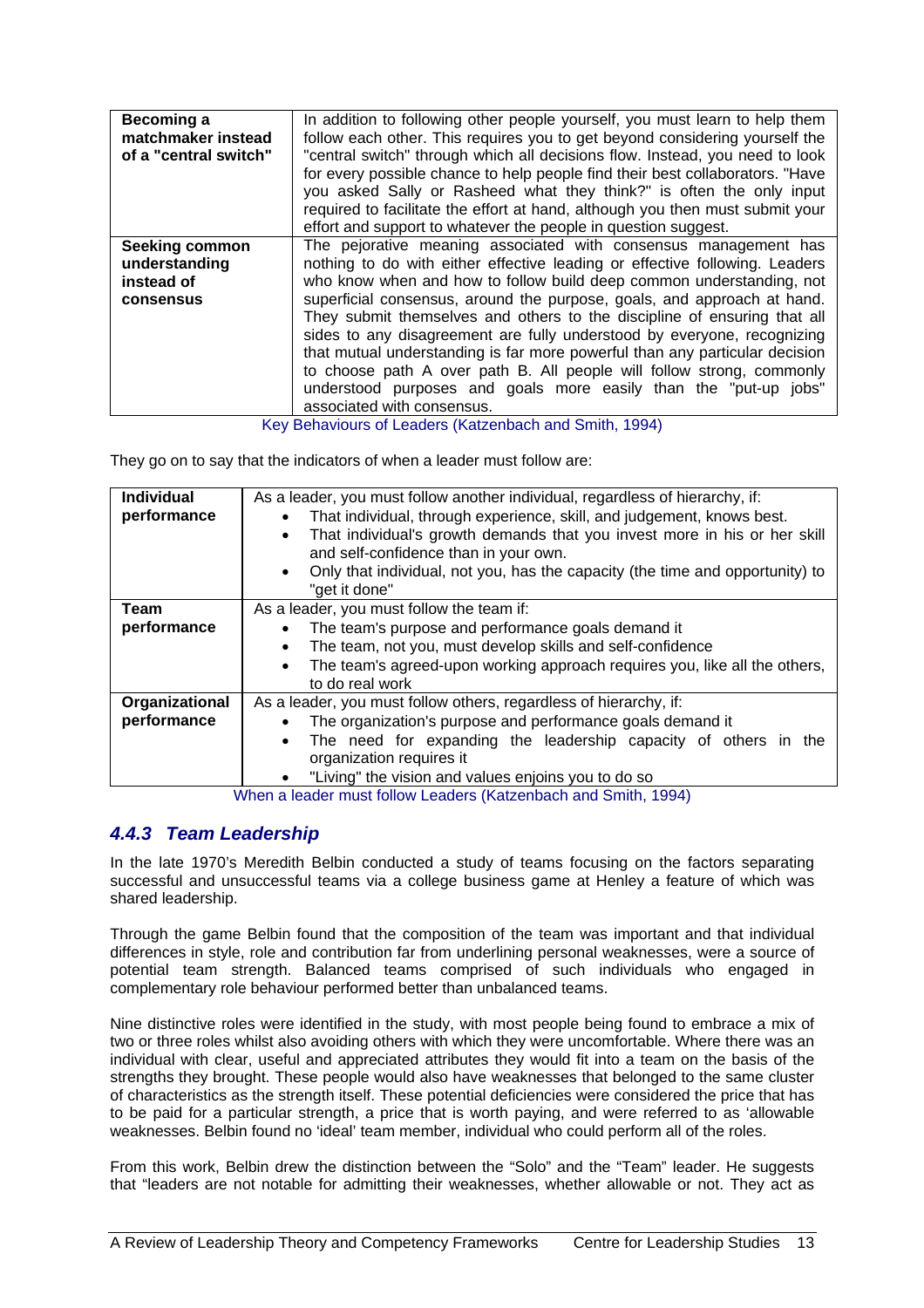<span id="page-13-0"></span>though they have no weaknesses". To many people the image of the leader - a person heading up a team of followers, ever ready to take on any role and assuming any responsibility - is very familiar to us for it is the one based upon our past experiences and beliefs. Belbin classified such leaders as 'Solo leaders' and in the workplace this type of behaviour may have great advantages, for internal barriers can be overcome and decisions, especially those of an urgent nature, can be made and put into effect with little or no delay.

The increasing complexity and the discontinuous nature of modern work however, poses greater problems where Solo leadership is less appropriate and 'Team leadership' more suited. The key difference between the 'Solo leader' and 'Team leadership' revolves around the behaviour and participation of the two as illustrated below:

| <b>SOLO LEADER</b>                                | <b>TEAM LEADER</b>                              |
|---------------------------------------------------|-------------------------------------------------|
| Plays unlimited role - the Solo Leader interferes | Chooses to limit role to preferred team roles - |
| in everything                                     | delegates roles to others                       |
| Strives for conformity – the Solo Leader tries to | Builds on diversity - the Team Leader values    |
| mould people to particular standards              | differences between people                      |
| Collects acolytes - The Solo Leader collects      | Seeks talent - The Team Leader is not           |
| admirers and sycophants                           | threatened by people with special abilities     |
| Directs Subordinates - subordinates take their    | Develops colleagues - the Team Leader           |
| leads and cues from the Solo Leader               | encourages the growth of personal strengths     |
| Projects objectives - the Solo Leader makes it    |                                                 |
| plain what everyone is expected to do 1.          | Creates mission – the Team Leader projects the  |
| Chooses to limit role to preferred team roles -   | vision which others can act on as they see fit  |
| delegates roles to others                         |                                                 |

Solo and Team Leader (Belbin, 1993)

Belbin uses a definition from Charles Handy to illustrate his hypothesis of Solo leadership: *'A leader shapes and shares a vision which gives point to the work of others'* (Handy, 1992).

Using Team Role theory the word 'shape' indicates to us 'shaper', whilst the word 'vision' implies 'plant'. Looking at leadership using Handy's definition is interesting for vision is certainly important to leadership, but does it have to be unique to an individual? Where it is unique to an individual with a drive to enact it such as a 'Shaper', strong Solo leadership is likely to prevail. Vision alternatively may be 'borrowed' by a 'Shaper' who treats it as a product of the self and similarly will adopt a Solo leadership style. Many organisations have rewarded Solo leadership behaviour by promoting individuals to management and leadership positions, for such individuals have met past organisational needs

In today's organisation the alternative approach, the Team Leader, is more appropriate. Whilst Team leadership may not be as natural as Solo leadership, Belbin suggests it can be learned through understanding the nature of leadership and the qualities required. In the rapidly changing and uncertain work environment of today no one person has all the answers to leadership. A Team leadership style based upon the development of the strengths and the allowable weaknesses of all of the roles will permit a more holistic, or participative, style of leadership where teamwork, problem solving, decision making and innovation can flourish with heightened teamwork and work performance.

## *4.4.4 Transactional and Transformational Leadership*

James MacGregor Burns writing in his book 'Leadership' was the first to put forward the concept of "transforming leadership".

To Burns transforming leadership "*is a relationship of mutual stimulation and elevation that converts followers into leaders and may convert leaders into moral agents*". Burns went on to also further define it by suggesting that:

*"[Transforming leadership] occurs when one or more persons engage with others in such a way that leaders and followers raise one another to higher levels of motivation and morality…"*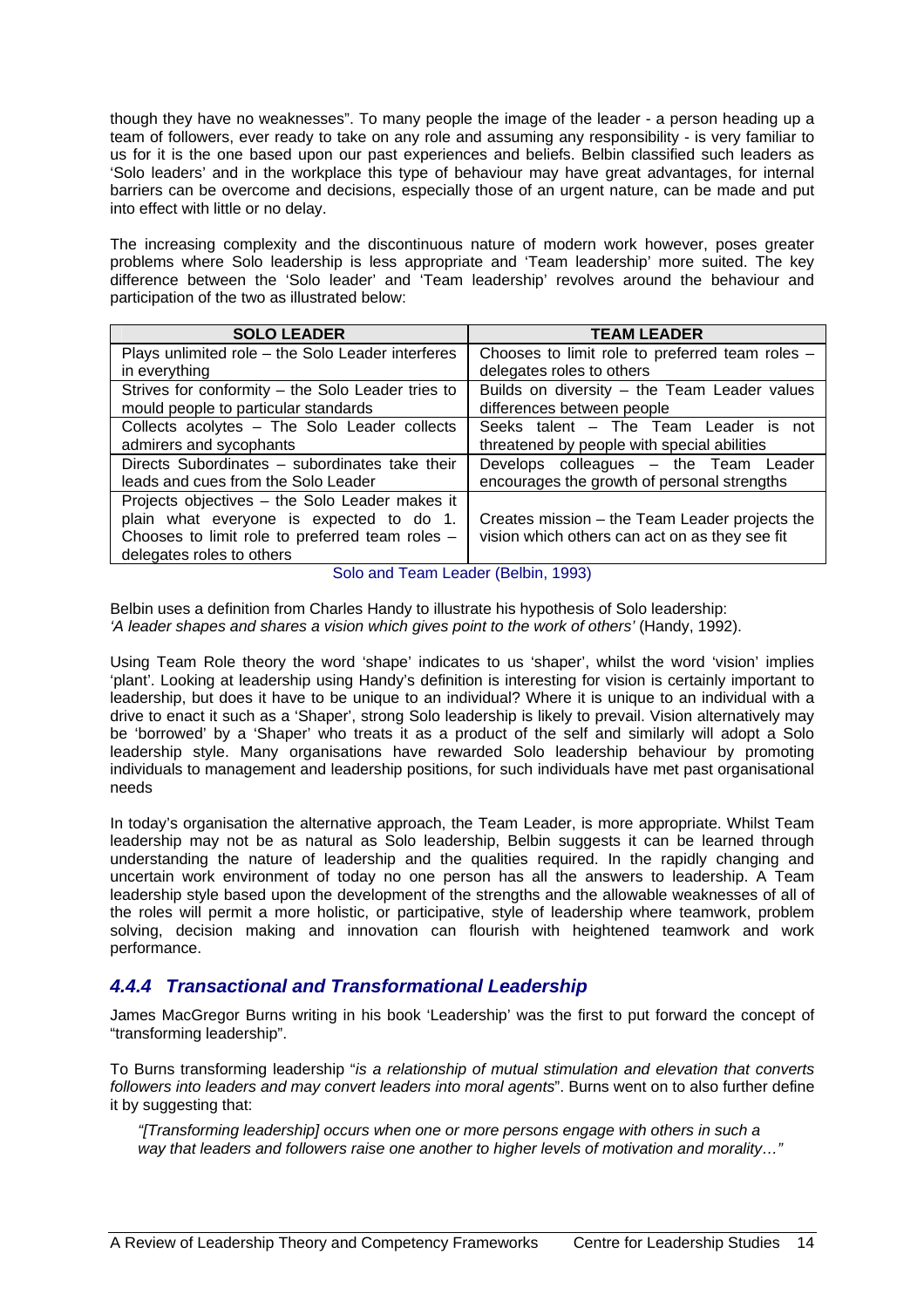Burns draws upon the humanistic psychology movement in his writing upon 'transforming leadership' by proposing that the transforming leader shapes, alters, and elevates the motives, values and goals of followers achieving significant change in the process. He proposed that there is a special power entailed in transforming leadership with leaders "*armed with principles [that] may ultimately transform both leaders and followers into persons who jointly adhere to modal values and end-values*" .

Burns sees the power of transforming leadership as more noble and different from charismatic leadership, which he terms 'heroic' leadership, and executive or business leadership. Despite this it is surprising that most of the application of Burns' work has been in these two types of leadership.

Bernard Bass developed Burns' concept of transforming leadership in 'Leadership and Performance Beyond Expectations' into 'transformational leadership' where the leader transforms followers – the direction of influence to Bass is thus one-way, unlike Burns' who sees it as potentially a two-way process. Bass, however, deals with the transformational style of executive leadership that incorporates social change, a facet missing from Burns' work. For Bass 'transformational leaders' may:

- expand a follower's portfolio of needs
- transform a follower's self-interest
- increase the confidence of followers
- elevate followers' expectations
- heighten the value of the leader's intended outcomes for the follower
- encourage behavioural change
- motivate others to higher levels of personal achievement (Maslow's 'self-actualisation').

Tichy and Devanna in their book 'Transformational Leadership' built further on the work of Burns and Bass in organisational and work contexts. They described the hybrid nature of transformational as "... *not due to charisma. It is a behavioural process capable of being learned*".

Bass writing with a research colleague Avolio suggested that "*Transformational leadership is closer to the prototype of leadership that people have in mind when they describe their ideal leader, and it is more likely to provide a role model with which subordinates want to identify*".

Transactional leadership has been the traditional model of leadership with its roots from an organisational or business perspective in the 'bottom line'. Stephen Covey writing in 'Principle-Centred Leadership' suggests that transformational leadership "… focuses on the 'top line'" and offers contrast between the two (a selection being):

| <b>Transactional Leadership</b>                           | <b>Transformational Leadership</b>                        |  |
|-----------------------------------------------------------|-----------------------------------------------------------|--|
| Builds on man's need to get a job done and                | Builds on a man's need for meaning<br>$\bullet$           |  |
| make a living                                             | Is preoccupied with purposes and values,<br>$\bullet$     |  |
| Is preoccupied with power and position,                   | morals, and ethics                                        |  |
| politics and perks                                        | Transcends daily affairs<br>٠                             |  |
| Is mired in daily affairs<br>$\bullet$                    | Is orientated toward long-term goals without<br>$\bullet$ |  |
| Is short-term and hard data orientated                    | compromising human values and principles                  |  |
| Focuses on tactical issues                                | Focuses more on missions and strategies<br>$\bullet$      |  |
| Relies on human relations to lubricate human<br>$\bullet$ | Releases human potential - identifying and<br>$\bullet$   |  |
| interactions                                              | developing new talent                                     |  |
| Follows and fulfils role expectations by<br>$\bullet$     | Designs and redesigns jobs to make them<br>$\bullet$      |  |
| striving to work effectively within current               | meaningful and challenging                                |  |
| systems                                                   | Aligns internal structures and systems to<br>$\bullet$    |  |
| Supports structures and<br>that I<br>systems<br>$\bullet$ | reinforce overarching values and goals                    |  |
| reinforce the bottom line, maximise efficiency,           |                                                           |  |
| and guarantee short-term profits                          | $\sim$ $\sim$ $\sim$ $\sim$ $\sim$                        |  |

Comparison of Transactional and Transformational Leadership (Covey, 1992)

Both kinds of leadership are necessary. Transactional leadership has remained the organisational model for many people and organisations who have not moved into or encouraged the transformational role needed to meet the challenges of our changing times.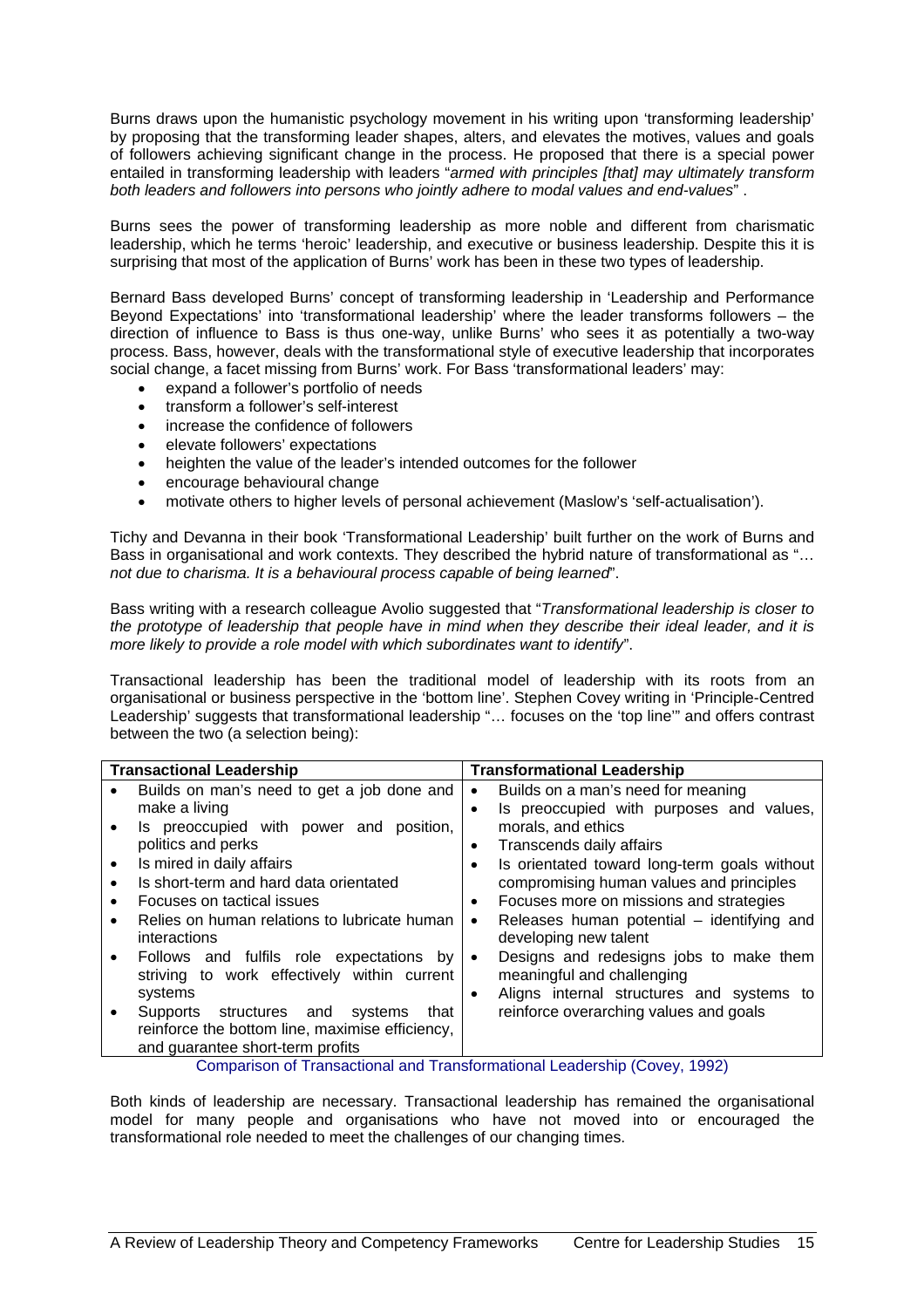*"The goal of transformational leadership is to 'transform' people and organisations in a literal sense – to change them in mind and heart; enlarge vision, insight, and understanding; clarify purposes; make behaviour congruent with beliefs, principles, or values; and bring about changes that are permanent, self-perpetuating, and momentum building"*

According to Bass and Avolio, transformational leaders display behaviours associated with five transformational styles:

| <b>Transformational Style</b> | <b>Leader Behaviour</b>                                                           |
|-------------------------------|-----------------------------------------------------------------------------------|
| 1) Idealized Behaviors:       | Talk about their most important values and beliefs<br>$\bullet$                   |
| living one's ideals           | Specify the importance of having a strong sense of purpose<br>$\bullet$           |
|                               | Consider the moral and ethical consequences of decisions<br>$\bullet$             |
|                               | Champion exciting new possibilities<br>$\bullet$                                  |
|                               | Talk about the importance of trusting each other<br>$\bullet$                     |
| 2) Inspirational              | Talk optimistically about the future<br>$\bullet$                                 |
| <b>Motivation:</b>            | Talk enthusiastically about what needs to be accomplished<br>$\bullet$            |
| inspiring others              | Articulate a compelling vision of the future<br>$\bullet$                         |
|                               | Express confidence that goals will be achieved<br>$\bullet$                       |
|                               | Provide an exciting image of what is essential to consider<br>$\bullet$           |
|                               | Take a stand on controversial issues<br>$\bullet$                                 |
| 3) Intellectual               | Re-examine critical assumptions to question whether they are<br>$\bullet$         |
| <b>Stimulation:</b>           | appropriate                                                                       |
| stimulating others            | Seek differing perspectives when solving problems<br>٠                            |
|                               | Get others to look at problems from many different angles<br>$\bullet$            |
|                               | Suggest new ways of looking at how to complete assignments<br>$\bullet$           |
|                               | Encourage non-traditional thinking to deal with traditional problems<br>$\bullet$ |
|                               | Encourage rethinking those ideas which have never been questioned<br>$\bullet$    |
|                               | before                                                                            |
| 4) Individualized             | Spend time teaching and coaching<br>$\bullet$                                     |
| <b>Consideration:</b>         | Treat others as individuals rather than just as members of the group<br>$\bullet$ |
| coaching and<br>development   | Consider individuals as having different needs, abilities, and<br>$\bullet$       |
|                               | aspirations from others                                                           |
|                               | Help others to develop their strengths<br>$\bullet$                               |
|                               | Listen attentively to others' concerns<br>$\bullet$                               |
|                               | Promote self development<br>$\bullet$                                             |
| 5) Idealized Attributes:      | Instill pride in others for being associated with them<br>$\bullet$               |
| Respect, trust, and faith     | Go beyond their self-interests for the good of the group<br>$\bullet$             |
|                               | Act in ways that build others' respect<br>$\bullet$                               |
|                               | Display a sense of power and competence<br>$\bullet$                              |
|                               | Make personal sacrifices for others' benefit                                      |
|                               | Reassure others that obstacles will be overcome                                   |

Transformational Leadership Styles and Behaviours (Bass and Avolio, 1994)

Transformational leadership is a process in which the leaders take actions to try to increase their associates' awareness of what is right and important, to raise their associates' motivational maturity and to move their associates to go beyond the associates' own self-interests for the good of the group, the organization, or society. Such leaders provide their associates with a sense of purpose that goes beyond a simple exchange of rewards for effort provided.

The transformational leaders are proactive in many different and unique ways. These leaders attempt to optimize development, not just performance. Development encompasses the maturation of ability, motivation, attitudes, and values. Such leaders want to elevate the maturity level of the needs of their associates (from security needs to needs for achievement and self-development). They convince their associates to strive for a higher level of achievement as well as higher levels of moral and ethical standards. Through the development of their associates, they optimize the development of their organization as well. High performing associates build high performing organizations.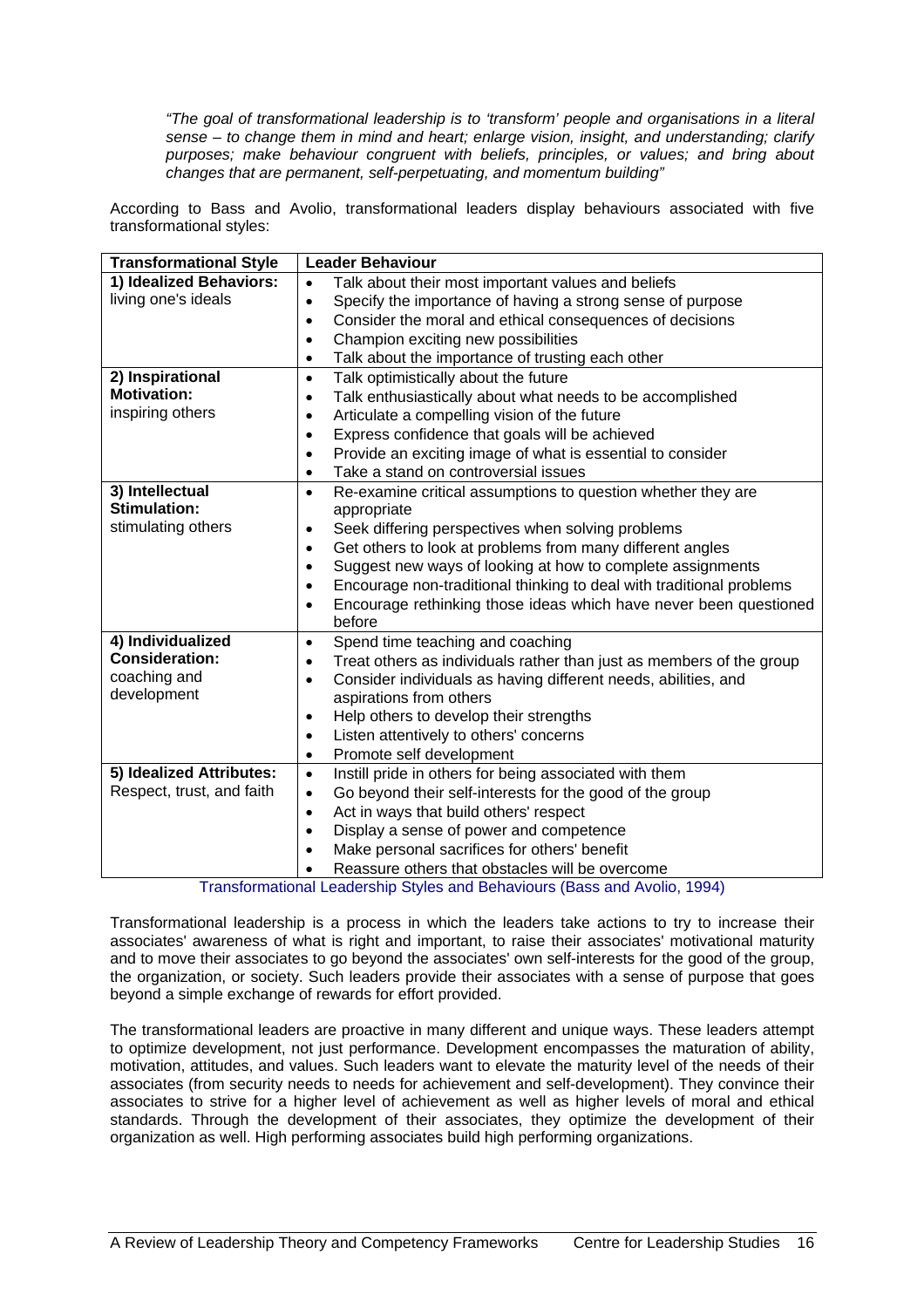<span id="page-16-0"></span>Hooper and Potter (1997) extend the notion of transformational leadership to identify seven key competences of "transcendent leaders": those able to engage the emotional support of their followers and thus effectively transcend change.

- 1) Setting direction
- 2) Setting an example
- 3) Communication
- 4) Alignment
- 5) Bringing out the best in people
- 6) The leader as a change agent
- 7) Providing decision in a crisis and on the ambiguous

## **4.5 Dispersed Leadership**

The importance of social relations in the leadership contract, the need for a leader to be accepted by their followers and a realisation that no one individual is the ideal leader in all circumstances have given rise to a new school of leadership thought. Referred to as 'informal', 'emergent' or 'dispersed' leadership, this approach argues a less formalised model of leadership where the leaders' role is dissociated from the organisational hierarchy. It is proposed that individuals at all levels in the organisation and in all roles (not simply those with an overt management dimension) can exert leadership influence over their colleagues and thus influence the overall leadership of the organisation.

Heifetz (1994) distinguishes between the exercise of "leadership" and the exercise of "authority" – thus dissociating leadership from formal organisational power roles whilst Raelin (2003) talks of developing "leaderful" organisations through concurrent, collective and compassionate leadership.

The key to this is a distinction between the notions of "leader" and "leadership". "Leadership" is regarded as a process of sense-making and direction-giving within a group and the "leader" can only be identified on the basis of his/her relationship with others in the social group who are behaving as followers. In this manner, it is quite possible to conceive of the leader as emergent rather than predefined and that their role can only be understood through examining the relationships within the group (rather than by focussing on his/her personal characteristics or traits).

The origins of such an approach have their foundations more in the fields of sociology and politics than the more traditional management literature and draw on concepts such as organisational culture and climate to highlight the contextual nature of leadership. It is a more collective concept, and would argue for a move from an analysis and development of individual leader qualities to an identification of what constitutes an effective (or more appropriate) leadership process within an organisation. A move in focus from the individuals to the relationships themselves.

The implications of such an approach to the development of leadership and management standards will be explored further in Section 8.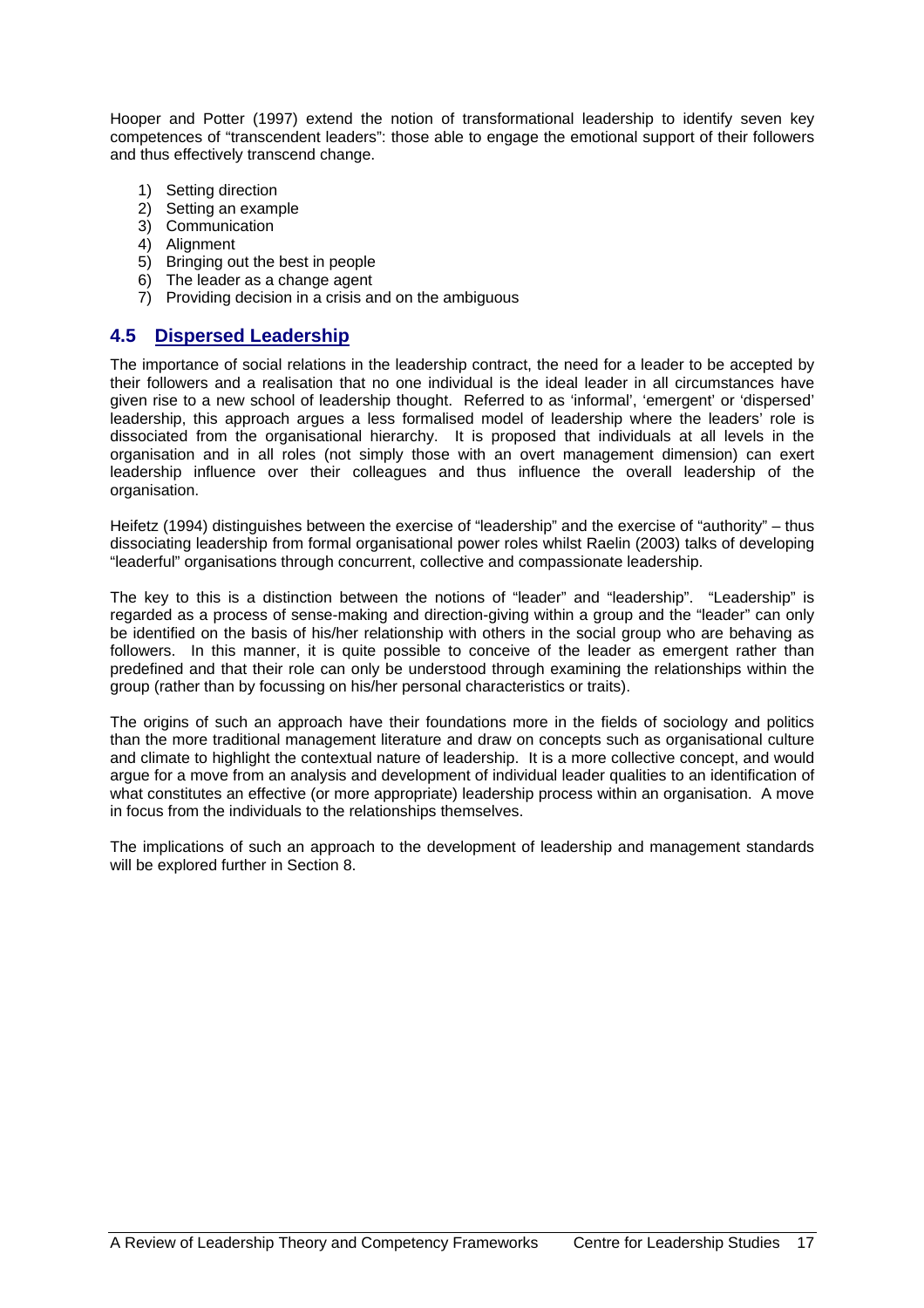# <span id="page-17-0"></span>**5 LEADERSHIP MODELS AND COMPETENCY FRAMEWORKS**

This section of the report will look at some different leadership models and frameworks used in practice across the public and private sector organisations. The chosen models were selected as the organisations were known to researchers at the Centre for Leadership Studies and/or details of the framework were publicly available. They are not intended to represent a comprehensive, or even representative, sample of available frameworks but rather a preliminary examination of readily available materials. The inclusion of a particular framework does not necessarily indicate that it is in any way assumed "better" or more "typical" than those that were not included and, indeed, there may well be many excellent models which have not been discussed.

To many participating organisations the material reviewed represents an element of their "competitive advantage" and is thus confidential. We have therefore chosen in this report, not to include the full framework but simply to refer to the key elements. Where further information is available on the Internet we have included the web address.

For ease of presentation, they have been divided into private-sector, public-sector and generic (crosssectoral) frameworks.

## **5.1 Private Sector Frameworks**

### *5.1.1 AstraZeneca Leadership Capabilities*

The AstraZeneca Leadership Capabilities were defined shortly after merger in 1999 and have been used in performance management, development planning and management planning across the global company. They are a central part of leadership development programmes and a 360 degree feedback tool has been developed to support their application. The leadership behaviours provide a link between business priorities and the AZ values of: respect for the individual and for diversity; openness, honest, trust and support for each other; integrity and high ethical standards; and leadership by example at all levels.

There are seven key capabilities, each with associated indicators/behaviours:

- Provides clarity about strategic direction
- Ensures commitment
- Focuses on delivery
- Builds relationships
- Develops people
- Demonstrates personal conviction
- Builds self-awareness

For more information please visit: <http://www.astrazeneca.co.uk/careers/developingyourself/leadership.asp>

## *5.1.2 BAE Performance Centred Leadership*

Performance Centred Leadership competencies provide a set of related behaviours used to improve business performance. They have been developed from 360 degree feedback information, benchmarked against the competencies of high performing organisations, changed to reflect input from the Senior leader focus groups and statistically evaluated by London University.

The competencies and related behaviours are used to evaluate performance in Peer Recognition and Employee opinion survey, identifying development opportunities through 360 degree feedback and are used as part of the appointment process.

There are five core competences, each with a set of related behaviours:

- Achieving High Performance
- Focusing on the Customer
- Developing Others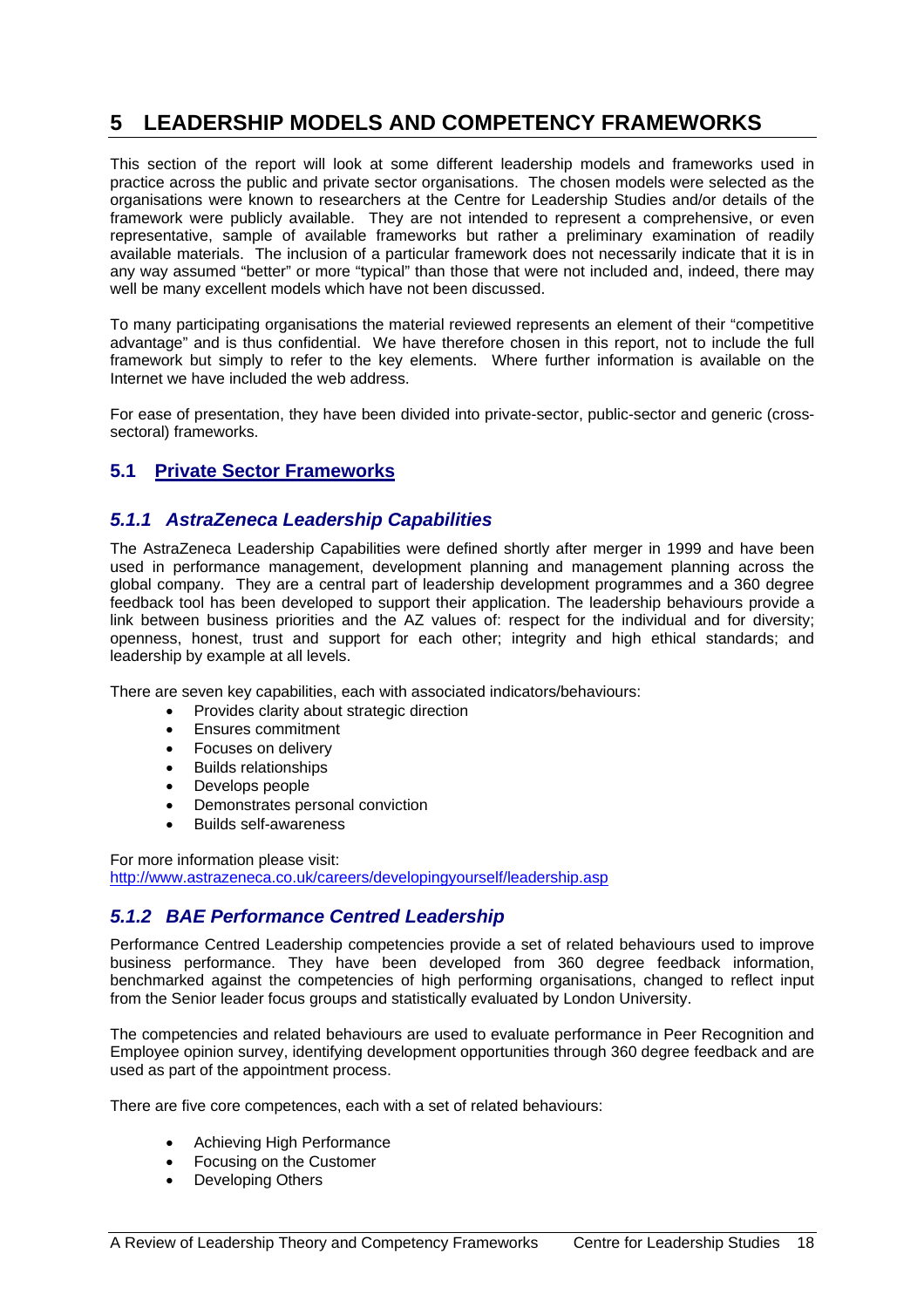- Continuously Improving
- Working Together

<span id="page-18-0"></span>The framework forms a basis for leadership development in BAE which is fully integrated with all other strategic processes in the organisation through the Performance Centred Leadership Development Framework.

## *5.1.3 Federal Express Leadership Qualities*

FedEx has a system for rating aspiring leaders according to 9 attributes:

- Charisma
- Individual consideration
- Intellectual stimulation
- Courage
- Dependability
- Flexibility
- Integrity
- Judgement
- Respect for others

For more detail on the framework please visit: <http://www.geocities.com/gvwrite/9faces.htm>

### *5.1.4 Lufthansa Leadership Compass*

The Lufthansa Leadership Compass sets out a framework for effective leadership that is used by the Lufthansa School of Business in its leadership development education.

It includes the following six key categories, which set out a range of skills and behaviours including: vision, decisiveness, concern for people, self-reflection and professional know-how:

- Entrepreneurial leadership
- Breakthrough problem solving
- Winning others
- Leading people
- Attitude and drive
- International business competencies

Development Centres based on this framework are used to help "high potential" employees define their current position and determine the next steps for their professional career. This involves a selfassessment exercise, development centre (comprising individual and group exercises) and a post DC process whereby the participant develops an individual development plan with the support and coaching of their superior. It is intended that this process should occur about 1 year before moving into a C grade post.

### *5.1.5 Philips Leadership Competencies*

Six Leadership Competencies define the behaviour that is required to achieve business success in Phillips. They provide a balanced approach, stating the importance of task aspects while recognising that results are obtained through people. These competencies are as follows:

- Shows determination to achieve excellent results
- Focuses on the market
- Finds better ways
- Demands top performance
- Inspires commitment
- Develops self and others

For more information please visit:<http://ad.chinahr.com/jobads/philips/leadership.asp>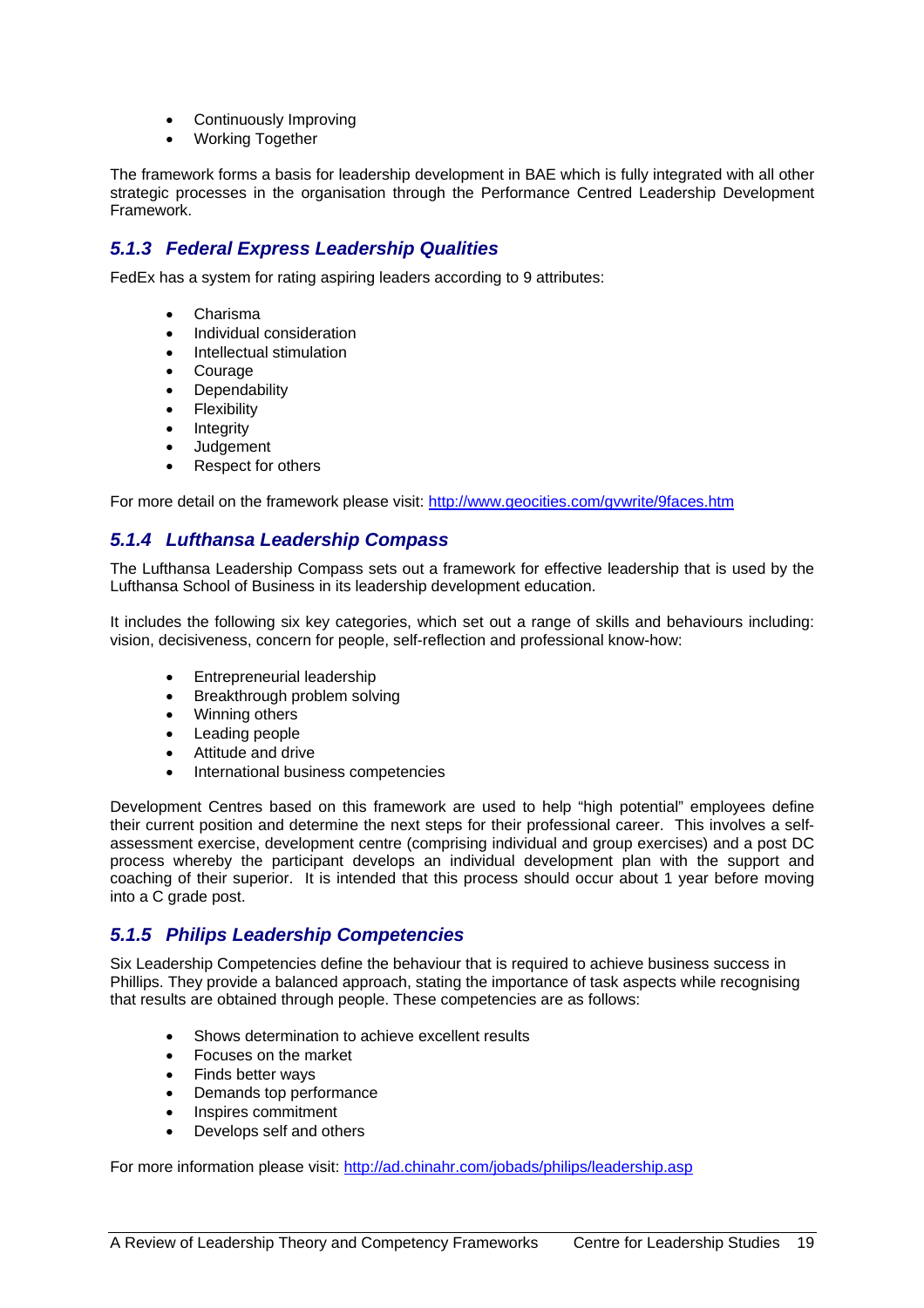# <span id="page-19-0"></span>*5.1.6 Shell Leadership Framework*

The Leadership Framework used by Shell includes nine key elements as indicated below:

- Builds Shared Vision
- Champions Customer Focus
- Maximises Business Opportunities
- Demonstrates Professional Mastery
- Displays Personal Effectiveness
- Demonstrates Courage
- Motivates, Coaches & Develops
- Values Differences
- Delivers Results

## *5.1.7 Vodafone Global Leadership Competencies*

The Vodafone leadership competencies underlying their Global Leadership Programme are divided into five categories:

- Values communication
- International team development
- Strategic vision
- Building organisational capability
- Commercial drive

For the full framework please visit: [www.glp.vodafone.com/global.htm](http://www.glp.vodafone.com/global.htm)

# **5.2 Public Sector Frameworks**

### *5.2.1 Senior Civil Service Competency Framework*

This framework sets out key attributes that have been identified by Civil Service Corporate Management as required for the Senior Civil Service (SCS). There are six main sets of competences, each with a series of related behaviours. The competencies are as follows:

- Giving purpose and direction
- Making a personal impact
- Thinking strategically
- Getting the best from people
- Learning and improving
- Focusing on delivery

For more information please visit:<http://www.cabinet-office.gov.uk/civilservice/scs/competences.htm>

## *5.2.2 DfES - Management and Leadership Attributes*

This framework sets out what is expected of managers and leaders in the Department for Education and Skills as the organisation moves forward to deliver the Department's Strategic Framework. It is based on the SCS Competency Framework and was developed following a period of internal consultation in the DfES. It distinguishes between "effective" and "ineffective" behaviours in relation to three clusters of attributes (interpersonal, delivery and improvement) each of which comprises a set of behaviours, skills and knowledge.

- **Interpersonal Attributes**: Making a personal impact, Giving purpose and direction
- **Delivery Attributes**: Focussing on delivery, Thinking strategically
- **Improvement Attributes**: Getting the best from people, Learning and improving

The framework takes a situational/contingency view of leadership in that it states that: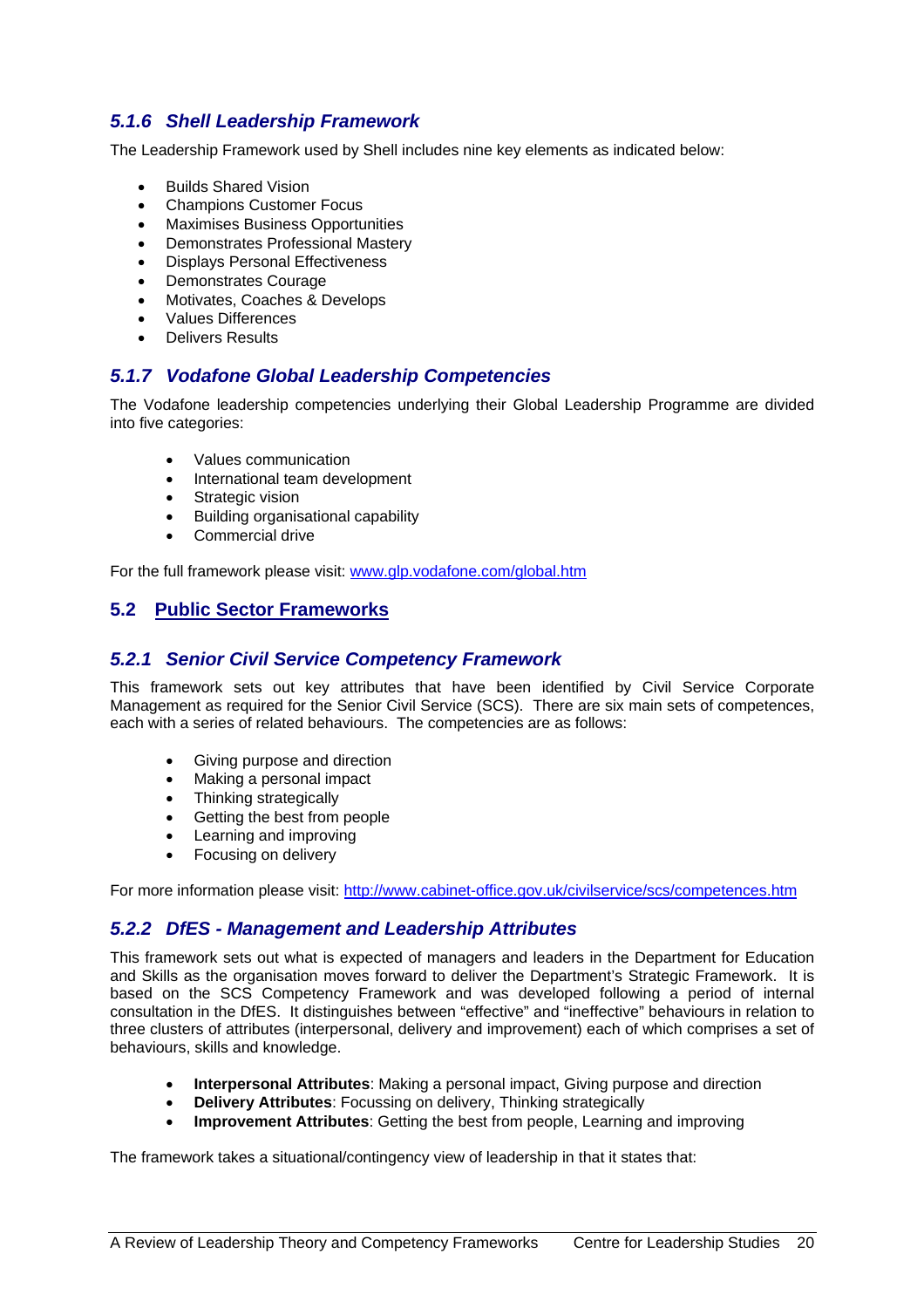<span id="page-20-0"></span>*"Competent DfES managers and leaders at all levels will demonstrate varying combinations of these attributes in different circumstances and at different times. The effective behaviours and skills within each attribute are examples of what competent managers and leaders do when they are modelling good management and leadership – they may not do all of them all of the time!"*

## *5.2.3 Northern Ireland Senior Civil Service Core Criteria*

This is the Northern Ireland equivalent of the SCS Competency Framework, covering 8 key competencies including leadership.

- **Leadership**: Envisioning, Team building, Standards and integrity
- **Conceptual and strategic thinking and planning**: Conceptual thinking, Strategic thinking, Planning
- **Focus on outcomes**: Customer orientation, Outcomes focus, Meeting and improving performance standards
- **Managing and developing staff**: Managing staff effectively, Promoting and facilitating development
- **Managing relationships and partners**
- **Communication**: Oral/written, Influencing, Presentation
- **Managing resources innovatively**: Cost awareness, Improvement orientation
- **Personal effectiveness**: Change orientation, Develop orientation, Self confidence and resilience, Commitment, Intellect in action

## *5.2.4 Scottish Executive Framework*

This framework, devised for the Scottish parliament, identifies seven sets of criteria and, for each, what everyone should do and what managers and leaders should also do. Indicators are also given as to when development needs may be identified.

The specific leadership dimensions of the framework are as follows:

- Achieving
- Self management
- Analysis and investigation
- Outward focus
- Communication
- Managing others
- Working with others

### *5.2.5 Ministry of Defence*

The MoD uses a number of competency frameworks related to leadership for annual appraisal, including a revised SCS Competency Framework and Officers Joint Appraisal Report (OJAR).

#### **MoD Senior Civil Service Competency Framework**

This is based on the SCS Competency Framework and redefines it as indicated below.

- **Leading and working together**: Working together, Providing the lead, Enabling others to give of their best
- **Being personally effective**: Striving to achieve results, Promoting change and continuous improvement, Communicating and influencing, Solving problems and taking decisions, Taking a wider perspective
- **Delivering results**: Focussing on customers and service delivery, Developing and delivering effective policies and programmes, Managing work and resources to achieve results, Exploiting information and knowledge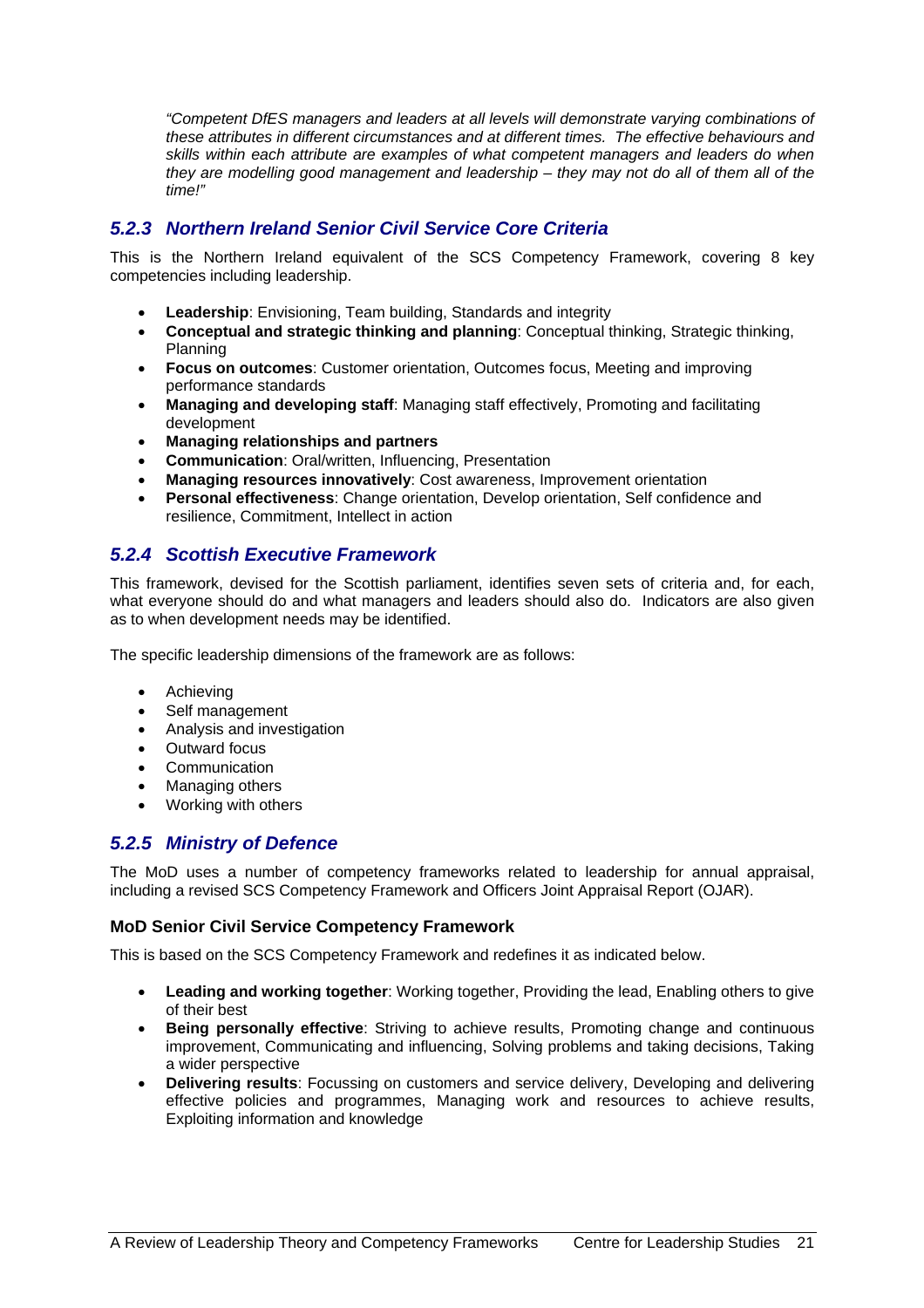### <span id="page-21-0"></span>**Officers Joint Appraisal Report**

The OJAR, introduced in March 2001, covers 10 performance attributes explored during annual appraisals for officers across the forces. These are as follows:

- **Leadership**
- Professional effectiveness
- **Effective intelligence**
- Judgement
- **Management**
- **Initiative**
- **Reliability**
- Powers of communication
- Subordinate development
- Courage and values.

#### For more information please visit:

[http://www.army.mod.uk/linked\\_files/ag/servingsoldier/career/usefulinfo/files/pdf/OJAR%20Intro%20B](http://www.army.mod.uk/linked_files/ag/servingsoldier/career/usefulinfo/files/pdf/OJAR Intro Booklet.pdf) [ooklet.pdf](http://www.army.mod.uk/linked_files/ag/servingsoldier/career/usefulinfo/files/pdf/OJAR Intro Booklet.pdf)

### *5.2.6 EO for Local Government – Compendium of Competencies*

The Employers' Organisation for local government's (EO) role is to help councils achieve the high standards of people management needed to ensure the continuous improvement of services. Their website includes a compendium of leadership competencies developed by and/or used by local authorities across the UK. These have been classified into 20 different categories as indicated below.

- **1. Change**: includes Challenge, Leadership for Change, Managing Change/Strategic Thinking.
- **2. Communication**: includes Communicating, Communication and Customer Care, Listening and Organising
- **3. Corporate Focus**: includes Collective Responsibility, Corporate Focus, Developing a Learning Organisation, Evaluating and Improving Organisational Performance, Organisational Awareness, Organisational Effectiveness
- **4. Customer Focus**: includes Commitment to Quality Customer Service, Customer Focused Service Delivery, Sharpening Customer and Service Focus
- **5. Decision Making**: includes Analysing and Solving Problems, Decision Making, Identifying and Solving Problems, Judgement.
- **6. Equality and Diversity**: includes Achieving Equal Opportunities, Demonstrating Leadership in Implementing Equalities, Managing Equitably, Valuing Diversity
- **7. Focus on Results**: includes Achievement Focused, Focusing on Results, Managing for Results
- **8. Impact and Influence**: includes Acting Assertively, Impact and Influence, Interpersonal Skills, Networking and Influencing, Partnership Working, Persuasiveness
- **9. Information Management**: includes Gathering and Using Information, Getting Unbiased Information, Giving Clear Information, Information and Communication Management, Searching for Information
- **10. Integrity**: includes Behaving Ethically, Integrity
- **11. Leading People**: includes Appraising People and Performance, Developing Others, Disciplining and Counselling, Enabling, Leadership, Managing People, Managing, Developing and Understanding Others, Personal and Staff Development, Training, Coaching and Delegating, Valuing People
- **12. Partnerships**: includes Community Leadership, Co-operating with Others, Leading Integrated Working, Networking and Influencing, Working in Partnership
- **13. Personal Management and Drive**: includes Determination, Managing Self, Motivation and Drive, Personal Effectiveness, Personal Management, Planning and Scheduling Work, Setting Goals and Standards, Time Management and Prioritising
- **14. Political Awareness**: includes Democratic Support, Political and Organisational Awareness, Working Competently within the Political Environment
- **15. Project and Process Management**: includes Managing Projects, Organisational and Project Management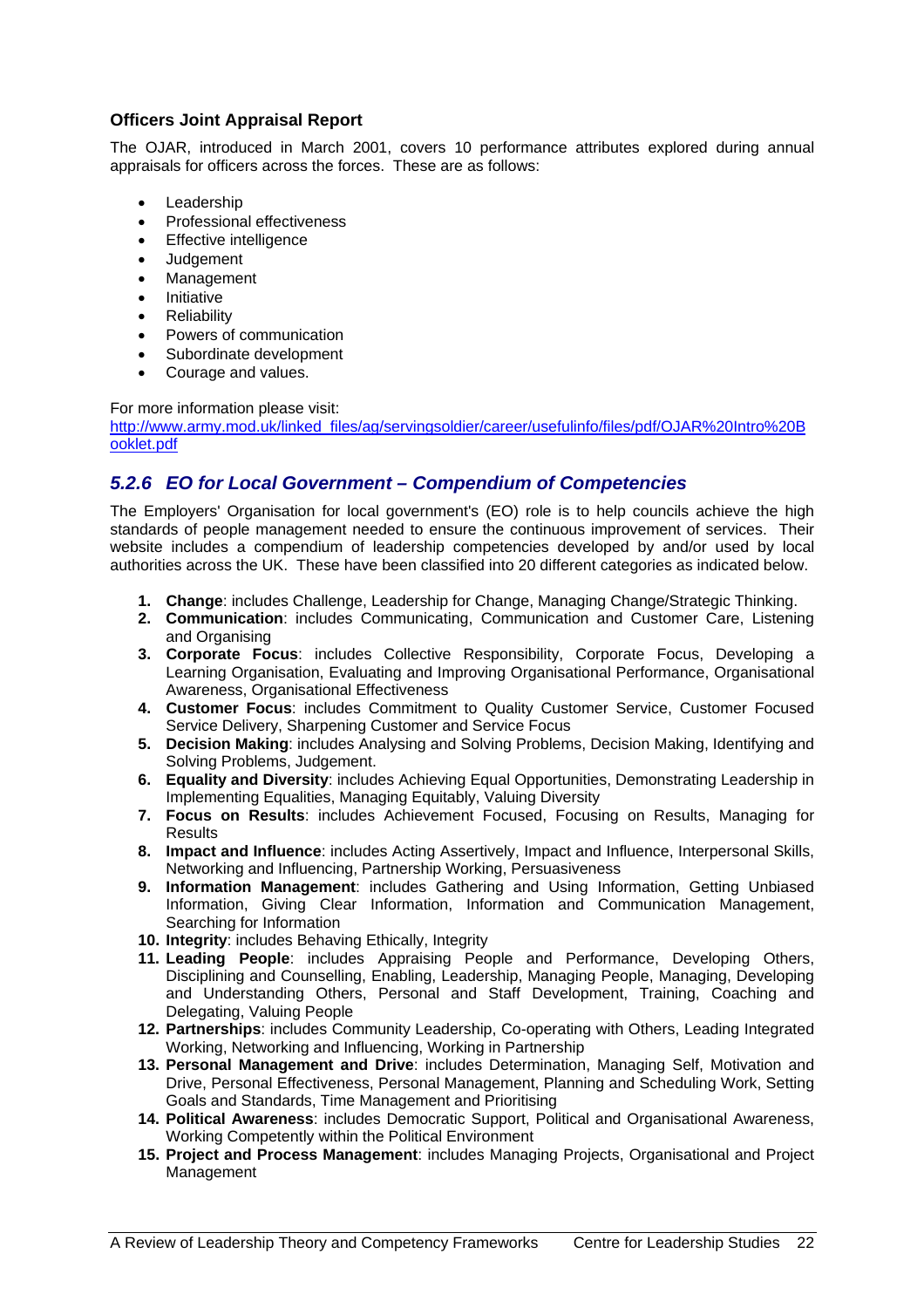- <span id="page-22-0"></span>**16. Resource Management**: includes Managing Resources
- **17. Safety**
- **18. Service Improvement**: includes Continuous Improvement to Service Delivery, Delivering Excellence, Leading the Challenge on Continuous Service Improvement, Managing the Executive Programme and Performance, Service Co-ordination and Management, Sharpening Customer and Service Focus
- **19. Strategic Focus**: includes: Acting Strategically, Developing Strategy, Managing Change/Strategic Thinking, Strategic Behaviour, Vision
- **20. Team Building**: includes Building Teams, Working in and Developing Teams

For more information please visit: [http://www.lg-employers.gov.uk/skills/leadership\\_comp](http://www.lg-employers.gov.uk/skills/leadership_comp)

### *5.2.7 NHS Leadership Qualities Framework*

The NHS Leadership Qualities Framework, developed by the NHS Leadership Centre, identifies 15 key qualities (personal, cognitive and social) across three broad clusters: Personal qualities, Setting direction and Delivering the service.

- **Personal qualities**: Self belief, Self awareness, Self management, Drive for improvement, Personal integrity
- **Setting Direction**: Seizing the future, Intellectual flexibility, Broad scanning, Political astuteness, Drive for results
- **Delivering the service**: Leading change through people, Holding to account, Empowering others, Effective and strategic influencing, Collaborative working

As with the DfES model, there is an emphasis on the situational nature of leadership and an attempt to indicate the circumstances under which different leadership qualities will take precedence.

For full details on the framework please visit: [http://www.nhsleadershipqualities.nhs.uk](http://www.nhsleadershipqualities.nhs.uk/)

### *5.2.8 National College for School Leadership – Hay McBer Model*

In 1999 the NCSL commissioned Hay McBer to research leadership in schools. This research led to the development of a model of school leadership which formed the basis of further discussion. The NCSL now seems to be moving away from this approach towards an integrated leadership development framework (see Section 6).

The 17 school leadership qualities in the Hay McBer Model are as follows:

- 1. Analytical Thinking
- 2. Challenge and Support
- 3. Confidence
- 4. Developing Potential
- 5. Drive for Improvement
- 6. Holding People Accountable
- 7. Impact and Influence
- 8. Information Seeking
- 9. Initiative
- 10. Integrity
- 11. Personal Convictions
- 12. Respect for Others
- 13. Strategic Thinking
- 14. Teamworking
- 15. Transformational Leadership
- 16. Understanding the Environment
- 17. Understanding Others

For more information please visit:<http://www.ncsl.org.uk/index.cfm?pageID=haycompletechar>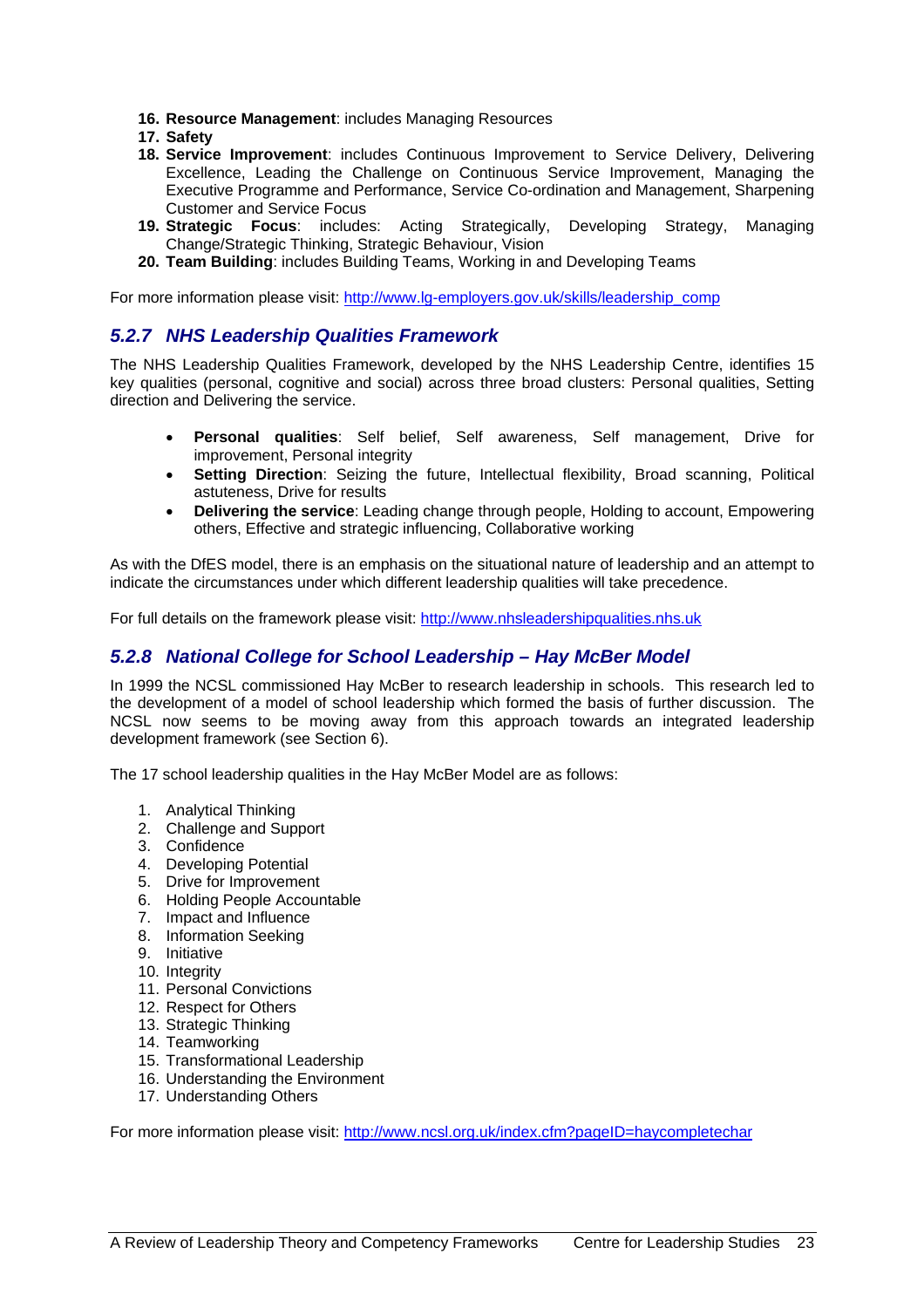# <span id="page-23-0"></span>*5.2.9 Senior Executive Service*

This framework sets out leadership competencies for the Senior Executive Service (SES) in the US. It identifies 26 competencies across five categories:

- **Leading Change**: Continual Learning, Creativity and Innovation, Resilience, Service Motivation, Strategic Thinking, Vision.
- **Leading People**: Conflict Management, Leveraging Diversity, Integrity/Honesty, Team **Building**
- **Results Driven**: Accountability, Customer Service, Decisiveness, Entrepreneurship, Problem Solving, Technical Credibility
- **Business Acumen**: Financial Management, Human Resources Management, Technology Management
- **Building Coalitions/Communication**: Influencing/Negotiating, Interpersonal Skills, Oral Communication, Partnering, Political Savvy, Written Communication

For more information please visit:<http://www.opm.gov/ses/competent.html>

# **5.3 Generic Frameworks**

## *5.3.1 CEML Framework of Management and Leadership Abilities*

The Council for Excellence in Management and Leadership conducted an extensive piece of research using primary and secondary data sources to identify a key set of management and leadership abilities (Perren and Burgoyne, 2001). The resultant framework identified 83 distinct management and leadership abilities (condensed from an initial list of 1013) which were grouped into 8 meta-groups and three generic categories. The categories and meta-groups are as follows:

- **Thinking Abilities**: Think Strategically
- **People Abilities**: Manage self, Manage and lead people, Lead direction and culture, Manage relationships
- **Task Abilities**: Manage information, Manage resources, Manage activities and quality

Download the full report from: <http://www.managementandleadershipcouncil.org/reports/r30.htm>

### *5.3.2 METO Management Standards*

These are the previous management standards developed by METO, the Management Education Training Organisation. The seven key roles are as follows:

- Manage Activities
- Manage Resources
- Manage People
- Manage Information
- Manage Energy
- Manage Quality
- Manage projects

Further details are included in the CEML report, downloadable from: <http://www.managementandleadershipcouncil.org/reports/r30.htm>

## *5.3.3 Investors in People Leadership and Management Model*

The IIP Leadership and Management Model sets out a framework for the assessment of leadership and management capabilities in relation to the new "leadership and management" dimension of the Investors in People Award.

There are four main principles (commitment, planning, action and evaluation) each with associated indicators.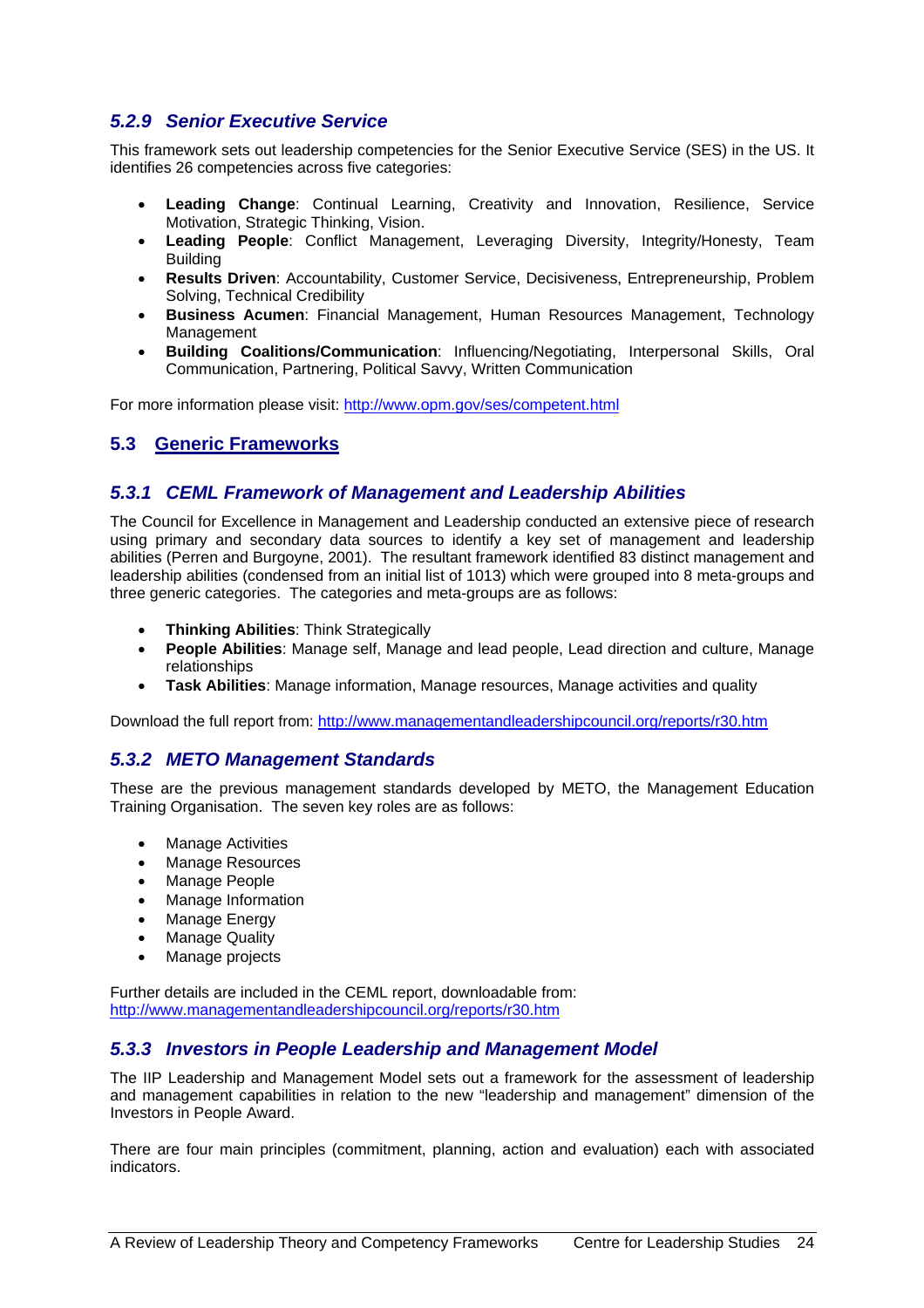<span id="page-24-0"></span>For further information please visit: [http://www.investorsinpeople.co.uk/leadership/about/about\\_model.asp](http://www.investorsinpeople.co.uk/leadership/about/about_model.asp)

# *5.3.4 EFQM Business Excellence Model*

The European Foundation for Quality Management Award is an internationally recognised quality award based around business processes (of which one is leadership).

The leadership dimension covers the following four areas:

- 1a Leaders develop the mission, vision and values and are role models of a culture of Excellence;
- 1b Leaders are personally involved in ensuring the organisation's management system is developed, implemented and continuously improved;
- 1c Leaders are involved with customers, partners and representatives of society;
- 1d Leaders motivate, support and recognise the organisation's people.

For further information please visit: [http://www.efqm.org/model\\_awards/model/excellence\\_model.htm](http://www.efqm.org/model_awards/model/excellence_model.htm) 

### *5.3.5 Institute of Chartered Management – Chartered Management Skills*

Chartered Manager candidates need to demonstrate (and provide evidence of) learning, development and impact in the workplace against two of these six categories.

- Leading People
- Meeting Customer Needs
- Managing Change
- Managing Information and Knowledge
- Managing Activities and Resources
- Managing yourself

For further information please visit:

http://www.managers.org.uk/institute/content\_1.asp?category=3&id=37&id=30&id=14

## *5.3.6 IMF Management Competencies*

As a first step in fostering effective managerial practices, the International Monetary Fund has defined a set of effective managerial behaviours, encapsulated in management competencies.

Management competencies comprise a set of critical knowledge, skills, and behaviors that lead to effective management practices. These management competencies are tools you, as a manager, can use to perform your supervisory functions. Effective performance of each competency is described by a series of behavioural benchmarks.

Below are the 15 different management competencies, grouped in 6 broad categories.

- **Intellectual Leadership Factor:** Sound Judgment/Analytical Skills, Strategic Vision
- **Work Management Factor:** Planning and Organizing, Drive for Results, Adaptability
- **Communication Factor:** Oral Presentation Skills, Creating Open Communication, Written Communication Skills
- **Interpersonal Factor:** Building Relationships, Negotiating and Influencing, Country/Client Relations
- **People Management Factor:** Motivating Performance, Delegating, Fostering Teamwork, Appraising and Developing Staff

IMF Management competencies are used in a number of ways:

• They are the starting point for developing managerial performance expectations. Competencies can help senior managers articulate the skills needed to be an effective manager--as distinct from those needed to be an effective economist or technical contributor.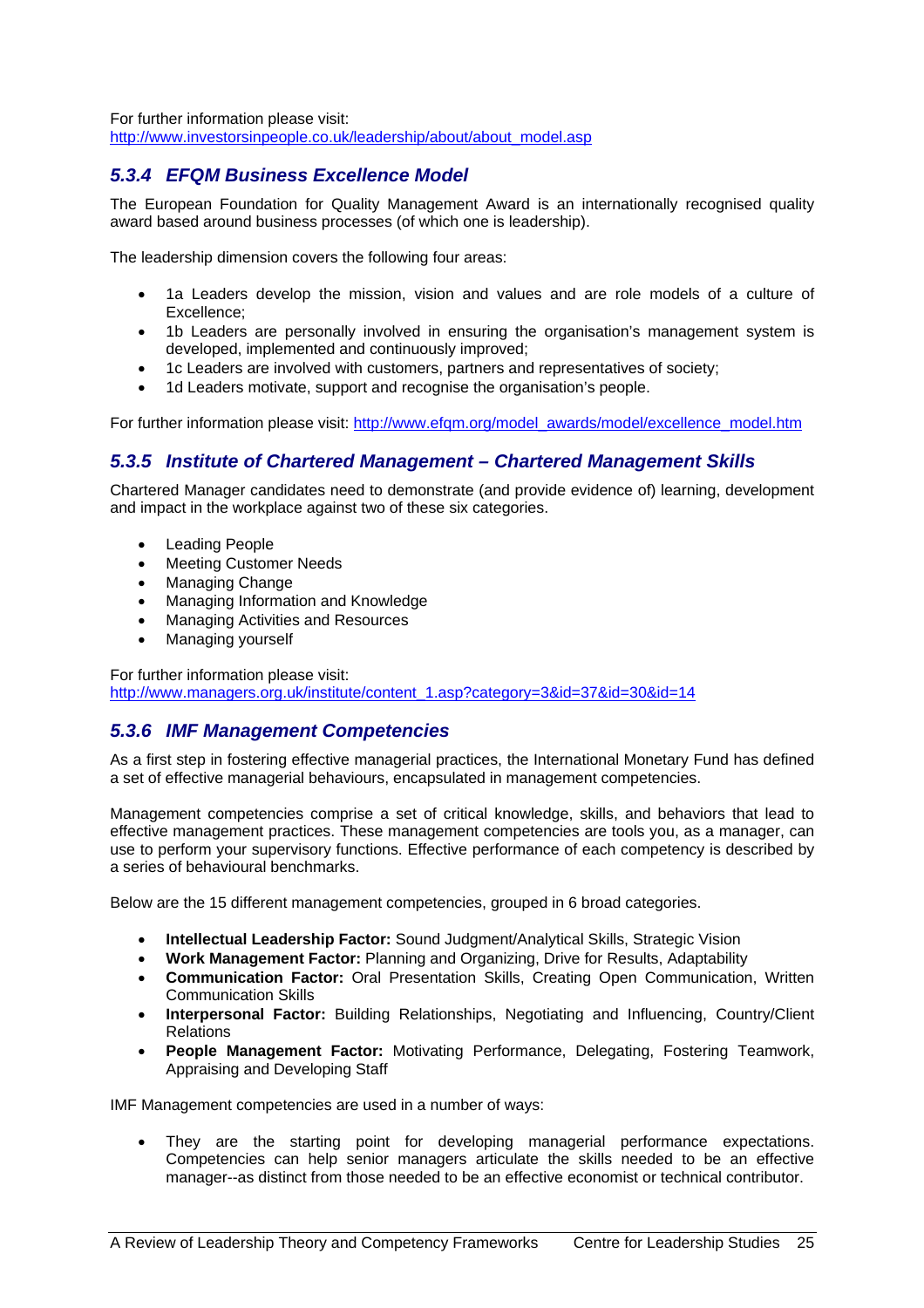- <span id="page-25-0"></span>• Competencies are the basis for assessing potential managers in the Management Development Center.
- Competencies are the basis for identifying training and development areas.
- They form a common basis on which to assess managers within and across departments.

For more information read the report on "Leadership in International Organizations: Global Leadership Competencies" at: [http://www.academy.umd.edu/publications/global\\_leadership/marlene\\_thorn.htm](http://www.academy.umd.edu/publications/global_leadership/marlene_thorn.htm)

## *5.3.7 Hamlin's Generic Model of Managerial and Leadership Effectiveness*

This model is based upon a meta analysis of leadership and management behaviours in four UK public-sector organisations. It distinguishes between positive and negative indications of management and leadership.

- **Positive indicators**:
	- Effective organisation and planning/proactive management
	- Participative and supportive leadership/Proactive team leadership
	- Empowerment and delegation
	- Genuine concern for people/Looks after the interests and development needs of staff
	- Open and personal management approach/Inclusive decision making
	- Communicates and consults widely/Keeps people informed
- **Negative indicators**:
	- Shows lack of consideration or concern for staff/ineffective autocratic or dictatorial style of management
	- Uncaring, self serving management/undermining, depriving and intimidating behaviour
	- Tolerance of poor performance and low standards/ignoring and avoidance
	- Abdicating roles and responsibilities
	- Resistant to new ideas and change/negative approach

The results have been compared to the Zenger Miller Grass-Roots Leadership Model and used to argue for a universalistic model of leadership/management (Hamlin, 2002).

#### Download the working paper from:

[http://asp2.wlv.ac.uk/wbs/documents/mrc/Working%20Papers%202002/WP006\\_02\\_Hamlin.pdf](http://asp2.wlv.ac.uk/wbs/documents/mrc/Working Papers 2002/WP006_02_Hamlin.pdf)

### *5.3.8 The Zenger Miller Grass-Roots Leadership Model*

This model was developed from empirical research in which collected 1,871 "critical incidents" from 450 US and Canadian organisations. The model below has been refined from the original Zenger Miller CLIMB strategies model.

- **Create a compelling future**: Create and describe a vision, Manager changes required to realize a vision
- **Let the customer drive the organization**: Respond to identified customer needs
- **Involve every mind**: Support individual effort, Support team effort, Share information, Make decisions that solve problems, Manage work horizontally, Build personal credibility
- **Manage work horizontally**: Manage cross-functional processes, Display technical skills, Manage projects, Manage time and resources
- **Build personal credibility**: Take initiative beyond job requirements, Take responsibility for your own actions and the actions of your group, Handle emotions in yourself and others, Display professional ethics, Show compassion, Make credible presentations

More details included in the Hamlin paper, downloadable from: [http://asp2.wlv.ac.uk/wbs/documents/mrc/Working%20Papers%202002/WP006\\_02\\_Hamlin.pdf](http://asp2.wlv.ac.uk/wbs/documents/mrc/Working Papers 2002/WP006_02_Hamlin.pdf)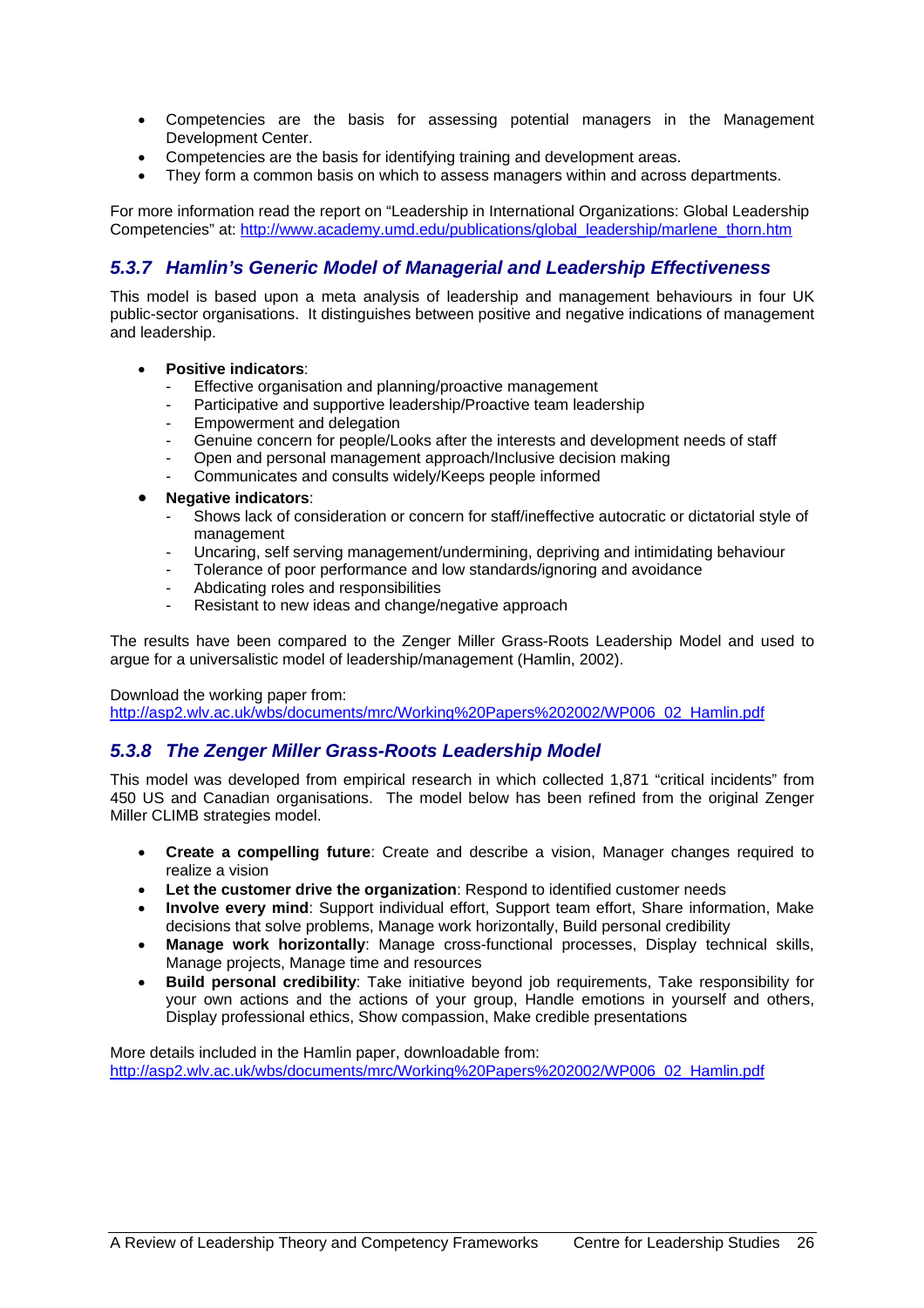# <span id="page-26-0"></span>**6 A SELECTION OF LEADERSHIP DEVELOPMENT INITIATIVES**

The models and competency frameworks detailed in the previous section are, in most cases, used as a basis for the development of leadership and management development provision within organisations as well as appraisal and performance review. It is beyond the scope of this report to offer a detailed review of the associated programmes and the range of leadership and management development initiatives available, however, we would like to introduce a number of approaches that we feel are particularly interesting in the manner in which they seek to develop the behaviours, skills and attitudes of leaders.

# **6.1 NHS Chief Executives Programmes**

The NHS manage a wide range of programmes through their Leadership Centre, including a suite of programmes for Chief Executives. These comprise a number of initiatives based upon the NHS Leadership Qualities Framework, including:

National and International Learning Experiences:

- Development Assignments (Lancaster University Management School)
- Transformational Thinking (Manchester University)
- Study Tour to Canada (King's Fund)
- Duality Leadership Programme (University of Birmingham)
- Action Learning Sets (Nelson and Pedler)

Modular Programmes:

- Experienced Chief Executives Development Programme (King's Fund and Lancaster University Management School)
- Drive for Results (Manchester University)

Of interest here, is the range of learning opportunities being offered, from action learning sets, study tours and exchanges to modular programmes. The participants are free to choose their preferred modes of learning yet the thinking behind the programme implies that each will contribute towards developing qualities from the Leadership Qualities Framework.

For further information please visit: [http://www.nhs-leaders.org](http://www.nhs-leaders.org/) 

### **6.2 NCSL Leadership Development Framework**

The National College for School Leadership is one of the leading organisations in relation to their awareness of the importance of distributed leadership. Recent years have seen an increasing move from the competency-based approach of the Hay McBer Model to the development of a Leadership Development Framework.

The outcomes of a Think Tank report lead to 10 propositions about school leadership.

School leadership must:

- be purposeful, inclusive and values driven
- embrace the distinctive and inclusive context of the school
- promote an active view of learning
- be instructionally focused
- be a function that is distributed throughout the school community
- build capacity by developing the school as a learning community
- be futures oriented and strategically driven
- be developed through experiential and innovative methodologies
- be served by a support and policy context that is coherent and implementation driven
- be supported by a National College that leads the discourse around leadership for learning

These propositions have been actualised through a series of programmes aimed at five different stages in a school leader's career: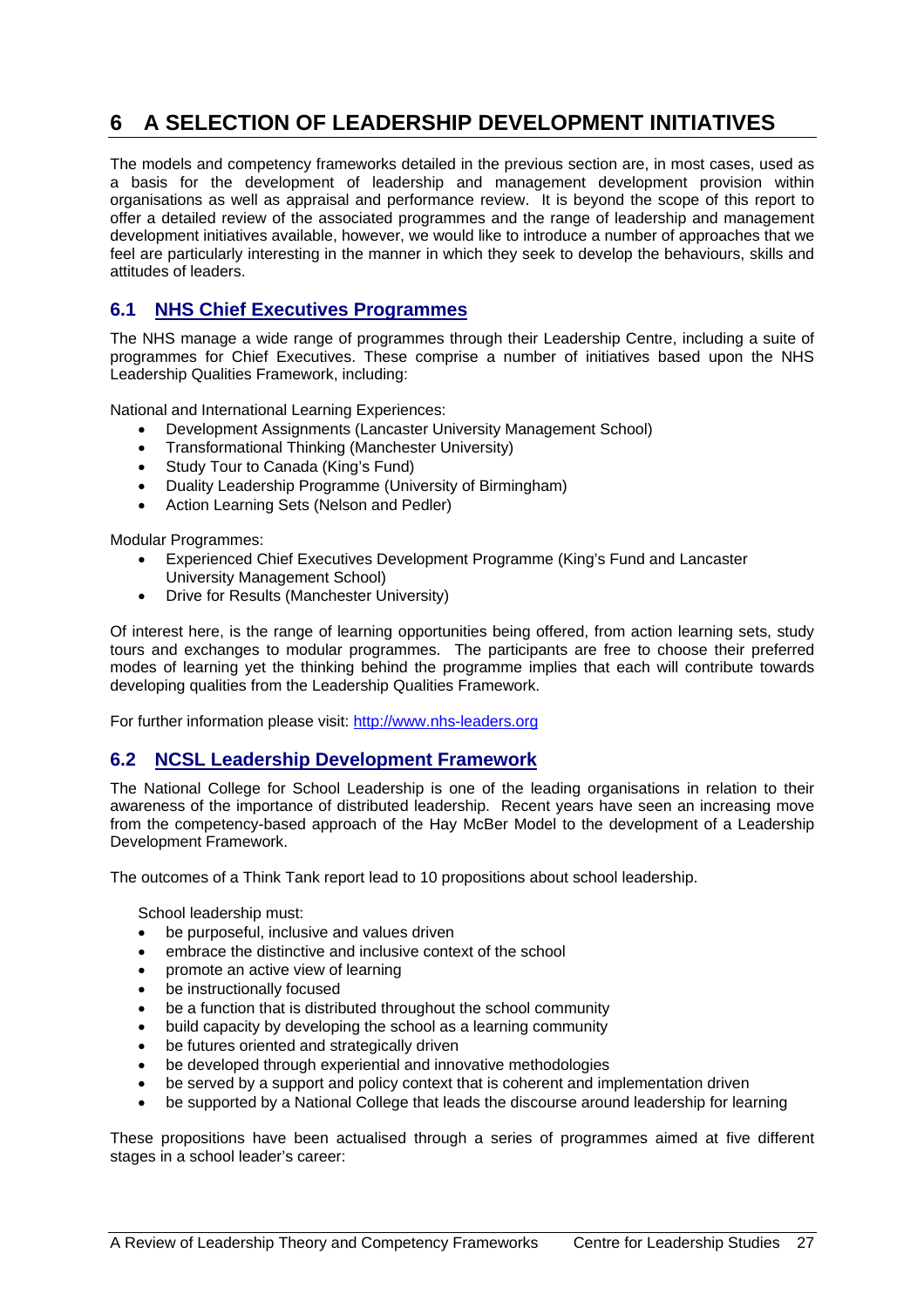- <span id="page-27-0"></span>• **emergent leadership**, when a teacher is beginning to take on management and leadership responsibilities and perhaps forms an aspiration to become a headteacher
- **established leadership**, comprising assistant and deputy heads who are experienced leaders but who do not intend to pursue headship
- **entry to headship**, including a teacher's preparation for and induction into the senior post in a school
- **advanced leadership**, the stage at which school leaders mature in their role, look to widen their experience, to refresh themselves and to update their skills
- **consultant leadership**, when an able and experienced leader is ready to put something back into the profession by taking on training, mentoring, inspection or other responsibilities

The focus on, and research into, leadership at different organisational levels and career stages is refreshing when contrasted to the majority of competency/quality frameworks which tend to be based on research with senior managers only (e.g. NHS Leadership Qualities Framework). The model therefore, reflects a contingency approach, but without being prescriptive, and seeks to develop a "leadership culture" rather than just a finite number of "leaders".

Web link: <http://www.ncsl.org.uk/index.cfm?pageid=ldf>

## **6.3 ACEVO - Leadership Journey**

The "leadership journey" currently being delivered to members of the Association of Chief Executives of Voluntary Organisations (ACEVO) uses a somewhat emergent group learning process to develop and explore leadership capabilities, whereby a group of 12 or so Chief Executives from different voluntary-sector organisations embark on a one-year learning experience together. The programme, run by a consultancy organisation (Telos), is based around a series of two-day residential modules and associated action learning sets and individual and group challenges.

Whilst the basic structure of the programme is outlined in advance (e.g. module dates and generic themes), the emphasis is very much on getting the group to agree on future topics, activities and speakers and thus input and develop the programme as it proceeds. A further central element of the programme is the "make a difference challenge" which is an active development challenge for participants to complete within their organisation and share with other members of the group. The programme is, therefore, very experiential and depends to a large extent on peer-group interaction, support and development.

## **6.4 Lead2Lead**

The Lead2Lead programme, managed by Lancaster University, uses the process of leadership exchange and reflection to help improve leadership awareness. It involves a process of careful paring of participants, often from different organisations, sectors, and even countries. Once matched, participants are given training in observation and reflection techniques, followed by a three-day exchange to each others work place (to shadow the other person), and a facilitated debriefing session.

The process of observing and being observed can generate significant insights and awareness that could not be delivered through more formalised training. It gives first-hand experience, stories, and personal insights that can be very important to leadership. Furthermore, the "time-out" and reflection elements give the leader space to think and consider their leadership practises.

Web link: [http://www.lead2lead.net](http://www.lead2lead.net/)

### **6.5 International Masters in Practising Management (IMPM)**

The International Masters Program in Practicing Management is designed to be the "Next Generation" Masters Program, combining management development with management education. It is a degree program that focuses directly on the development of managers in their own contexts - their jobs and their organizations. The IMPM is therefore deeper than conventional programs of management development and more applied than traditional degree programs. It was launched in March of 1996 to acclaim from participants and their companies alike, as well as from the international business press.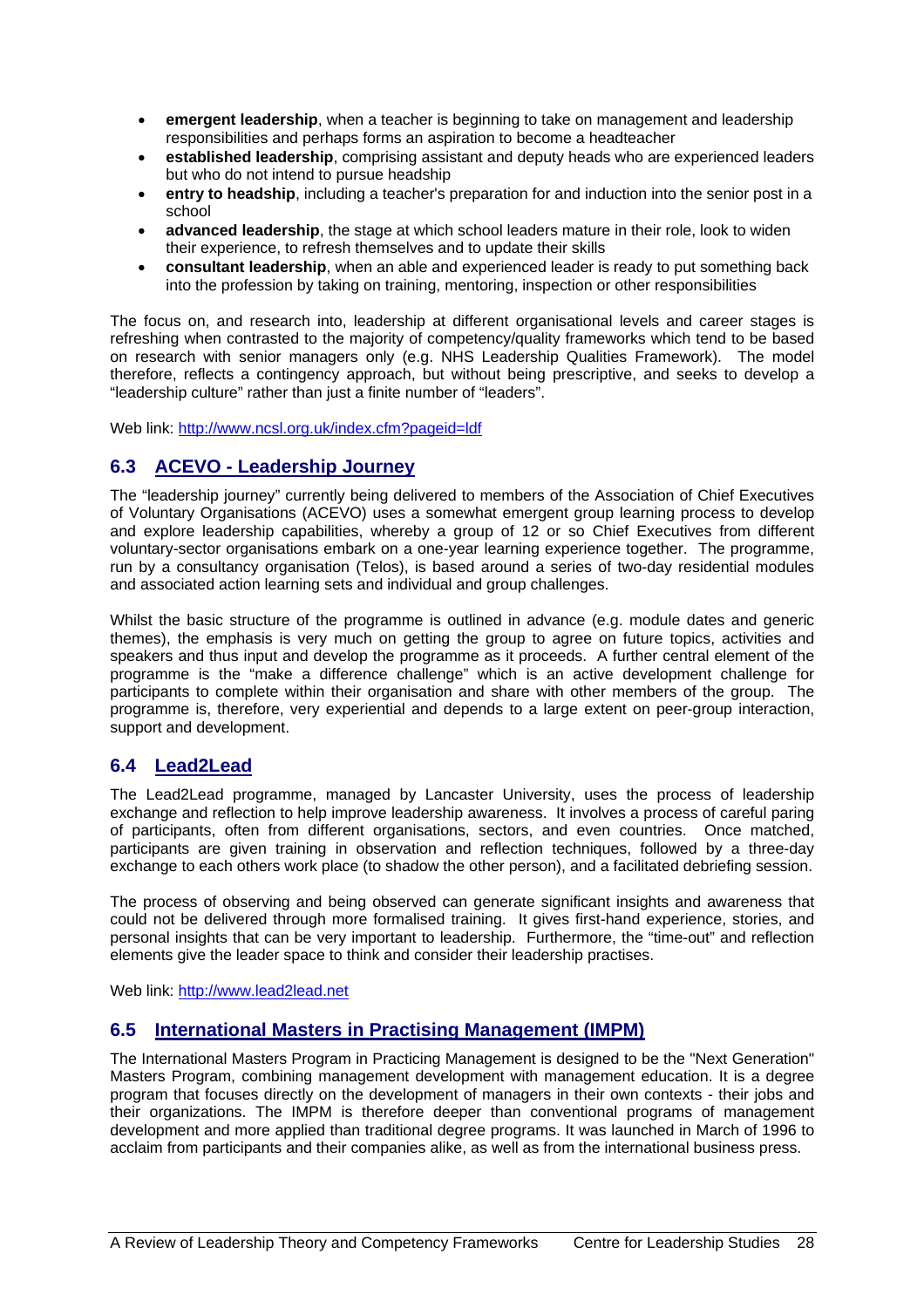<span id="page-28-0"></span>The IMPM seeks to break the mold of the functional "silos" so common in management education marketing, finance, organization behavior, and so on. Instead, the Program is structured around managerial "mindsets", one for each module. It opens in Lancaster with Managing in general and the *reflective* mindset in particular. Then it moves to McGill, where attention turns to Managing Organizations and the *analytic* mindset. Bangalore follows with Managing Context, the *worldly* mindset. In Japan, it takes up Managing Relationships, the *collaborative* mindset. The Program closes at INSEAD with Managing Change, the *action* mindset.

More detail is given about each of these mindsets by Mintzberg and Gosling (2003):

- The **reflective** mindset refers to "managing self" developing the ability to reflect and make meaning – a form of emotional intelligence.
- The **analytic** mindset refers to "managing organisations" developing the ability to analyse and synthesise not only the hard data, but also the soft – "to appreciate scores and crowds while never losing sight of the ball".
- The **worldly** mindset refers to "managing contexts" to appreciate cultural and local differences and similarities and respond accordingly.
- The **collaborative** mindset refers to "managing relationships" developing partnerships and networks; working with people – managing "relationships" not "people".
- The **action** mindset refers to "managing movement" [or "change and continuity", or "mobilization"] – managing change without losing track of continuity.

It is argued that the good manager/leader must master and integrate each of these mindsets and so offers a more cognitive and reflective approach to management development than more traditional behaviour and skills-based programmes.

Web link: [http://www.impm.org](http://www.impm.org/) 

## **6.6 The Leadership Game**

The Leadership Game is a dynamic action-learning event for senior to middle managers designed to maximise learning through experiential techniques supported by expert analysis, feedback and coaching. It is a two-day programme that creates a temporary learning zone to explore issues such as:

- Leadership and decision-making under pressure
- Leaders within hierarchies, virtual teams and self-managed teams
- Team effectiveness under different leadership styles/structures
- How teams work together across functional boundaries
- Understanding the big picture: strategic vision and organisational dynamics.

Day 1 – "The leadership Game" uses a mixture of plenary, work team and cross-team groups and a real-life work related challenge. The process is observed by expert consultants who give team and individual analysis and feedback as required. Day 2 – "Learning Assessment and Implementation" unleashes the learning from Day 1 to address the personal and organisational challenges that arise from the Leadership Game.

The programme is run in conjunction with the Tavistock Consultancy Service (part of the internationally renowned Tavistock Clinic) and represents a current manifestation of the "Human Relations" school started by Kurt Lewin and applied through the National Training Labs of the 1950s. This approach encourages a contextualisation of emotional intelligence and a coming to terms with authority (giving and receiving). It offers an alternative to the trait theories of leadership and provides a forum for exploring the emotional aspects of leadership in context and through activities.

Web link: [http://www.theleadershipgame.com](http://www.theleadershipgame.com/)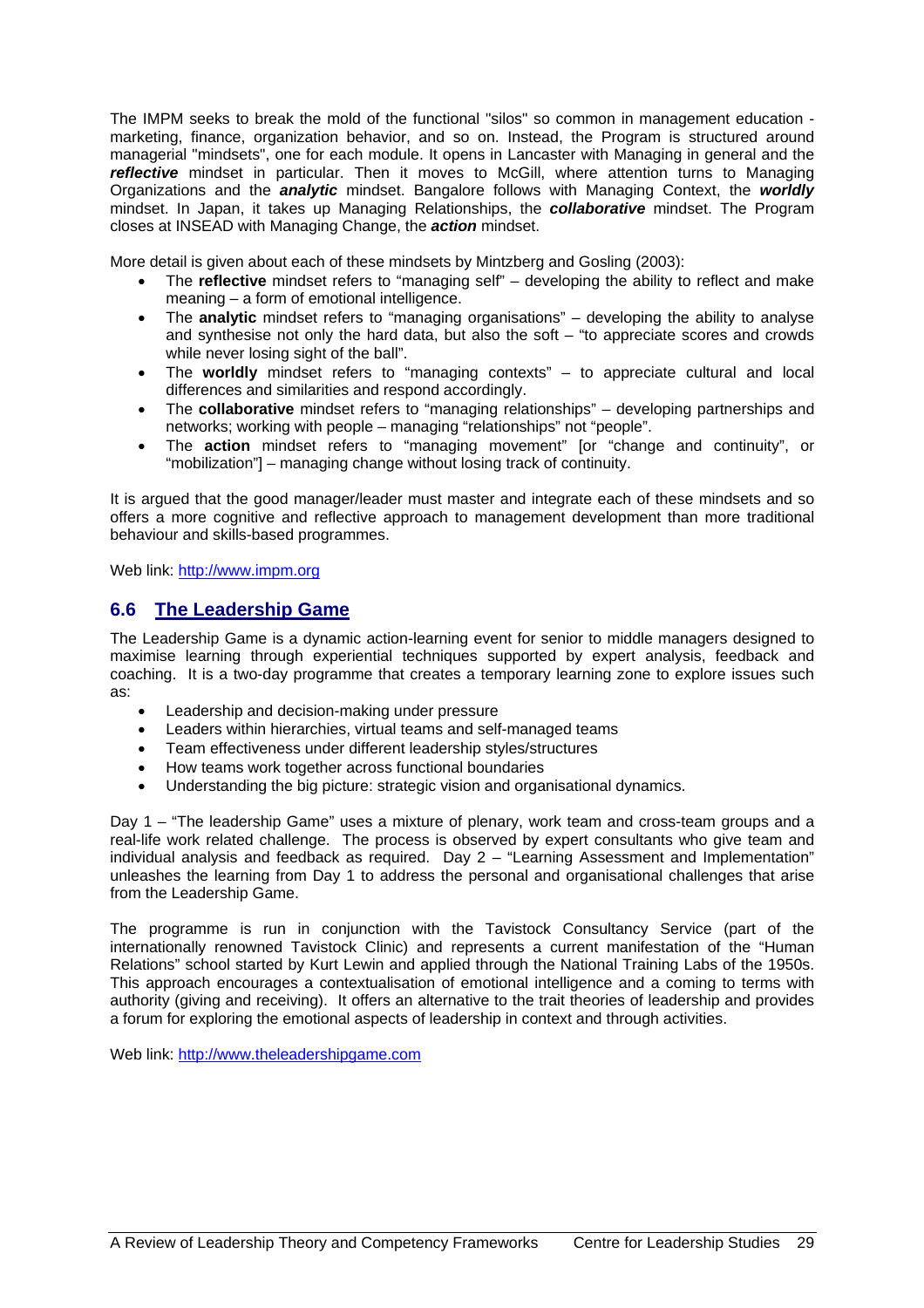# <span id="page-29-0"></span>**7 PROVIDING GOVERNANCE**

This section of the report will look at key issues relating to governance, particularly ensuring compliance with values, ethical and legal frameworks.

### **7.1 Corporate governance**

### *7.1.1 Higgs Report on Non-Executive Directors*

The most influential recent report on corporate governance in the UK is the Higgs report on nonexecutive directors (January, 2003). This report sets out the role of non-executive directors in relation to the board and chairman. The text below is edited from the full report, which can be downloaded from [http://www.dti.gov.uk/cld/non\\_exec\\_review](http://www.dti.gov.uk/cld/non_exec_review).

#### **Role of the Board**

It is argued that the role and the effectiveness of the non-executive director needs to be considered in the context of the board as a whole.

### **The role of the board**

- The board is collectively responsible for promoting the success of the company by directing and supervising the company's affairs.
- The board's role is to provide entrepreneurial leadership of the company within a framework of prudent and effective controls which enable risk to be assessed and managed.
- The board should set the company's strategic aims, ensure that the necessary financial and human resources are in place for the company to meet its objectives, and review management performance.
- The board should set the company's values and standards and ensure that its obligations to its shareholders and others are understood and met.

In the UK, the general legal duties owed to the company by executive and non-executive directors are the same. All directors are required to act in the best interests of the company. Each has a role in ensuring the probity of the business and contributing to sustainable wealth creation by the company as a whole.

Included in the Companies White Paper is a draft statutory statement of directors' duties to act, subject to the company's constitution, to promote the success of the company for the benefit of its shareholders as a whole. In determining how best to promote the success of the company, directors must where relevant take account of "material factors". As set out in the draft statutory statement, these include long as well as short term consequences of their actions, the need to foster business relationships, including with employees, suppliers and customers, impact on communities and the environment, business reputation and fairness between different shareholders.

#### **Role of the Chairman**

#### **The role of the chairman**

The chairman is responsible for:

- leadership of the board, ensuring its effectiveness on all aspects of its role and setting its agenda;
- ensuring the provision of accurate, timely and clear information to directors;
- ensuring effective communication with shareholders;
- arranging the regular evaluation of the performance of the board, its committees and individual directors; and
- facilitating the effective contribution of non-executive directors and ensuring constructive relations between executive and non-executive directors.

The Chairman is described as having "the responsibility of leading the board in setting the values and standards of the company and of maintaining a relationship of trust with and between the executive and non-executive members."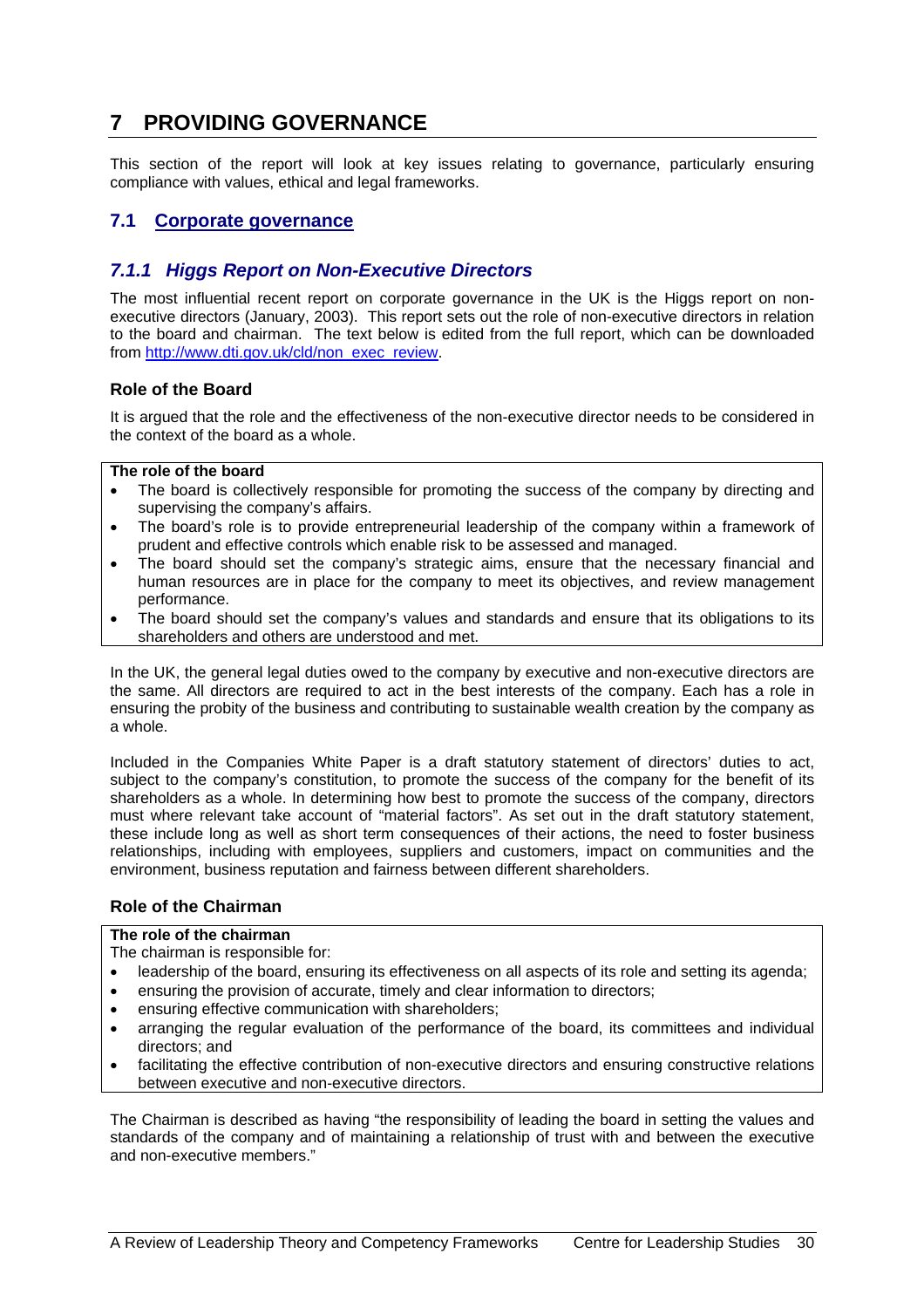It is argued that the key to his/her success is the establishment of an effective relationship with the Chief Executive: "a strong relationship between the chairman and chief executive lies at the heart of an effective board".

The chairman needs to foster relationships of trust with both the executive and non-executive directors on the board, whilst at the same time maintaining support for, and partnership with, the chief executive. A degree of detachment from the executive can also be valuable in ensuring objective debate on strategy and other matters.

The chairman is pivotal in creating the conditions for overall board and individual director effectiveness, both inside and outside the boardroom. Specifically, it is the responsibility of the chairman to:

- run the board and set its agenda. The agenda should take full account of the issues and the concerns of all board members. Agendas should be forward looking and concentrate on strategic matters rather than formulaic approvals of proposals which can be the subject of appropriate delegated powers to management;
- ensure that the members of the board receive accurate, timely and clear information, in particular about the company's performance, to enable the board to take sound decisions, monitor effectively and provide advice to promote the success of the company;
- ensure effective communication with shareholders and ensure that the members of the board develop an understanding of the views of major investors;
- manage the board to ensure that sufficient time is allowed for discussion of complex or contentious issues, where appropriate arranging for informal meetings beforehand to enable thorough preparation for the board discussion. It is particularly important that non-executive directors have sufficient time to consider critical issues and are not faced with unrealistic deadlines for decision-making;
- take the lead in providing a properly constructed induction programme for new directors that is comprehensive, formal and tailored, facilitated by the company secretary;
- take the lead in identifying and meeting the development needs of individual directors, with the company secretary having a key role in facilitating provision. It is the responsibility of the chairman to address the development needs of the board as a whole with a view to enhancing the overall effectiveness as a team;
- ensure that the performance of individuals and of the board as a whole and its committees is evaluated at least once a year; and
- encourage active engagement by all the members of the board.

The effective chairman:

- upholds the highest standards of integrity and probity;
- sets the agenda, style and tone of board discussions to promote effective decision-making and constructive debate;
- promotes effective relationships and open communication, both inside and outside the boardroom, between non-executive directors and the executive team;
- builds an effective and complementary board, initiating change and planning succession in board appointments, subject to board and shareholders' approval;
- promotes the highest standards of corporate governance and seeks compliance with the provisions of the Code wherever possible;
- ensures a clear structure for and the effective running of board committees;
- ensures effective implementation of board decisions;
- establishes a close relationship of trust with the chief executive, providing support and advice while respecting executive responsibility; and
- provides coherent leadership of the company, including representing the company and understanding the views of shareholders.

### **Role of the Non-Executive Director**

#### **Role of the Non-Executive Director**

- **Strategy:** Non-executive directors should constructively challenge and contribute to the development of strategy.
- **Performance:** Non-executive directors should scrutinise the performance of management in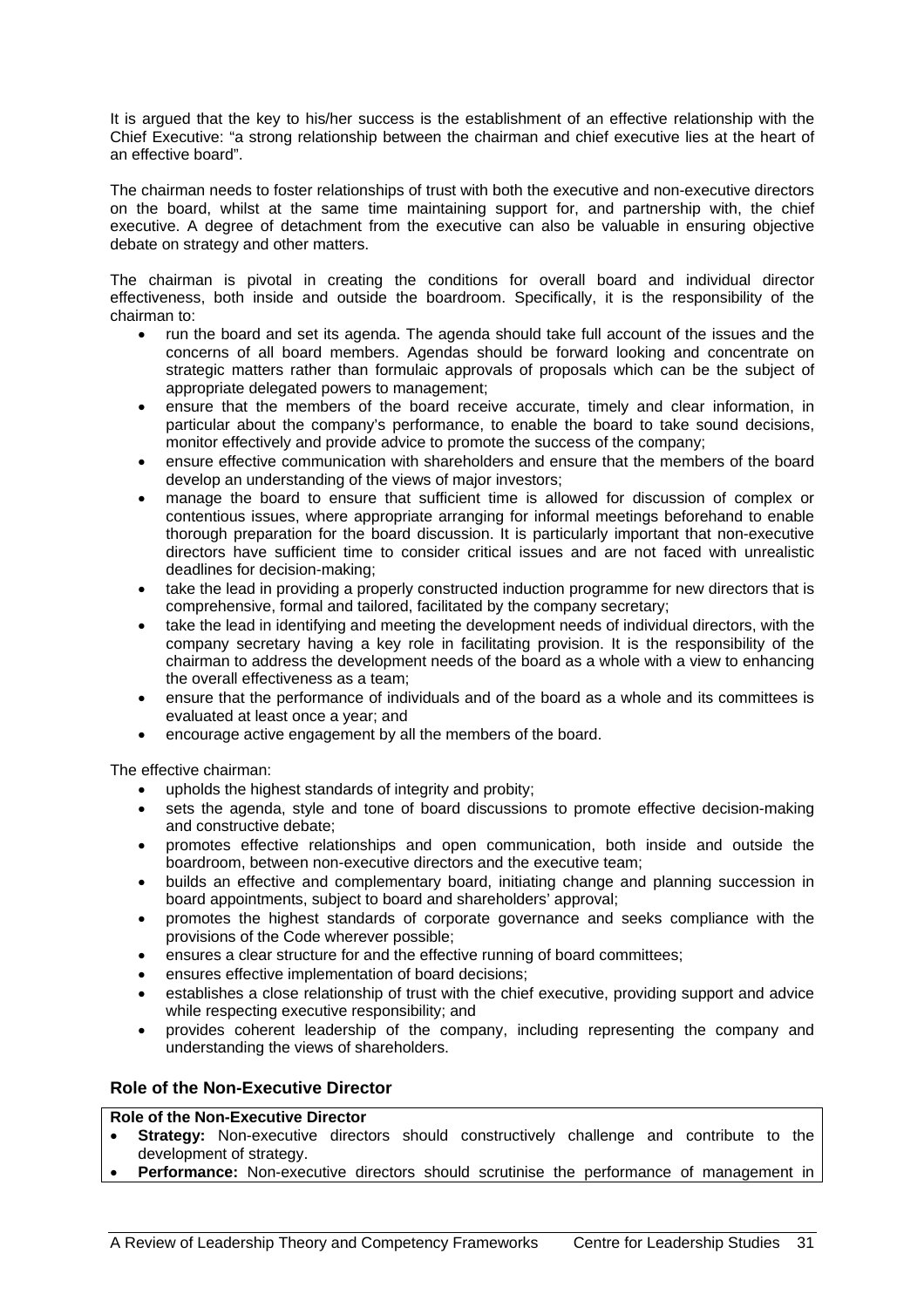meeting agreed goals and objectives and monitor the reporting of performance.

- **Risk:** Non-executive directors should satisfy themselves that financial information is accurate and that financial controls and systems of risk management are robust and defensible.
- **People:** Non-executive directors are responsible for determining appropriate levels of remuneration of executive directors and have a prime role in appointing, and where necessary removing, senior management and in succession planning.

The role of the non-executive director is frequently described as having two principal components: monitoring executive activity and contributing to the development of strategy.

The research concludes that it is important to establish a spirit of partnership and mutual respect on the unitary board. This requires the non-executive director to build recognition by executives of their contribution in order to promote openness and trust. Only then can non-executive directors contribute effectively. The key to non-executive director effectiveness lies as much in behaviours and relationships as in structures and processes.

Executive and non-executive directors have the same general legal duties to the company. However, as the non-executive directors do not report to the chief executive and are not involved in the day-today running of the business, they can bring fresh perspective and contribute more objectively in supporting, as well as constructively challenging and monitoring, the management team.

Non-executive directors must constantly seek to establish and maintain their own confidence in the conduct of the company, in the performance of the management team, the development of strategy, the adequacy of financial controls and risk management, the appropriateness of remuneration and the appointment and replacement of key personnel and plans for management development and succession. The role of the non-executive director is therefore both to support executives in their leadership of the business and to monitor and supervise their conduct.

The non-executive director role is complex and demanding and requires skills, experience, integrity, and particular behaviours and personal attributes.

Non-executive directors need to be sound in judgement and to have an inquiring mind. They should question intelligently, debate constructively, challenge rigorously and decide dispassionately. And they should listen sensitively to the views of others, inside and outside the board.

In order to fulfil their role, non-executive directors must acquire the expertise and knowledge necessary properly to discharge their responsibilities. They must be well-informed about the business, the environment in which it operates and the issues it faces. This requires a knowledge of the markets in which the company operates as well as a full understanding of the company itself. Understanding the company is essential to gain credibility and reduce the inevitable disparity in knowledge between executive and non-executive directors. Developing such knowledge cannot be done within the confines of the boardroom alone.

A number of consultation responses identified the personal attributes required of the effective nonexecutive director. They are founded on:

- integrity and high ethical standards;
- sound judgement;
- the ability and willingness to challenge and probe; and
- strong interpersonal skills.

As members of the unitary board, all directors are required to:

- provide entrepreneurial leadership of the company within a framework of prudent and effective controls which enable risk to be assessed and managed;
- set the company's strategic aims, ensure that the necessary financial and human resources are in place for the company to meet its objectives, and review management performance; and
- set the company's values and standards and ensure that its obligations to its shareholders and others are understood and met.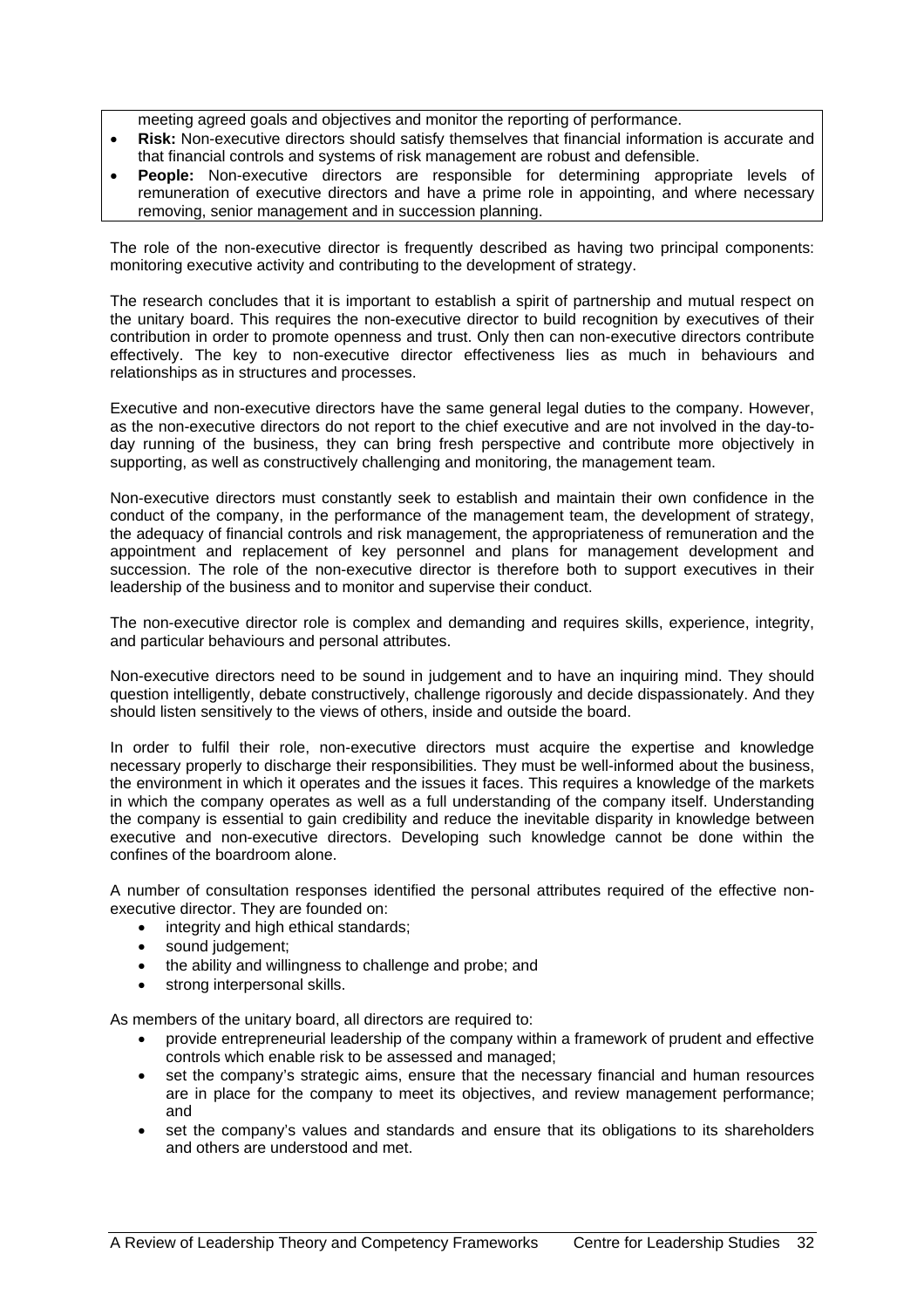<span id="page-32-0"></span>In addition to these requirements for all directors, the role of the non executive director has the following key elements: strategy, performance, risk and people.

Non-executive directors should constantly seek to establish and maintain confidence in the conduct of the company. They should be independent in judgement and have an enquiring mind. To be effective, non-executive directors need to build a recognition by executives of their contribution in order to promote openness and trust.

To be effective, non-executive directors need to be well-informed about the company and the external environment in which it operates, with a strong command of issues relevant to the business. A nonexecutive director should insist on a comprehensive, formal and tailored induction. An effective induction need not be restricted to the boardroom, so consideration should be given to visiting sites and meeting senior and middle management. Once in post, an effective non-executive director should seek continually to develop and refresh their knowledge and skills to ensure that their contribution to the board remains informed and relevant.

The effective non-executive director:

- upholds the highest ethical standards of integrity and probity;
- supports executives in their leadership of the business while monitoring their conduct;
- questions intelligently, debates constructively, challenges rigorously and decides dispassionately;
- listens sensitively to the views of others, inside and outside the board;
- gains the trust and respect of other board members; and
- promotes the highest standards of corporate governance and seeks compliance with the provisions of the Code wherever possible.

### *7.1.2 Company law*

Further guidance on the roles and responsibilities of directors is given in company law documentation such as the Companies Bill (<http://www.dti.gov.uk/companiesbill/>) and Company Law Review [\(http://www.dti.gov.uk/cld/final\\_report/index.htm\)](http://www.dti.gov.uk/cld/final_report/index.htm). This guidance relates primarily to the legal responsibilities of directors in relation to filing reports.

In a review of the responsibilities of directors, Companies House (Directors and Secretaries Guide, 2002 - [http://www.companies-house.gov.uk\)](http://www.companies-house.gov.uk/) states that "every company director has a personal responsibility to ensure that statutory documents are delivered to the Registrar as and when required by the Act. In particular:

- accounts (only for limited companies);
- annual returns:
- notice of change of directors or secretaries or in their particulars ; and
- notice of change of registered office.

The legal responsibilities of directors are primarily related to:

- Monitoring
- Review
- Risk management
- Auditing
- Etc.

It is important to note that these are legal obligations and so represent minimum standards rather than best practice.

## **7.2 Ethical behaviour in corporate governance**

The increasing size of corporations and/or their pervasiveness in the social fabric is raising the problem of Corporate Social Responsibility (CSR). On one hand, the biggest corporations in the world are becoming more powerful than national governments. Thus General Motors sales for instance, exceed sales for the whole Malaysia and those of Royal Dutch Shell are greater than Thailand's. On the other hand, such companies are not really accountable to anyone except, perhaps, their shareholders.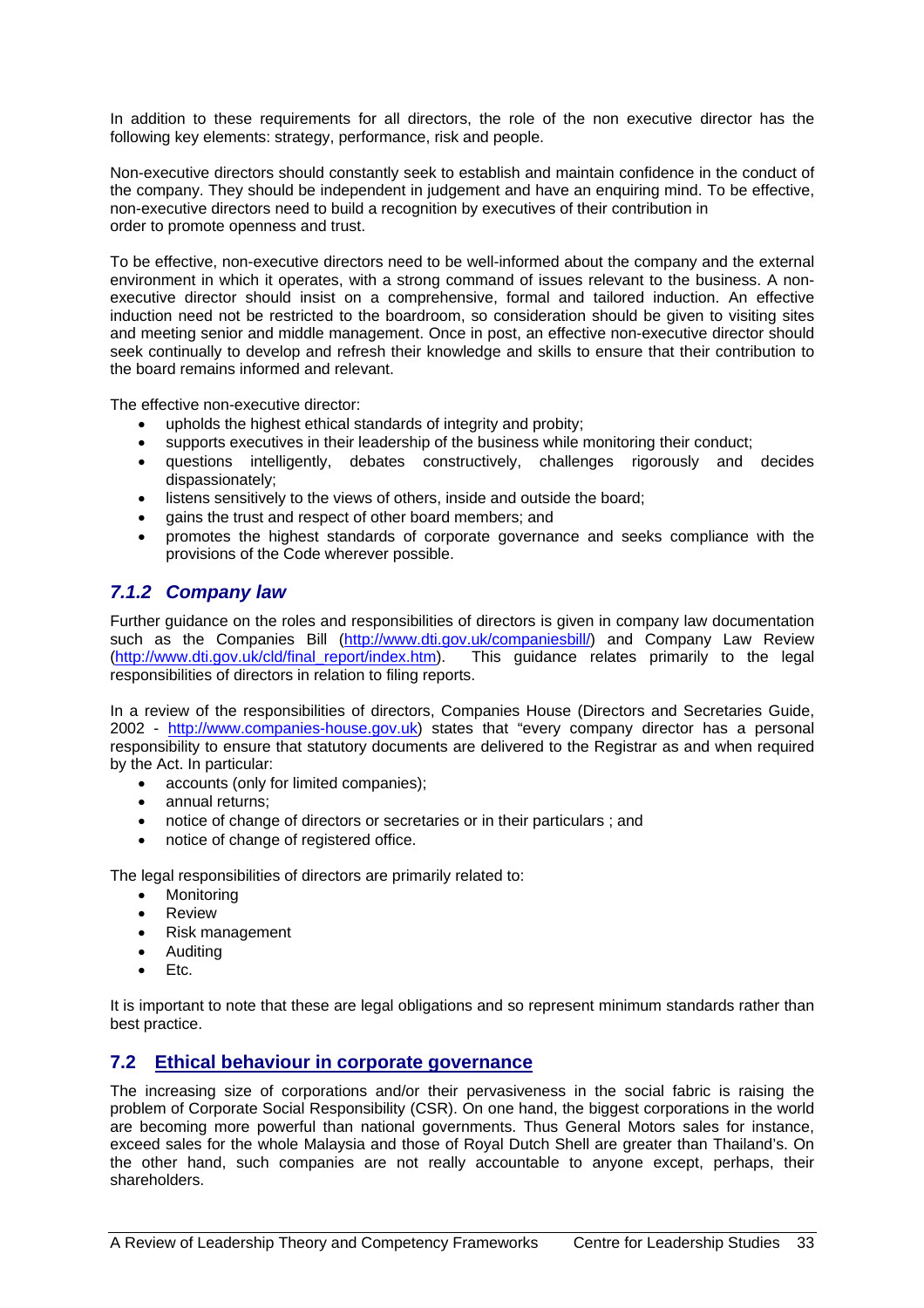<span id="page-33-0"></span>Whatever the size of the company, however, we should all think about the sort of business we are in and find out how it can benefit the community – thus taking a longer-term view. Evidence shows that, for example after the case of ENRON, socially responsible companies are longer lasting and more sustainable. Because they are transparent, people have more confidence in them. Also, again because they are transparent, they can take criticism, like in a democracy, and they can change accordingly.

Whilst the majority of shareholders are, in the short term, primarily interested with return of capital, the trend, however, indicates that there are an increasing number who are concerned about the ethical impact of their investments. It has been estimated that these stakeholders are increasingly investing in Ethical Investment Funds, which are now rapidly growing. According to the latest figures, 150 billion - 1 trillion US Dollars of investments are going into Ethical Funds in the United States alone.

Companies that are the most socially responsible are also transparent as well; so that anyone can find out what is going on. Moreover it is easier to anticipate any problem that could occur within such a company. In other words, it would seem that the more transparent and responsible companies are, the more appealing they become for investment from private banks.

# *7.2.1 Summary of First World Report on Corporate Social Responsibility*

We will now consider the First World Report on Corporate Social Responsibility (CSR): Internet consultation of Stakeholders (source:<http://www.csmworld.org/public/stackholder.htm>).

This report covers recent evidence on what has been happening, worldwide in the area of CSR. It covers results from replies to CRITICS (Corporate Responsibility Index Through Internet Consultation of Stakeholders), which is a questionnaire that allows people, inside or outside, corporations or institutions to rapidly self-assess, the corporate social responsibility of these corporations or institutions. It has been online in English and German for about one year and attracts about ten thousand hits per month. Responses from around a dozen countries were obtained. It is a subset of questions that was developed to assist companies in their quest to become more socially responsible through using an online format. The First World Report covers the methodology used, the experience of using CRITICS, the main empirical results and lessons learned.

Here is a sample of the main conclusions.

#### *Overall*

- Evidence suggests that CSR is not improving over time which is surprising given the supposedly increased interest in CSR issues over the past few years
- CSR is still viewed as essentially philanthropy
- Only 27% of companies produced a social report
- Companies that had a code of ethics did better on CSR than those without yet few produced a social report that suggests that many companies and institutions could better publicise the positive things they are doing through a social report.
- Only 35% of companies had a suppliers code of conduct
- Only 41% of companies applied an environmental code
- Yet 81% of companies said that they had a statement of the company's mission & values (i.e. business principles or vision of corporate responsibility)
- This reduced to 65% when companies were asked if they had a code of ethics or code of business conduct
- This further reduced to 57% when companies were asked whether the code had been distributed to employees and then only 40% of companies had trained their staff on their code.
- 71% of companies supported their community in some way
- 72% felt that their products were socially responsible

#### *Corruption*

It cannot be assumed that all companies in highly corrupt countries are low on social responsibility.

#### *Company Size*

- Companies with ten to fifty employees have a worse record on CSR than all other size categories.
- Training on codes of ethics is more pervasive the larger the company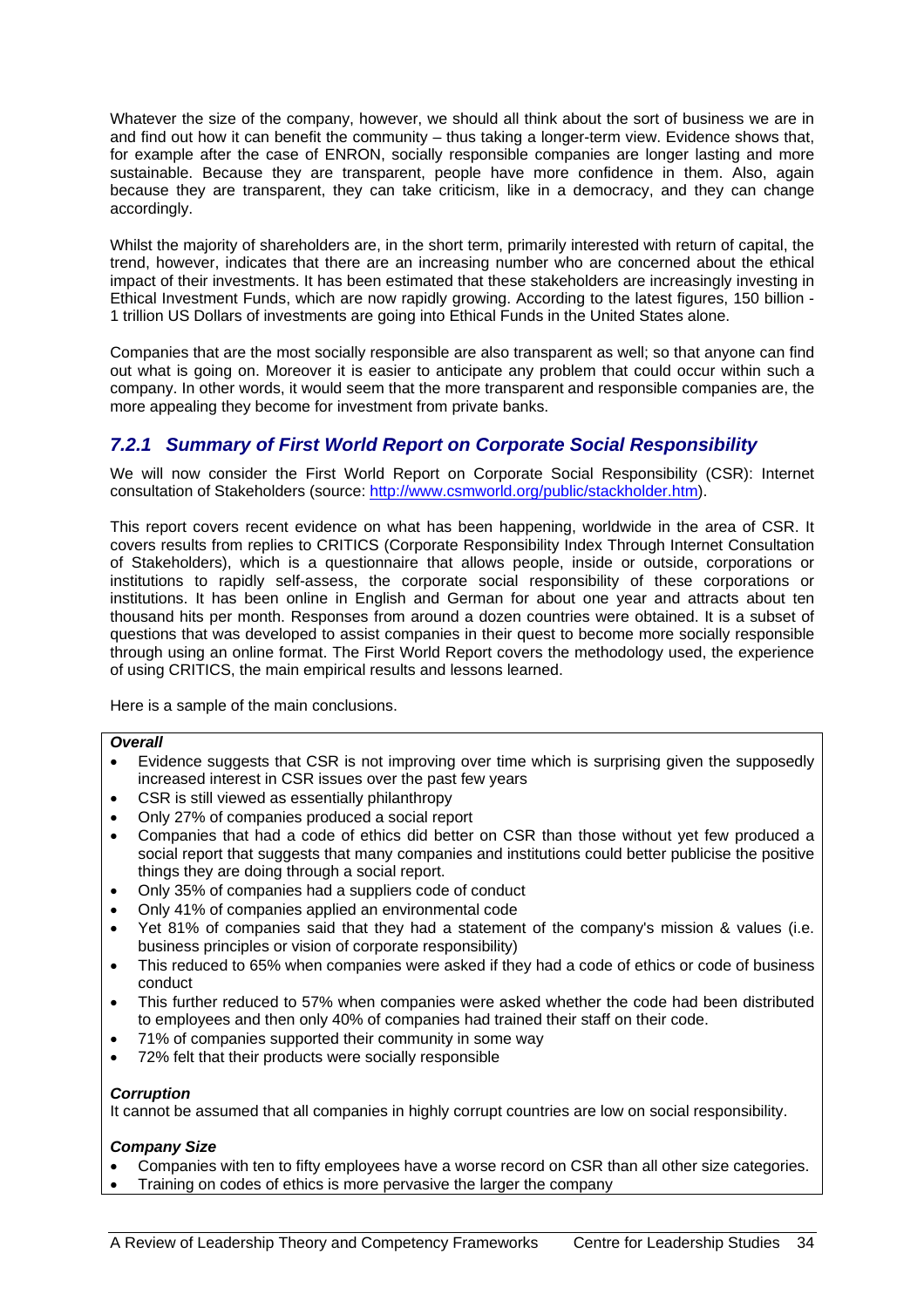<span id="page-34-0"></span>There is general scope for increased training on ethics, particularly for medium sized enterprises or institutions.

### *Code of ethics*

Those companies or institutions with specific ethics training programme had a much higher CSR score than those without

### *By Economic Sector of Activity*

- The highest CSR score, i.e. highest corporate responsibility, was found among the telecommunications companies.
- The lowest CSR scores were from the service sectors.
- Companies in telecommunications, retail trade and insurance tended to have codes of ethics.
- Educational establishments and public institutions did very poorly this is almost hypocritical given the high store some of these establishments set by good ethical behaviour.
- The absence of training is noticeable across the board with the exceptions of telecomm; retail and insurance where between two thirds and three quarters of the firms have training schemes in place.
- Few companies or institutions have a manager responsible for CSR or ethical issues service sectors and education fare very badly
- Sixty percent of companies in the energy sector do not have a CSR manager despite the high profile of sustainability issues in the energy sector.

#### *Socially Responsible Products*

This is a major concern and over 90% of companies or institutions replied that they were active in ensuring some measure of social responsibility in the use of their products

### *Human Rights*

- 55% of companies and institutions in the sample had an human rights policy
- Only about a third of small and medium sized companies had a human rights policy while twothirds of large companies and institutions had an human rights policy.
- Telecommunication companies in our sample came top with 100% saying they had a human rights policy followed by 75% of companies and institutions in the finance, education and public sectors.
- Service sectors performed poorly with only 43% having a human rights policy followed by the energy and manufacturing sectors with just about half having some form of human rights policy.

#### *Wages*

Those companies or institutions that paid much better wages than average did much better on CSR than those paying below average

Summary of results from First World Report on Corporate Social Responsibility (source: [http://www.csmworld.org/public/stackholder.htm\)](http://www.csmworld.org/public/stackholder.htm).

# *7.2.2 Developing an Ethical framework*

It is possible to draw out from the above Report some useful indications about which ethical guidelines Corporations would be ensuring.

- First, it appears that a sufficient level of transparency plays a pivotal role. A transparent corporation, as we have seen, is frequently longer-lasting, more democratic internally, better fits social needs and it is more respectful of legal responsibilities.
- Secondly, creation of a code of conduct or a code of ethics becomes a vehicle for respecting those "non-business" demands. This code of conduct needs to be distributed to employees (including top management) together with training and courses about its contents and application.
- And thirdly, an expert ethical manager, responsible for all corporation ethical questions, should be appointed.

The above guidelines represent a minimum ethical standard to which all corporations should conform.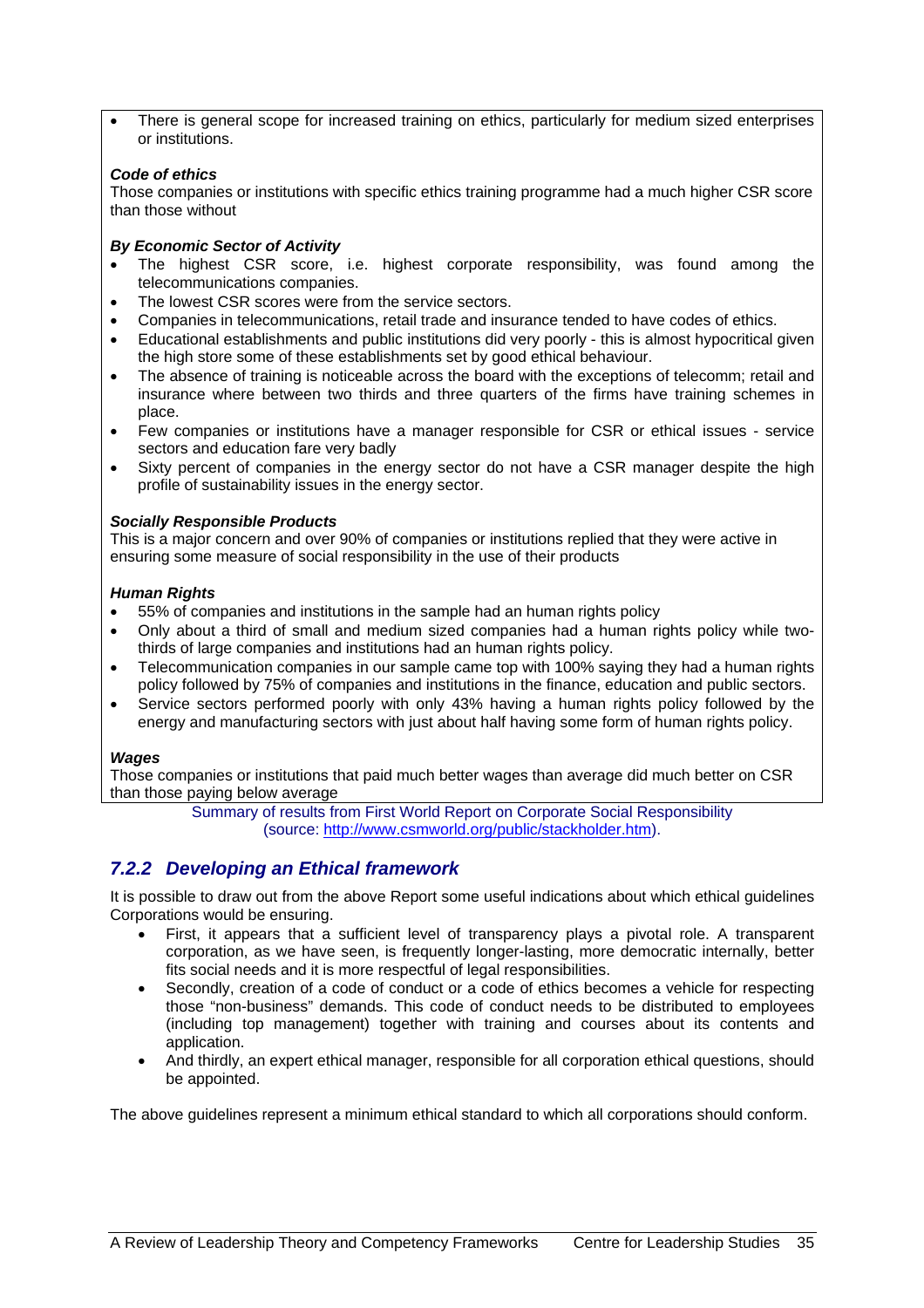### **Institute of Chartered Accountants in England and Wales Ethical Framework**

Further guidance may come from professional frameworks, such as that developed by the Institute of Chartered Accountants in England and Wales. The ICAEW sets out a series of fundamental ethical principles for members. These will be applied when auditing companies and so reflect some of the responsibilities of senior directors.

#### **Fundamental Principle 1 – "Integrity"**

A *member* should behave with integrity in all professional and business relationships. Integrity implies not merely honesty but fair dealing and truthfulness. A *member*'s advice and work must be uncorrupted by self-interest and not be influenced by the interests of other parties.

#### **Fundamental Principle 2 – "Objectivity"**

A *member* should strive for objectivity in all professional and business judgements. Objectivity is the state of mind which has regard to all considerations relevant to the task in hand but no other.

#### **Fundamental Principle 3 – "Competence"**

A *member* should undertake professional work only where he has the necessary competence required to carry out that work, supplemented where necessary by appropriate assistance or consultation.

#### **Fundamental Principle 4 – "Performance"**

A *member* should carry out his professional work with due skill, care, diligence and expedition and with proper regard for the technical and professional standards expected of him as a *member*.

### **Fundamental Principle 5 – "Courtesy"**

A *member* should conduct himself with courtesy and consideration towards all with whom he comes into contact during the course of performing his work.

Institute of Chartered Accountants in England and Wales - ethical principles for members (Source: [http://www.icaew.co.uk](http://www.icaew.co.uk/))

These principles have been used to develop a "Framework" into which *members* can fit many ethical dilemmas; the Framework is a conceptual approach to resolving them. Where appropriate, the Statements have been drawn up on the Framework basis: *members* are guided as to which threats they might encounter and which safeguards they might put in place to combat them. This analysis by way of threats and safeguards assists *members* in deciding the proper course of action.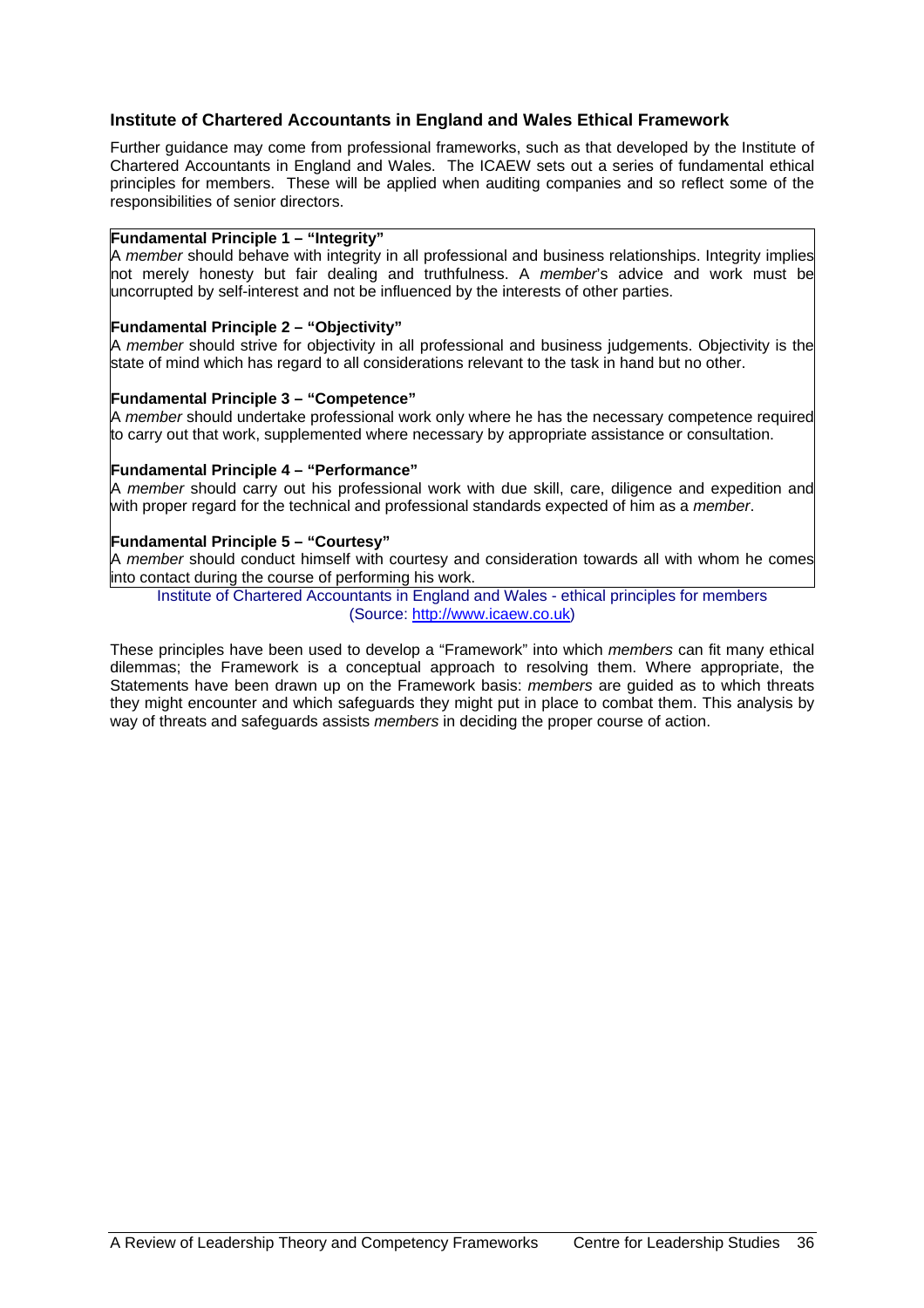# <span id="page-36-0"></span>**8 TOWARDS AN ALTERNATIVE FRAMEWORK OF LEADERSHIP**

In this part of the report we will review the findings from the previous sections and explore their implications for the development and use of leadership standards and competency frameworks.

### **8.1 Review of competencies**

From the review of leadership theory, current models and competency frameworks in use throughout the public and private sectors it would appear that a somewhat limited version of "transformational" leadership is being promoted. Most frameworks go beyond simple definitions of behaviours, to also consider some of the cognitive, affective and inter-personal qualities of leaders, however, although the role of followers may be recognised it is usually in a rather simplistic, unidirectional manner. Leadership, therefore, is conceived as a set of values, qualities and behaviours exhibited by the leader that encourage the participation, development, and commitment of followers. It is remarkable how few of the frameworks (AstraZeneca, Federal Express, DfES, Northern Ireland Senior Civil Service, Employers' Organisation for Local Government, Senior Executive Service, CEML and Hamlins' Generic Model) refer to the leader's ability to "listen" and none refer to the word to "follow" (following, followers, etc.).

The "leader" (as post holder) is thus promoted as the sole source of "leadership". He/she is seen to act as an energiser, catalyst and visionary equipped with a set of tools (communication, problemsolving, people management, decision making, etc.) that can be applied across a diverse range of situations and contexts. Whilst contingency and situational leadership factors may be considered, they are not generally viewed as barriers to an individuals' ability to lead under different circumstances (they simply need to apply a different combination of skills). Fewer than half of the frameworks cited refers directly to the leaders' ability to respond and adapt their style to different circumstances.

In addition to the "soft" skills, the leader is also expected to display excellent information processing, project management, customer service and delivery skills, along with proven business and political acumen. They build partnerships, walk the talk, show incredible drive and enthusiasm, and get things done. Furthermore, the leader demonstrates innovation, creativity and thinks "outside the box". They are entrepreneurs who identify opportunities - they like to be challenged and they're prepared to take risks.

Of interest, too, is the emphasis on the importance of values such as honesty, integrity, empathy, trust, ethics and valuing diversity. The leader is expected to show a true concern for people that is drawn from a deep level of self-awareness and personal reflection.

This almost evangelistic notion of the leader as a multi-talented individual with diverse skills, personal qualities and a large social conscience, however, posses a number of difficulties. Firstly it represents almost a return to the trait theory of leadership, just with a wider range of attributes. Secondly when you attempt to combine attributes from across a range of frameworks the result is an unwieldy, almost over-powering list of qualities such as that identified in the CEML research. And thirdly there is little evidence in practice that the "transformational" leader is any more effective than his/her alternatives (Gronn, 1995).

Personal qualities of the leader are undoubtedly important but are unlikely to be sufficient in themselves for the emergence and exercise of leadership. Furthermore, the manner in which these qualities translate into behaviour and group interaction is likely to be culturally specific and thus depend on a whole host of factors, such as the nature of the leader, followers, task, organisational structure, national and corporate cultures, etc.

# **8.2 Experience of using competency frameworks**

The very fact that organisations will go to great effort and expense to develop their own leadership framework is perhaps evidence in itself that there is no "one size fits all" even though there does seem to be a remarkably great degree of similarity between them. Perhaps, in this case, it is not so much the framework in itself that is important, but the process by which it is developed.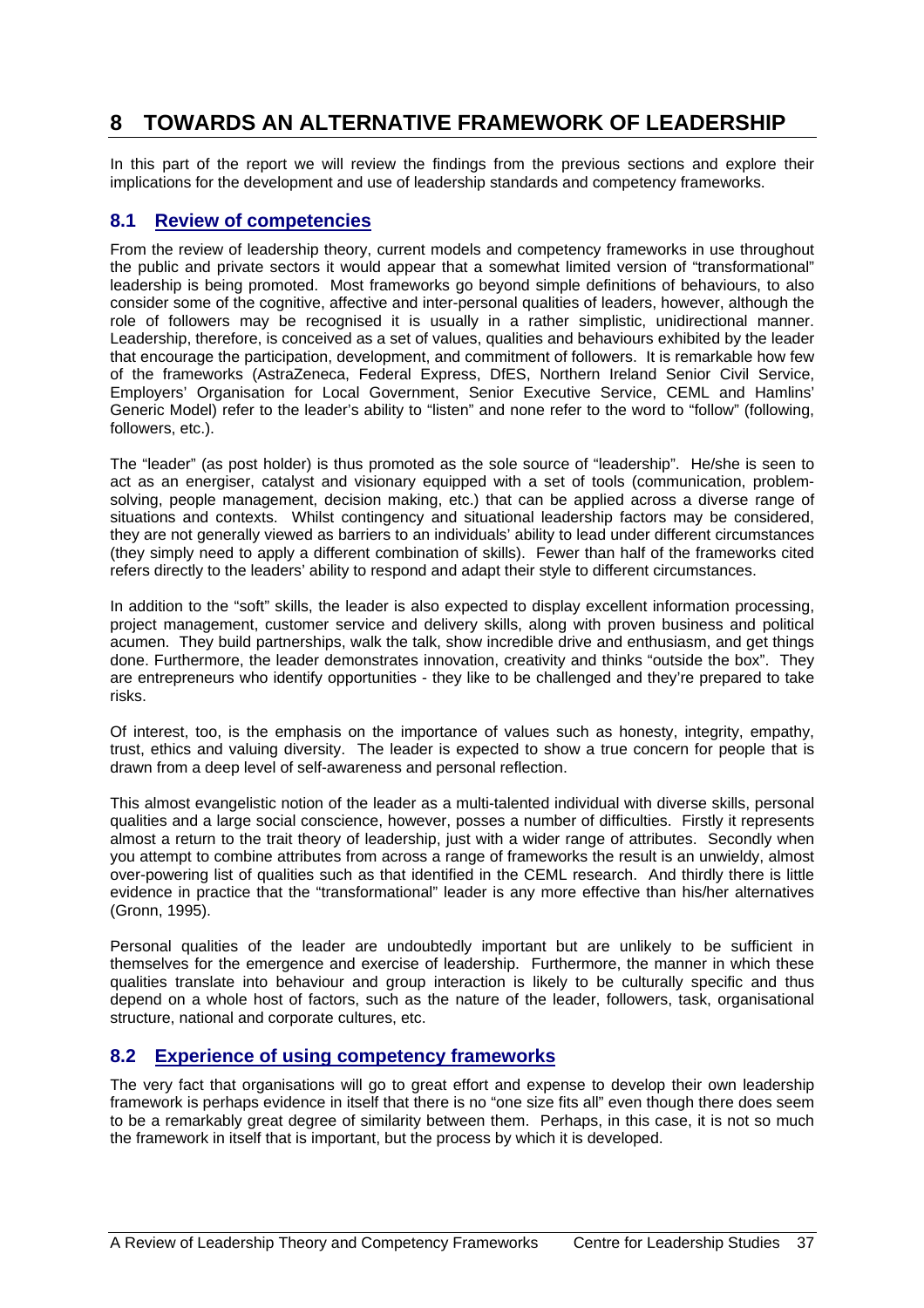<span id="page-37-0"></span>The identification of what is required (or desired) of leaders and the manner in which this integrates with other activities (such as the definition of corporate values) is an important voyage of discovery for the organisation and one for which it is vital that key players take ownership. To achieve this takes time, reflection and discussion - simply printing off or copying a pre-defined set of standards wouldn't achieve the same results.

In the organisations with whom we've spoken (Lufthansa, AstraZeneca, DfES, NHS, etc.) the leadership competency framework is an integral element of the leadership development process – whereby it is used to define the content and mechanism of delivery and to help individuals measure and explore their own level of development. It frequently forms the basis of the 360-degree feedback process, by which they can monitor their progress and identify personal learning and development needs, and also underlies assessment and appraisals.

AstraZeneca expressed the importance of keeping the framework to a manageable number of dimensions (7 maximum) so that it remains easier to operationalise. Experience of larger frameworks (such as the previous National Occupational Standards in Management) confirms that longer lists may result in a box-ticking mentality which does little, if anything, to enhance leadership and management capability.

A further challenge also remains: what is the realistic life-span of a framework? Once formalised and implemented it is becomes easy to stop challenging and developing the framework - the search for leadership competencies within an organisation could thus become self-fulfilling and stagnate. Like any continuous improvement process, the development and identification of leadership talent needs to remain dynamic and current. It needs to move with the times and encourage creativity and diversification.

## **8.3 Evidence-based leadership development**

Whilst it has been argued that the leadership and management frameworks presented in Section 5 may suffer from an over-emphasis on the individual leader, they may also suffer from a lack of research basis. For many of the frameworks little, if no information, was available on how they were developed and it seems likely that no detailed research was conducted. Alan Hooper reported that following his research with companies to develop the "transcendent leadership" competencies he found the majority of corporate leadership frameworks to be loosely based on notions of the company culture, guidance of the CEO and "what seems to be acceptable around here".

Even for those frameworks where research has been performed, there are some concerning methodological omissions. For example, the NHS Leadership Framework was developed following interviews with 150 Chief Executives yet is being used to direct leadership development at all levels within the organisation (Wood and Gosling, 2003).

Such a lack of empirical grounding is concerning for a number of reasons. Firstly, there is a danger that the qualities identified have little bearing on the effectiveness of leadership in the organisation. Secondly, there is a danger of forming a clique, whereby people are selected into leadership positions because of their similarity to existing leaders, thus neglecting those individuals who don't fit this mould and forming leadership "blind spots". And thirdly, a lack of concern over research at this stage is frequently translated into a lack of concern for the evaluation of leadership development activities.

Research is increasingly stressing the necessity of building evaluation structures into leadership and management development (Perren and Burgoyne, 2001; Rodgers et al, 2003; etc.). Huge spending is made on this type of activity yet to most organisations this remains a leap of faith. It may be a difficult task to evaluate beyond immediate post-course reactions ("happy sheets") but the ability to identify whether such activities are leading to behavioural, attitudinal and organisational changes is a major source of competitive advantage. It not only enables the improvement of existing provision and identification of future provision but also an appreciation of the wider-scale impact of the intervention. Multi-stakeholder evaluation, for example, explores the aspirations and experiences of diverse stakeholder group and may well reveal that activities beneficial for one (e.g. participants) may have a negative effect on others (e.g. non-participants).

James and Burgoyne argue that "evaluation, like breathing, is not optional" whether done formally or informally it will always influence subsequent decisions about investments and budgets (James and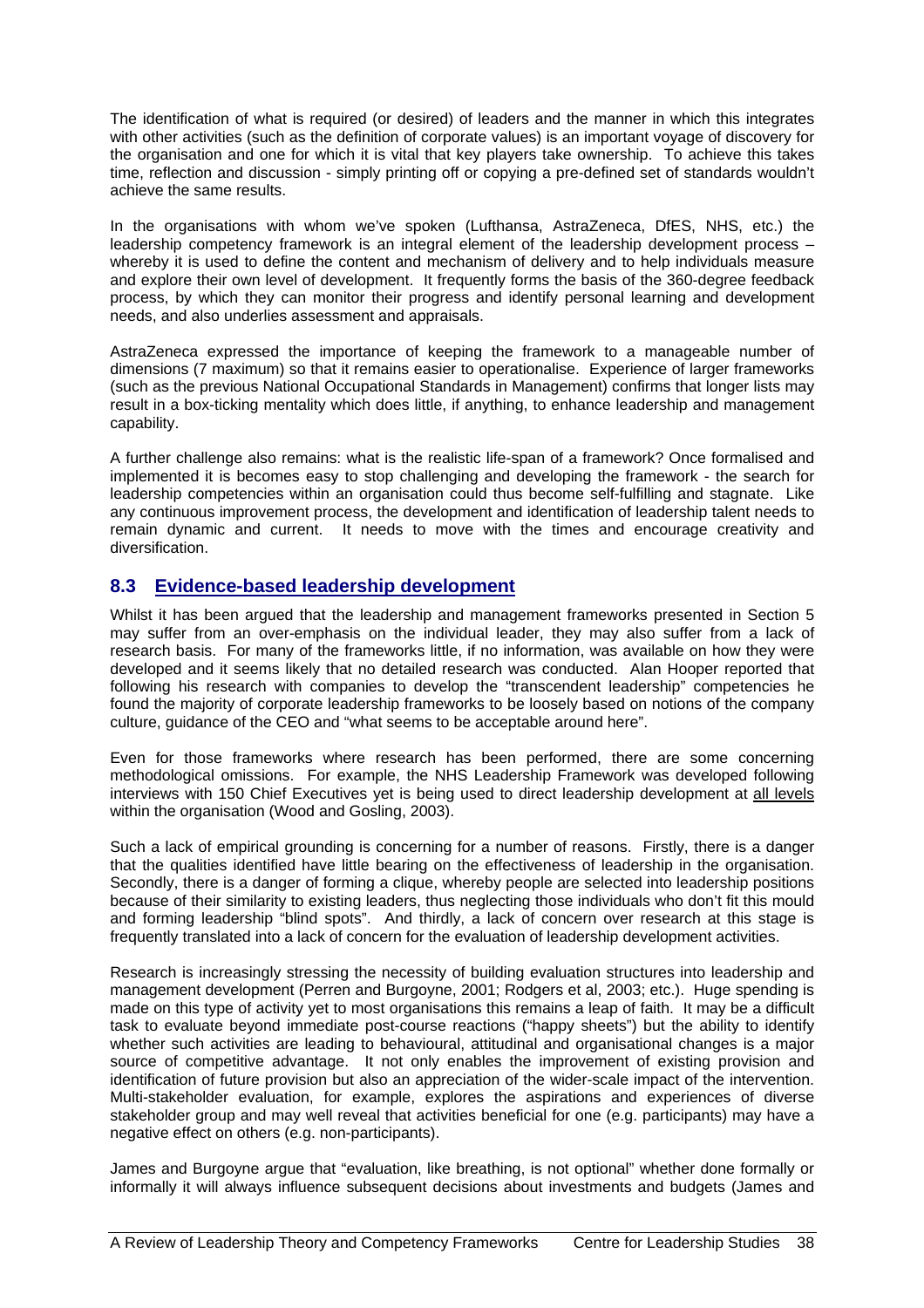<span id="page-38-0"></span>Burgoyne, 2001). It would be best, therefore, that this is based on some proof rather than vague aspirations – few businesses would survive if they based business decisions on such weak logic.

# **8.4 Emergent and collective leadership development**

The findings of our review are very similar to those of another recent review of leadership and leadership development literature for the Learning and Skills Research Centre (Rodgers et al., 2003). The authors developed a useful model for the consideration of both leadership and leadership development along two dimensions.



(Source: Rodgers et al., 2003)

The model proposes that leadership development initiatives differ in the degree to which they focus on individual or collective processes and prescriptive or emergent models and approaches. It is proposed that the vast majority (80%) of leadership initiatives lie within cell (1) of the grid, with about 15% in cell (2) and the remaining 5% on the collective side.

The authors also argue that there is an almost exclusive emphasis on the leadership inputs (competencies etc.) and outputs (standards etc.) with little attention being paid to the processes in between and they challenge us to consider a more "relational" notion of leadership.

Such an emergent and collective view of leadership is reflected in some of the programmes discussed in Section 6. In the Lead2Lead and Leadership Game approaches, for example, far greater attention is paid to the processes than the specific inputs or outputs. To this extent, the process is conceived as one which is likely to generate leadership insights, understanding and awareness but the exact inputs will be different in every case and the outputs will emerge from the process rather than being predefined.

Indeed, there is also an extent to which emergent and collective methodologies are used within programmes closely associated with a competencies/qualities framework. For example, the study tours and exchanges on the NHS Chief Executives programme assume that relevant knowledge and understanding will somehow arise from these experiences. Furthermore, in a review of the Experienced Chief Executives Development Programme (Blackler and Kennedy, 2003), the programme designers report how they used Activity Theory (Engestrom, 1987) as a basis for programme conception. The programme was "designed to help participants step back from day-today pressures, reflect on the activities in which they were engaged and their inherent dilemmas, and explore new options".

The National College for School Leadership is likewise looking for means to develop a more collective form of leadership within schools. It is moving away from the relatively individualistic approach of the Hay McBer framework to a more fluid Leadership Development Framework that specifies a strategy for developing school leaders at all levels.

## **8.5 An alternative to leadership and management frameworks?**

In our research and discussion related to the current review, we have begun to hear voices of dissent. The Scottish Leadership Foundation, for example, is currently working with public-sector organisations in Scotland to move them away from competency and standards frameworks. The National College for School Leadership seems to be reconsidering its position; and the Institute for Leadership and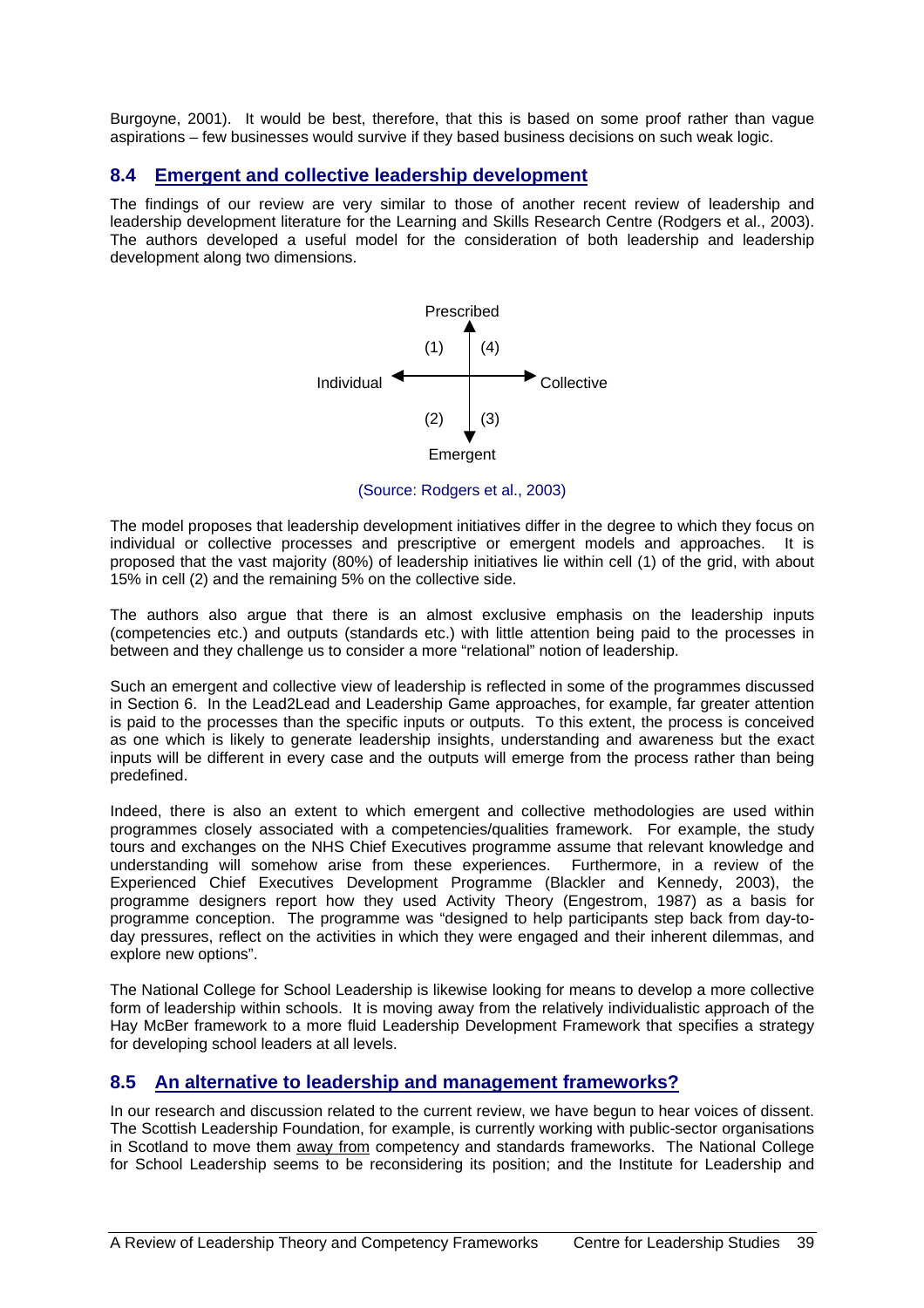Management is launching a process to develop its own leadership standards in reaction to the current project under way by the Management Standards Centre.

It seems much has already been done to define what "qualities", "competencies", "standards" should be sought from our leaders but, as the current debate would imply, this has done little to improve the quality of our leaders and leadership other than, perhaps, for specific organisations (i.e. those who have gone through the process of developing their own framework). Take, for example, the work of CEML on identifying management and leadership abilities. They produced a list of 83 attributes (condensed from 1013) based on a meta analysis of previous research, however, this has not been adopted as the norm as the current exercise contests. What is to ensure that the new National Occupational Standards in Management and Leadership will be any more successful?

Perhaps, therefore, it is time to conceive of alternative ways to view management and leadership standards:

- Should we be recommending ethically and socially acceptable forms of behaviour? almost a "Leadership Charter" that leaders can sign up to?
- Should we be promoting "mindsets" that leaders need to master rather than the behaviours they exhibit?
- Should we be questioning leadership styles, approaches, behaviours and methods to reveal their weaknesses rather than searching for some Holy Grail of leadership?
- Should we focus instead on leadership development to explore what does and doesn't help improve organisational performance rather than providing a post-hoc description of leadership qualities?

In many ways a leadership competencies or standards framework is like a psychometric profile – useful for illuminating current practice in comparison to a norm but dangerous and potentially damaging if misused. To work as a psychometric assessor (e.g. for the MBTI) you must be qualified in the tools' application and interpretation – perhaps the same should be true of leadership and management frameworks to prevent their abuse.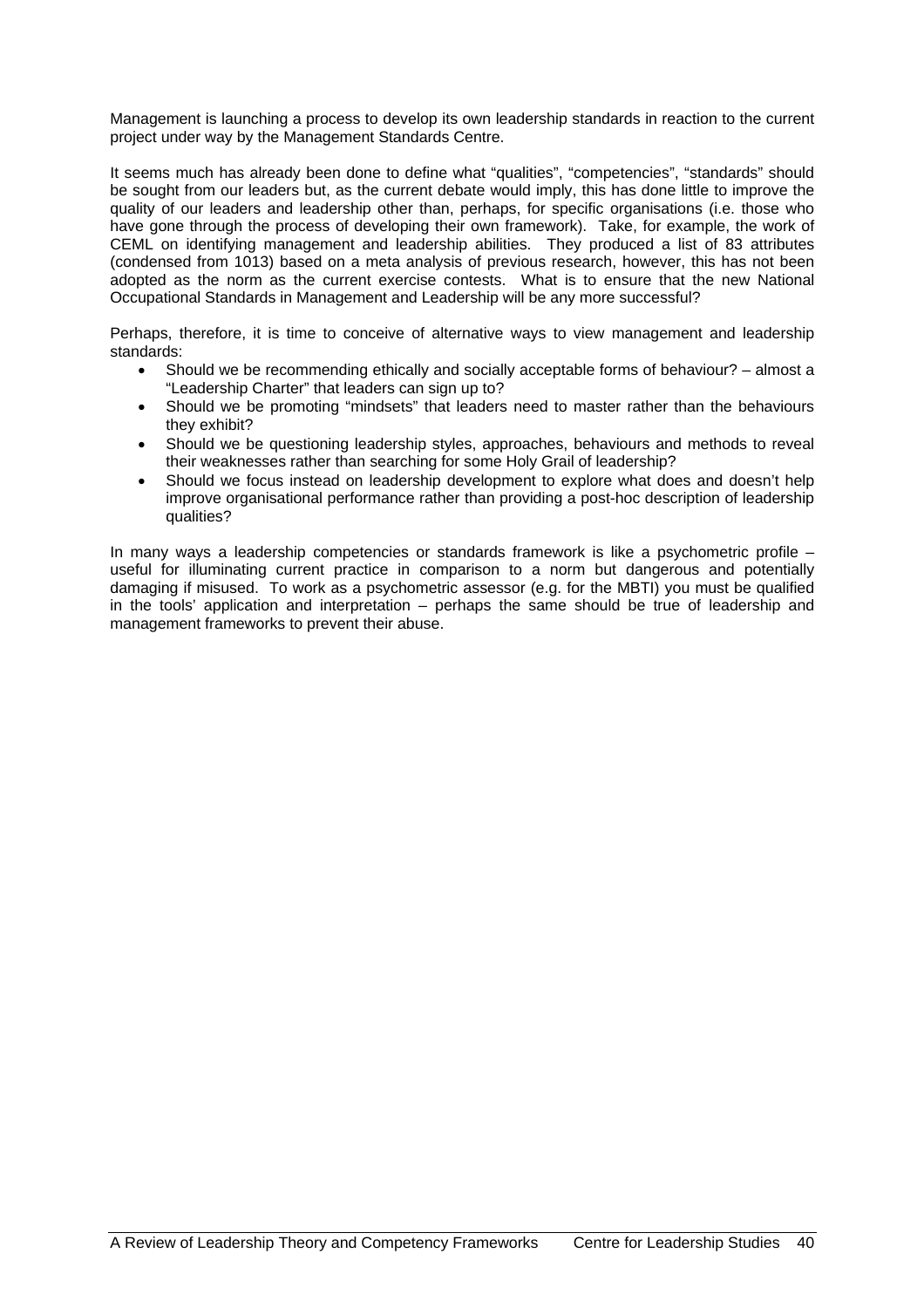# <span id="page-40-0"></span>**9 NEXT STEPS**

The outcomes of this review are being used to inform the development of the new National Occupational Standards in Management and Leadership – a set of standards which will define the criteria for future NVQ awards in management and offer an indication of best practice in management and leadership

The next stage in this process will be a series of fieldwork interviews to explore reactions to the framework under development. Should you be interested in being involved in this stage of the research and/or have your own leadership competency framework that you would like to submit please contact Richard Bolden at the Centre for Leadership Studies or email [Richard.Bolden@exeter.ac.uk.](mailto:Richard.Bolden@exeter.ac.uk)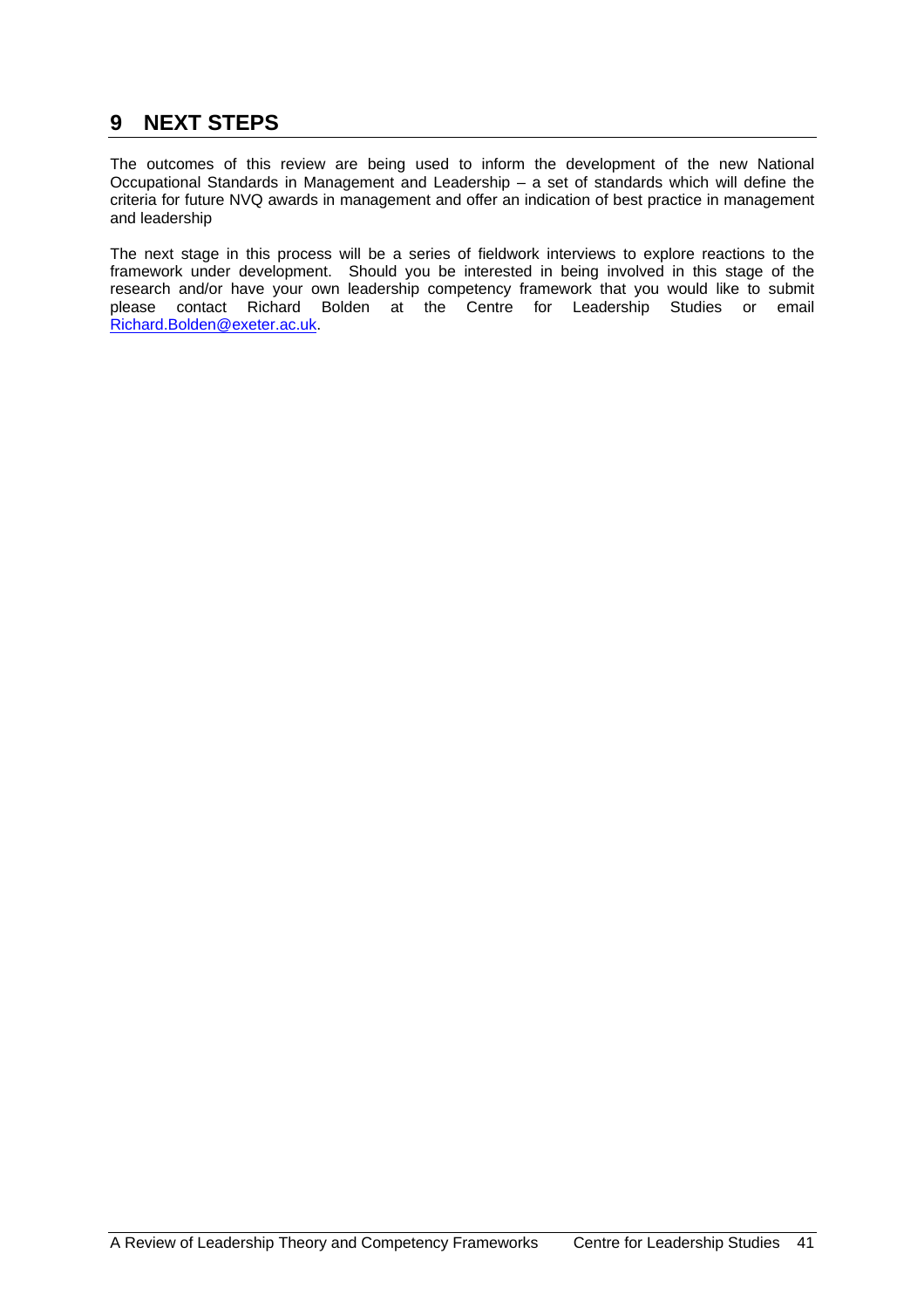# <span id="page-41-0"></span>**10 REFERENCES**

Adair, J. (1973) *Action-Centred Leadership*. New York,:McGraw-Hill.

AstraZeneca (1999) *Leadership in AstaZeneca*. AstraZeneca HR, Dec 1999.

Bass, B. (1985) *Leadership and Performance Beyond Expectations*. New York: Free Press.

Bass, B.M.& Avolio, B.J. (1994) *Improving organizational effectiveness through transformational leadership*. Thousand Oaks, CA: Sage Publications

Belbin, R. M. (1993) *Team Roles at Work*. Oxford: Butterworth-Heinemann.

Bergmann, H., Hurson, K. and Russ-Eft, D. (1999) *Everyone a Leader: A grassroots model for the new workplace*. New York: John Wiley and Sons.

Blackler, F. and Kennedy, A. (2003) *The Design of a Development Programme for Experienced Top Managers from the Public Sector*. Working Paper, Lancaster University.

Blake, R.R. and J.S. Mouton (1964) *The managerial grid*. Houston TX: Gulf.

Burns, J. M. (1978) *Leadership*. New York: Harper & Row.

Cabinet Office - *Senior Civil Service Competence Framework*. Online at: [http://www.cabinet](http://www.cabinet-office.gov.uk/civilservice/scs/competences.htm)[office.gov.uk/civilservice/scs/competences.htm](http://www.cabinet-office.gov.uk/civilservice/scs/competences.htm) 

Companies House (2002) *Directors and Secretaries Guide*. Source: [http://www.companies](http://www.companies-house.gov.uk/)[house.gov.uk](http://www.companies-house.gov.uk/)

Covey, S. (1992) *Principle-Centered Leadership*. Simon and Schuster.

Department for Education and Skills (2003) *Management and Leadership Attributes Framework*. DfES Leadership and Personnel Division, April 2003.

Deutsche Lufthansa AG (1998) *Leading With Goals: Lufthansa Leadership Compass*. FRA PU/D, July 1998.

DTI (2002) *Companies Law White Paper*. Source: [http://www.dti.gov.uk/cld.](http://www.dti.gov.uk/cld)

DTI - *Companies Bill*. Source:<http://www.dti.gov.uk/companiesbill/>

DTI - *Company Law Review*. Source: [http://www.dti.gov.uk/cld/final\\_report/index.htm](http://www.dti.gov.uk/cld/final_report/index.htm)

EFQM - *Business Excellence Model*. Source: [http://www.efqm.org/model\\_awards/model/excellence\\_model.htm](http://www.efqm.org/model_awards/model/excellence_model.htm) 

Employers' Organisation for Local Government – *Compendium of Leadership Competencies*. Source: [http://www.lg-employers.gov.uk/skills/leadership\\_comp](http://www.lg-employers.gov.uk/skills/leadership_comp).

Engestrom, Y. (1987) *Learning by Expanding: An activity theoretical approach to developmental research*. Helsinki: Orienta-Konsultit.

Federal Express - *Leadership Qualities*. Source: <http://www.geocities.com/gvwrite/9faces.htm>

Fiedler, (1967) *A Theory of Leadership Effectiveness*. NewYork: McGraw-Hill.

Gosling, J. and Mintzberg, H. (2003) *Mindsets for Managers*. Working paper, Centre for Leadership Studies.

Greenleaf, R. (1970) *Servant as Leader*. Center for Applied Studies.

Grint, K. (2000) *Literature Review on Leadership*. Cabinet Office: Performance and Innovation Unit.

Gronn, P. (1995) Greatness Re-visited: The current obsession with transformational leadership. *Leading and Managing* 1(1), 14-27.

Hamlin. R. (2002) *Towards a Universalistic Model of Leadership: a comparative study of British and American empirically derived criteria of managerial and leadership effectiveness*. Working paper WP005/02, University of Wolverhampton. Online at:

[http://asp2.wlv.ac.uk/wbs/documents/mrc/Working%20Papers%202002/WP006\\_02\\_Hamlin.pdf](http://asp2.wlv.ac.uk/wbs/documents/mrc/Working Papers 2002/WP006_02_Hamlin.pdf)

Handy, C. (1992) 'The Language of Leadership' in *Frontiers of Leadership* (eds Syrett and Hogg) Oxford: Blackwell.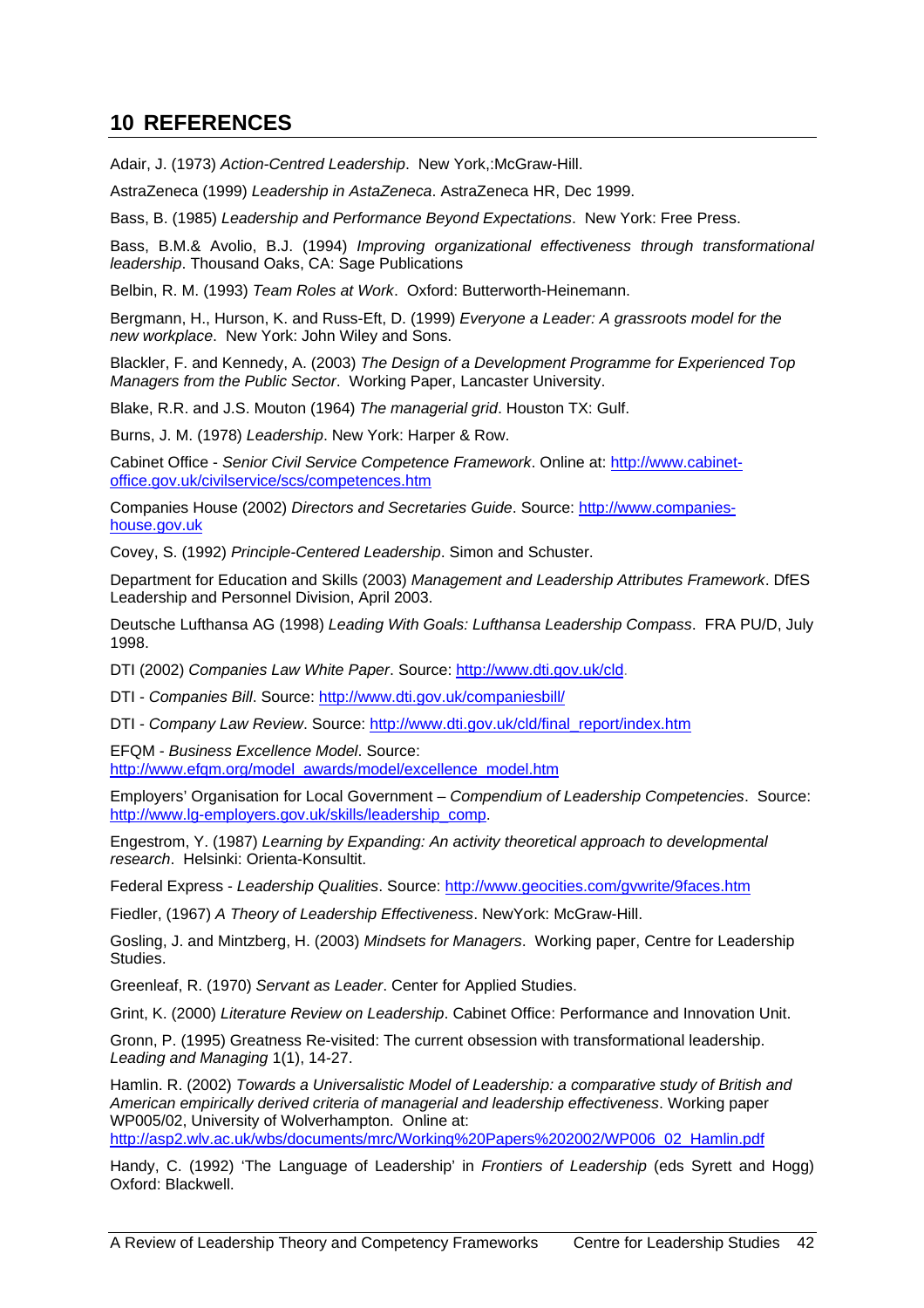Hay McBer (1999) *School Leadership Model*. Source: <http://www.ncsl.org.uk/index.cfm?pageID=haycompletechar>

Heifetz (1994) *Leadership Without Easy Answers*. Cambridge: Belknap Press.

Hersey, P. and K.H. Blanchard (1977) *Management of Organizational Behaviour*. Englewood Cliffs NJ: Prentice Hall.

Higgs, D. (2003) *Review of the role and effectiveness of non-executive directors*. Department of Trade and Industry - January, 2003. Online at [www.dti.gov.uk/cld/non\\_exec\\_review](http://www.dti.gov.uk/cld/non_exec_review) 

Hooper, A. and Potter, J. (1997) *The Business of Leadership*. Aldershot: Ashgate Publishing Company.

IMF - *Management Competencies*.

Institute of Chartered Accountants in England and Wales - *Ethical Principles for Members*. Source: [http://www.icaew.co.uk](http://www.icaew.co.uk/)

Institute of Chartered Management - *Chartered Management Skills.* Source: [http://www.managers.org.uk/institute/content\\_1.asp?category=3&id=37&id=30&id=14](http://www.managers.org.uk/institute/content_1.asp?category=3&id=37&id=30&id=14) 

Internet consultation of Stakeholders - *First World Report on Corporate Social Responsibility*. Source: <http://www.csmworld.org/public/stackholder.htm>

Investors in People - *Leadership and Management Model*.

James, K. and Burgoyne, J. (2001) *Leadership Development: Best practice guide for organisations*. London: Council for Excellence in Management and Leadership. Online at: [http://www.managementandleadershipcouncil.org.](http://www.managementandleadershipcouncil.org/)

Katzenbach, J. and Smith, D. (1994) *The Wisdom of Teams*. New York: Harperbusiness.

Lewin, K. (1935) *A Dynamic Theory of Personality*. New York, McGraw Hill.

McGregor, D. (1960) *The Human Side of Enterprise*. New York: McGraw Hill.

METO - *Management Standards*. Source: [http://www.management.standards.org](http://www.management.standards.org/)

MoD - *Officers Joint Appraisal Report*. Source: [http://www.army.mod.uk/linked\\_files/ag/servingsoldier/career/usefulinfo/files/pdf/OJAR%20Intro%20B](http://www.army.mod.uk/linked_files/ag/servingsoldier/career/usefulinfo/files/pdf/OJAR Intro Booklet.pdf) [ooklet.pdf](http://www.army.mod.uk/linked_files/ag/servingsoldier/career/usefulinfo/files/pdf/OJAR Intro Booklet.pdf)

MoD - *Senior Civil Service Competency Framework*.

National College for School Leadership - *Leadership Development Framework*. Source: <http://www.ncsl.org.uk/index.cfm?pageid=ldf>

NHS Leadership Centre (2002) *NHS Leadership Qualities Framework*. Source: [http://www.NHSLeadershipQualities.nhs.uk](http://www.nhsleadershipqualities.nhs.uk/)

Northern Ireland Civil Service - *Senior Civil Service: Core Criteria*.

Perren, L. and Burgoyne, J. (2001) *Management and Leadership Abilities: An analysis of texts, testimony and practice*. London: Council for Excellence in Management and Leadership. Online at: : [http://www.managementandleadershipcouncil.org/reports/r30.htm.](http://www.managementandleadershipcouncil.org/reports/r30.htm)

Phillips - *The Philips Leadership Competencies*. Source: <http://ad.chinahr.com/jobads/philips/leadership.asp>

Raelin, J. (2003) *Creating Leaderful Organizations*. San Fransisco: Berrett-Koehler Publishers Inc.

Rodgers, H., Frearson, M., Holden, R. and Gold, J. (2003) *The Rush to Leadership*. Presented at Management Theory at Work conference, Lancaster University, April 2003.

Scottish Executive - *Scottish Executive Framework*.

Shell (2000) *Shell Leadership Framework*. Source:<http://sww-general.shell.com/hr/leadership>

Stogdill, R. (1974) *Handbook of Leadership* (1<sup>st</sup> Ed.). New York: Free Press.

Tannenbaum, R. and Schmidt, W. (1958) How to choose a leadership pattern. *Harvard Business Review* 36(2), 95-101